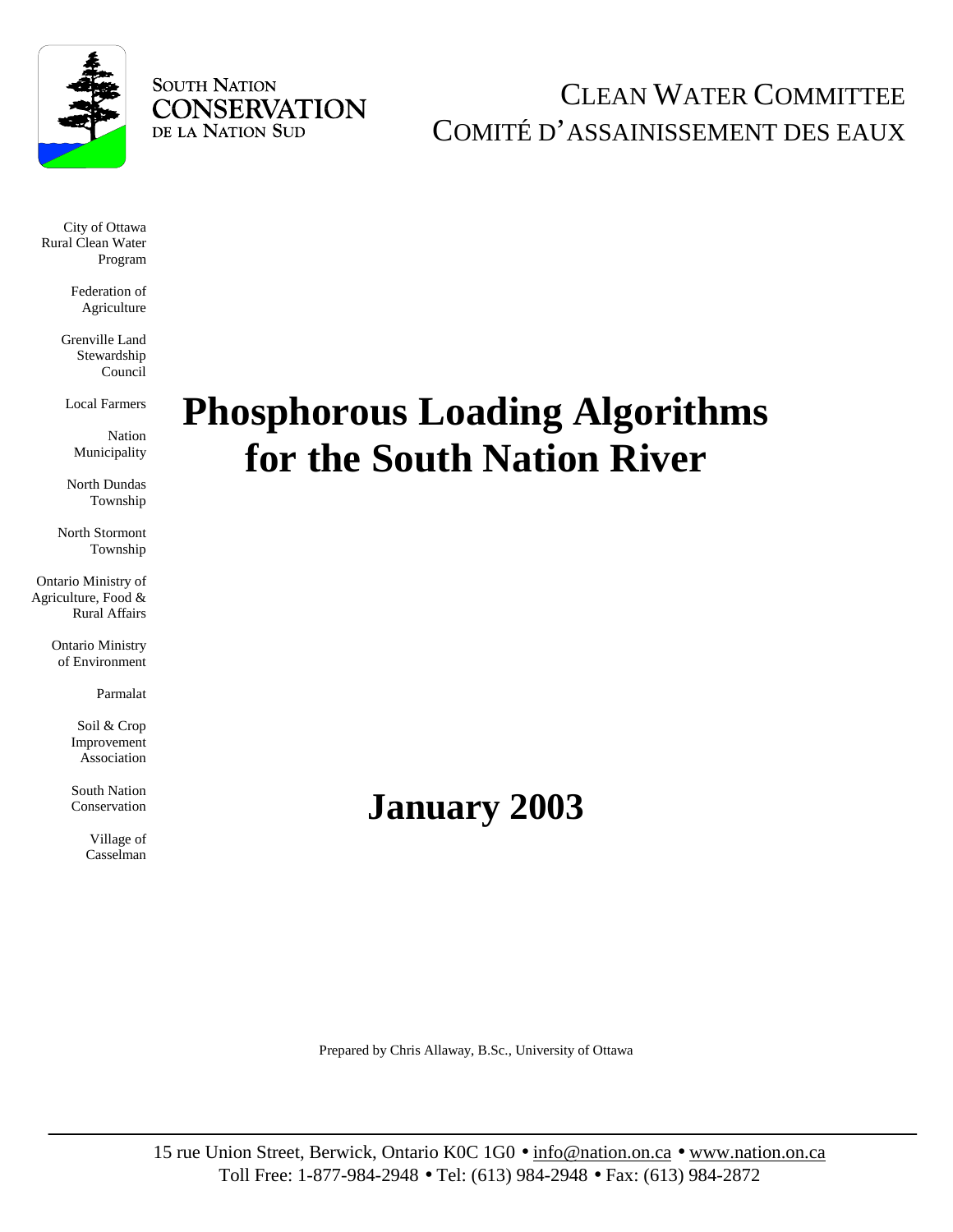## **UPDATED PHOSPHORUS SOURCE ACCOUNTING METHODOLOGY FOR THE RURAL WATER QUALITY PROGRAM (2003)**

The purpose of this document is to update The South Nation Conservation Authorities phosphorus loading algorithms used in the Rural Water Quality Program. The algorithms calculate phosphorus load reductions for a variety of Best Management Practices in farm management. The algorithms were updated by a review of the literature.

|  |  | Table of Contents |
|--|--|-------------------|
|--|--|-------------------|

| Algorithm                                                                               | Page           |
|-----------------------------------------------------------------------------------------|----------------|
| 1. Milkhouse Washwater                                                                  | $\overline{2}$ |
| 2. Streambank erosion                                                                   | 8              |
| 3. Manure Storage                                                                       | 9              |
| 4. Clean Water Diversion                                                                | 17             |
| 5. Livestock Access                                                                     | 20             |
| 6. Septic Systems                                                                       | 21             |
| 7. Conservation Tillage                                                                 | 26             |
| 8. Buffer Strips                                                                        | 39             |
| Tables                                                                                  |                |
| Table 1. Characteristics of milkhouse waste for individual wash cycles.                 | 3              |
| Table 2. Summary of milkhouse wastewater characteristics.                               | $5-6$          |
| Table 3. Milkhouse cleaning procedure and wastewater content.                           | $\tau$         |
| Table 4. Beef manure characterization (as excreted).                                    | 10             |
| Table 5. Dairy manure characterization (as excreted).                                   | 11             |
| Table 6. Phosphorous production values for various livestock                            | 12             |
| Table 7. Manure characteristics for various storage methods.                            | 14             |
| Table 8. Percentage of original phosphorus content retained in various storage systems. | 15             |
| Table 9. Feedlot runoff characteristics for dairy and beef cows.                        | 18             |
| Table 10. Description of methods and abbreviations                                      | 28-29          |
| Table 11. Percent soil loss reduction for conservation tillage                          | 31             |
| Table 12. Soluble phosphorus reduction for conservation tillage                         | 32-33          |
| Table 13. Total phosphorus reduction for conservation tillage                           | 37             |
| Table 14. Effectiveness of buffer strips in trapping total phosphorous (TP) from runoff | 42             |
| Table 15. Current phosphorus loading algorithms.                                        | 43             |
| Table 16. Proposed new phosphorus loading algorithms                                    | 43             |
| Figures                                                                                 |                |
| Figure 1. Phosphate septic plume migration                                              | 23             |
| Figure 2. Soluble phosphorus concentration for different tillage and P placement.       | 35             |
| Figure 3. Effect of residue cover on total nutrient losses.                             | 38             |
| Figure 4. Total and dissolved P losses in runoff as related to soil erosion.            | 38             |
| References                                                                              | 44             |
| Appendix A                                                                              | 53             |
| Appendix B                                                                              | 56             |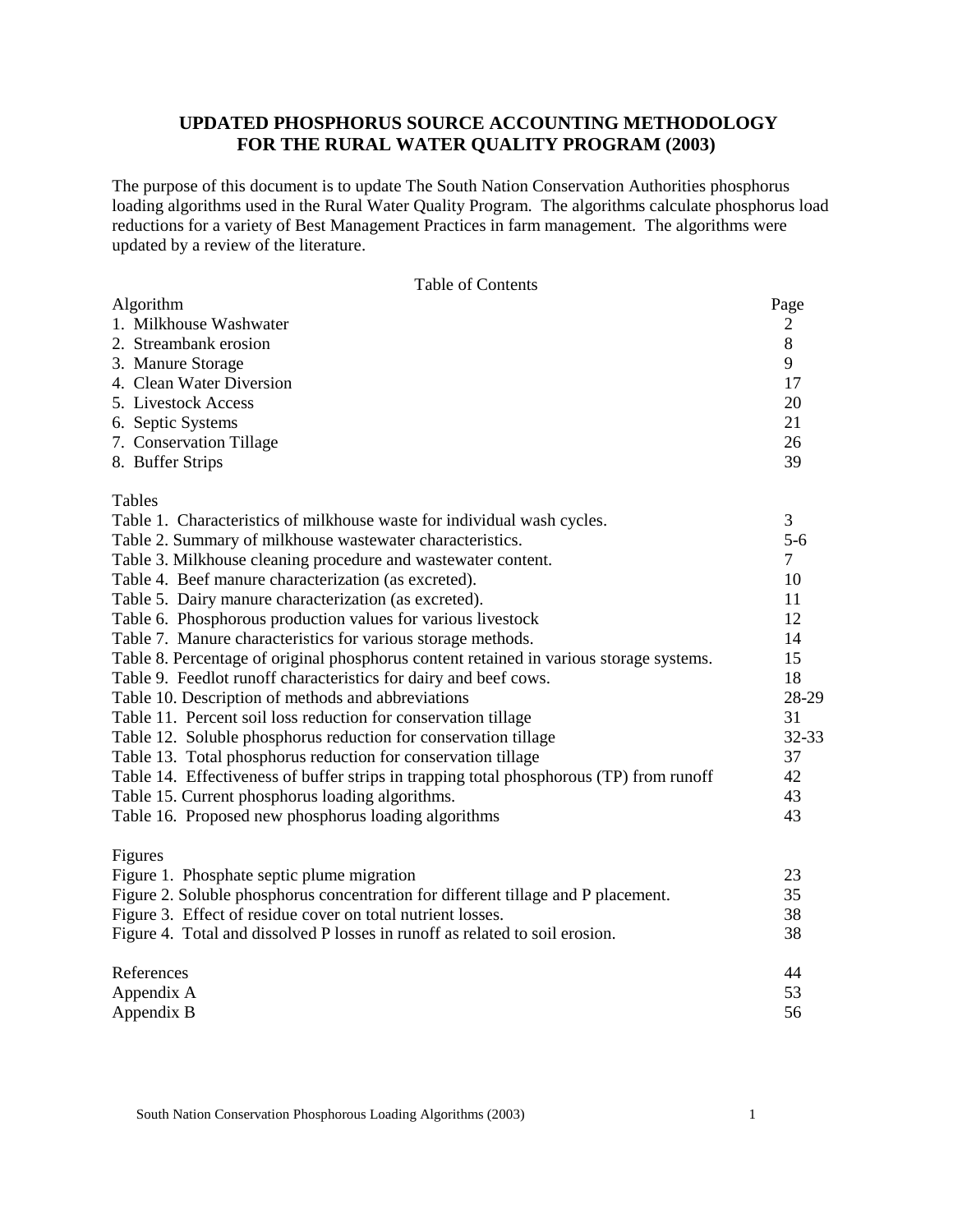## **1. MILKHOUSE WASHWATER**

The purpose of the Milkhouse Washwater algorithm is to calculate the savings in phosphorus loading for proper disposal of milkhouse washwater. A description of milkhouse cleaning procedures is provided along with a breakdown of phosphorus loading for each wash cycle and water use characteristics for milking operations. The average phosphorus load per cow (Kg TP/cow/day) obtained from the literature is presented in Table 2. An attempt was made to only include studies in Table 2 that manage milkhouse wastes (including pipelines, equipment and bulk tank) separate from milkhouse and holding area manure, i.e. manure managed as a solid. Cleaning procedures and wastewater content are presented in Table 3. An estimation of the phosphorus load per cow for milking systems that manage manure with washwater is included at the end of the milkhouse summary.

## Milkhouse Cleaning Procedure

Milkhouse washwater (or wastewater) generally refers to the wastewater generated from cleaning the milking equipment, pipeline, and bulk tank but may also include cleaning of the milk parlour floor, which may contain manure, bedding, and feed. Cleaning of the milking equipment and milk tanks usually involves four steps. (1) Prior to milking, a sanitizing step (usually sodium hypochlorite, NaOCL) ensures that bacteria are killed. (2) After milking, the pre-wash or rinse cycle uses lukewarm water to remove most of the milk residues. This cycle is typically high in Total Suspended Solids (TSS) and Biological Oxygen Demand (BOD) because of the milk proteins and fat. Jamieson et al. (2001) found 93% of the BOD in this cycle and an average concentration of 3132 mg/L from the pipeline rinse. Hayman (1989) found an average of 3237 mg/L BOD in the rinse cycle. Feeding the rinse cycle to calves is one way of reducing wastewater volume, TSS and BOD. (3) A hot chlorinated alkaline detergent (sodium hydroxide, NaOH, and/or sodium hypochlorite, NaOCL) is rinsed through to remove fats and oils. (4) The final cycle is an acid rinse (a mixture of phosphoric acid,  $H_3PO_4$ , and sulphuric acid,  $H_2SO_4$ ) to remove minerals and prevent calcium build-up (OMAFRA, 1999, Malcolm et al., 1998).

#### Phosphorous from Detergent and Acid Wash Cycles

Hayman (1989) found that 93% of the total soluble reactive phosphorus (SRP) loading came from the detergent and acid wash cycle (detergent 7%, acid wash 86%). Similarly, 93% of the total phosphorus (TP) loading came from the detergent and acid rinse cycle (detergent 30%, acid wash 63%). Jamieson et al*.* (2001) found similar results of 86% of TP and 86% of SRP loading coming from the combined detergent and acid wash cycles (32%, 54% for TP and 3%, 83% for SRP, respectively)(Table 1). The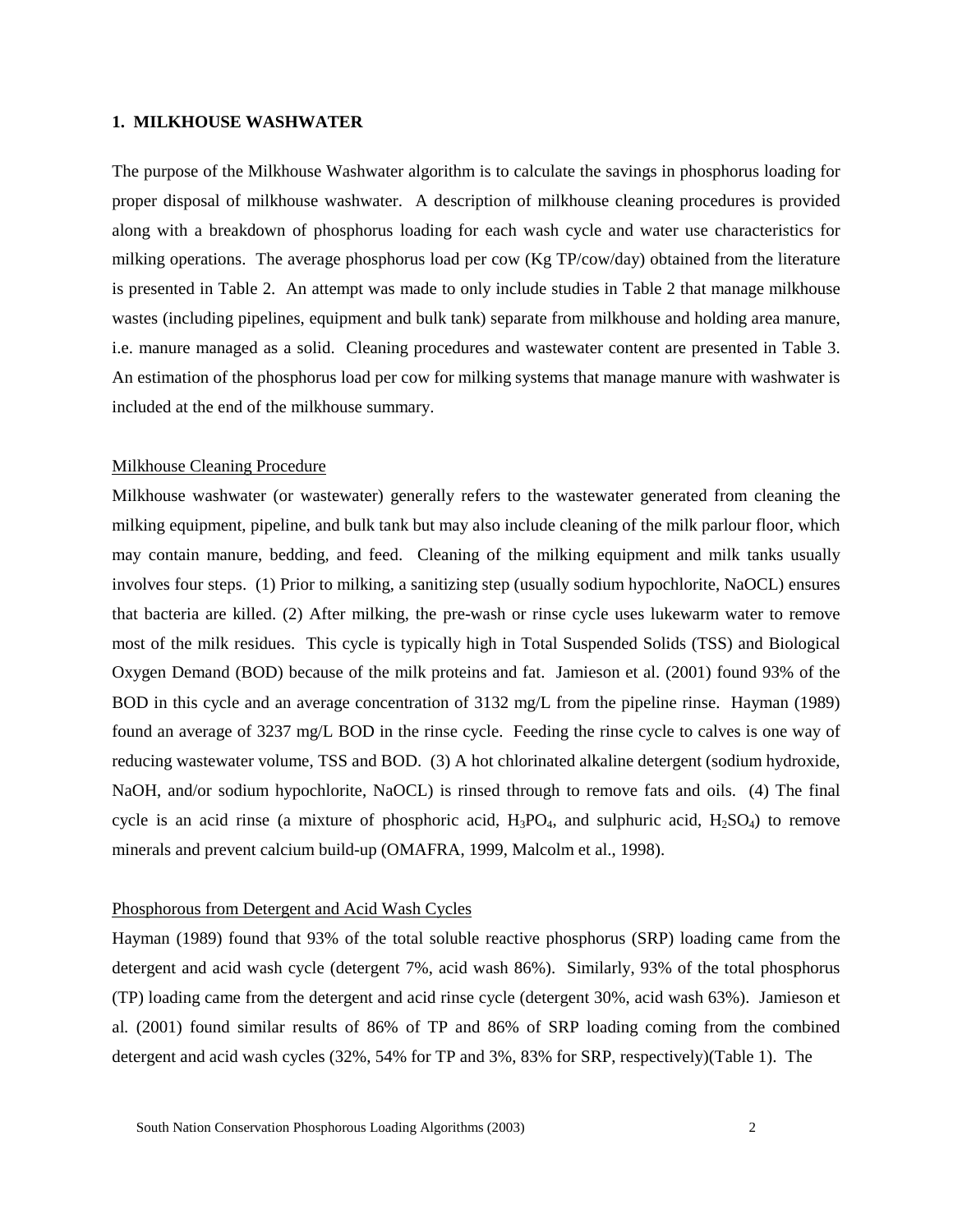majority of the phosphorus (P) in the acid wash cycle was found in the SRP form, while the P in the detergent precipitated due to the alkaline pH (Jamieson et al., 2001).

|                      |        | Pipeline  |          |                       |           |       |       |  |  |
|----------------------|--------|-----------|----------|-----------------------|-----------|-------|-------|--|--|
|                      |        |           |          | <b>Bulk tank Wash</b> |           |       |       |  |  |
|                      |        | Wash      |          |                       |           |       |       |  |  |
|                      | Rinse  | Detergent | Acid     | Rinse                 | Detergent | Rinse | Acid  |  |  |
| $BOD_5$ (mg/L)       | 3132.0 | 53.0      | $\leq$ 2 | 1090.0                | 84.0      | 94.0  | 50.0  |  |  |
| TP<br>(mg/L)         | 33.0   | 76.0      | 129.0    | 12.0                  | 204.0     | 24.5  | 260.0 |  |  |
| <b>SRP</b><br>(mg/L) | 19.0   | 4.6       | 119.0    | 12.3                  | 9.3       | 6.3   | 216.0 |  |  |
| <b>TSS</b><br>(mg/L) | 1703.0 | 149.0     | 33.0     | 380.0                 | 160.0     | 130.0 | 85.0  |  |  |
| pH.                  | 6.6    | 10.9      | 2.7      | 7.3                   | 11.5      | 9.4   | 2.2   |  |  |

Table 1. Characteristics of milkhouse waste for individual wash cycles.

Source: Jamieson et al. (2001).

## Water Usage

Cuthbertson et al. (1994) performed a water use study on 308 Ontario farms. Water use in the milking parlour was an average of 14.2 L/cow/day. The water use broke down as follows: 76% for the milking equipment, 12% for the bulktank, 8% for the floor and other uses and 4% for the udder wash. Hayman (1989) found that nine farms with an average herd size of 43 generated 13.3 L/cow/day of milkhouse wastewater (not including water used to clean bulk tank or floor). He found no significant relationship between herd size and discharge volume but did find a significant regression between herd size and annual phosphorous loading. Gamroth and Moore (1995) performed a water use study on twelve Oregon dairy farms and found an average daily parlour water use of 25.9 L/cow/day. A survey of Dutch farms found 11.4-19 L/cow/day of wastewater generated from cleaning the milking equipment and parlours (Willers et al., 1999).

## Milkhouse Washwater Phosphorus Loading excluding Manure

The results for the literature search on milkhouse washwater characteristics are presented in Table 2. The amount of TP produced per farm ranged from 11.5 to 280 Kg TP/yr, with an average of 46.7 Kg TP/yr. The farms ranged in size from 25 to 330 cows, with an average of 74 cows per farm. The amount of wastewater produced per cow ranged from 5.9 to 99 L/cow/day, with an average of 22.4 L/cow/day. Total phosphorous varied from 21.0 to 440.6 mg/L, with an average of 120.4 mg/L. Macgregor et al. (1982) and one farm in Sherman (1981) were considerably larger (310 and 330 cows, respectively) than the other reported farms. When these farms were removed from the analysis the average TP produced per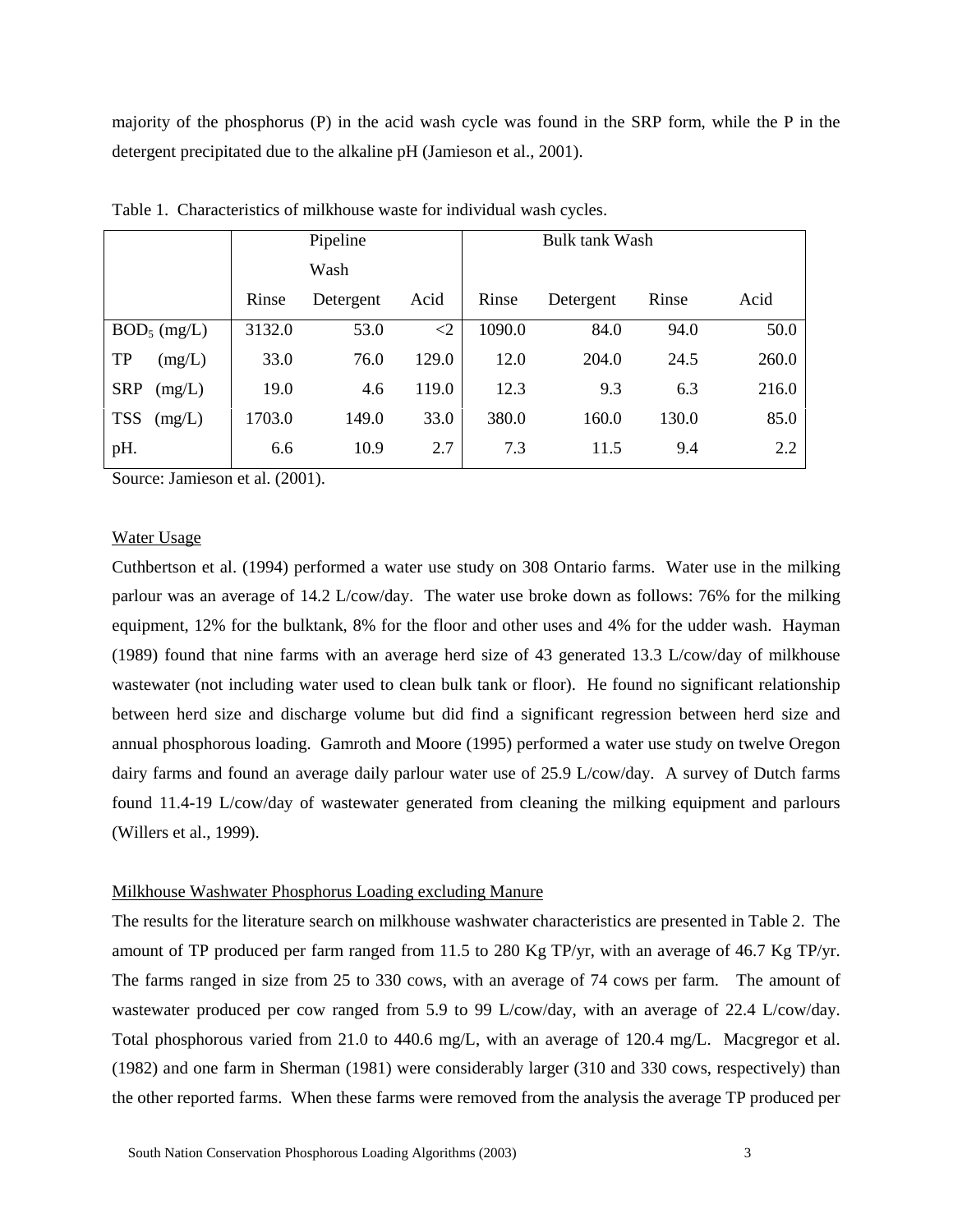farm is 32.8 Kg TP/yr (11.5 - 89.8 Kg TP/yr), average herd size was 57, average wastewater produced was 17.4 L/cow/day (5.9-70 L/cow/day) and the average TP concentration was 127.8 mg/L.

## Milkhouse Washwater Phosphorus Loading including Manure

Milking facilities that incorporate manure disposal with milkhouse wastes will have considerably higher phosphorus loading then milkhouse wastes alone. Sweeten and Wolfe (1994) studied three dairy farms that managed wastes from holding (drip) shed, open lots or corrals, feeding lanes or bunks, and traffic lanes with milkhouse wastes, resulting in a combined liquid manure and milking facility wastewater system. The average concentration of phosphorus was 59 mg/L with an average water use of 149 L/cow/day for this combined milk sanitation and manure removal system. Average loading per cow was 3.4  $+/-$  2.7 Kg/yr. This is 5 times the loading determined for milkhouse systems that manage manure separately. USDA (1992) show a 3.5 times increase in phosphorus concentration from 134 mg/L for milkhouse, milking parlour, and holding area wastes that exclude manure to 483 mg/L for systems that include manure. A literature review by Chitikela and Ritter (1999) shows a phosphorus concentration of 30 mg/L for milkhouse wastes that exclude manure and 100 mg/L for systems that include manure. This represents a 3.3 times increase in phosphorus concentration when manure is managed with milking wastes. Their review shows a range of daily water use of 23, 40, 30-48 L/cow/day for systems that exclude manure and 3.8-22, 6.8-64, 45, 76-130 L/cow/day for cleaning operations that include manure. Milkhouse, milking parlour and holding area wastes that exclude manure produce 1.4  $\text{ft}^3/\text{day}/1000\text{\# of}$ wastes whereas systems that include manure produce 1.6  $\text{ft}^3/\text{day}/1000\text{# (USDA, 1992)}$ . The results from Chitikela and Ritter (1999) and USDA (1992) indicate that managing manure with milk sanitation increases water use by approximately 2, and 1.1 times over systems that exclude manure, respectively. An estimated 3 times increase in concentration and 1.5 times increase in water use in Table 2 would result in an estimated 4.4 Kg P/cow/yr load for cleaning operations that include manure disposal. This represents a 6.4 times increase. A conservative value for cleaning operations that include manure from floor washings, bedding, alleys, holding areas etc. is estimated at 2.76 Kg/cow/yr.

This is a 4 times increase over milk sanitation that mange manure separately (0.69 Kg P/cow/yr).

P controlled by Milkhouse Washwater (excluding manure)Projects = # cows \* 0.69 Kg TP/cow/yr P controlled by Milkhouse Washwater (including manure) Projects = #cows \* 2.76 Kg TP/cow/yr

The effectiveness of various milkhouse waste treatments at reducing phosphorus pollution (flocculator, vegetated filter strips, constructed wetlands, lagoons, and ponds) is summarized in Appendix A.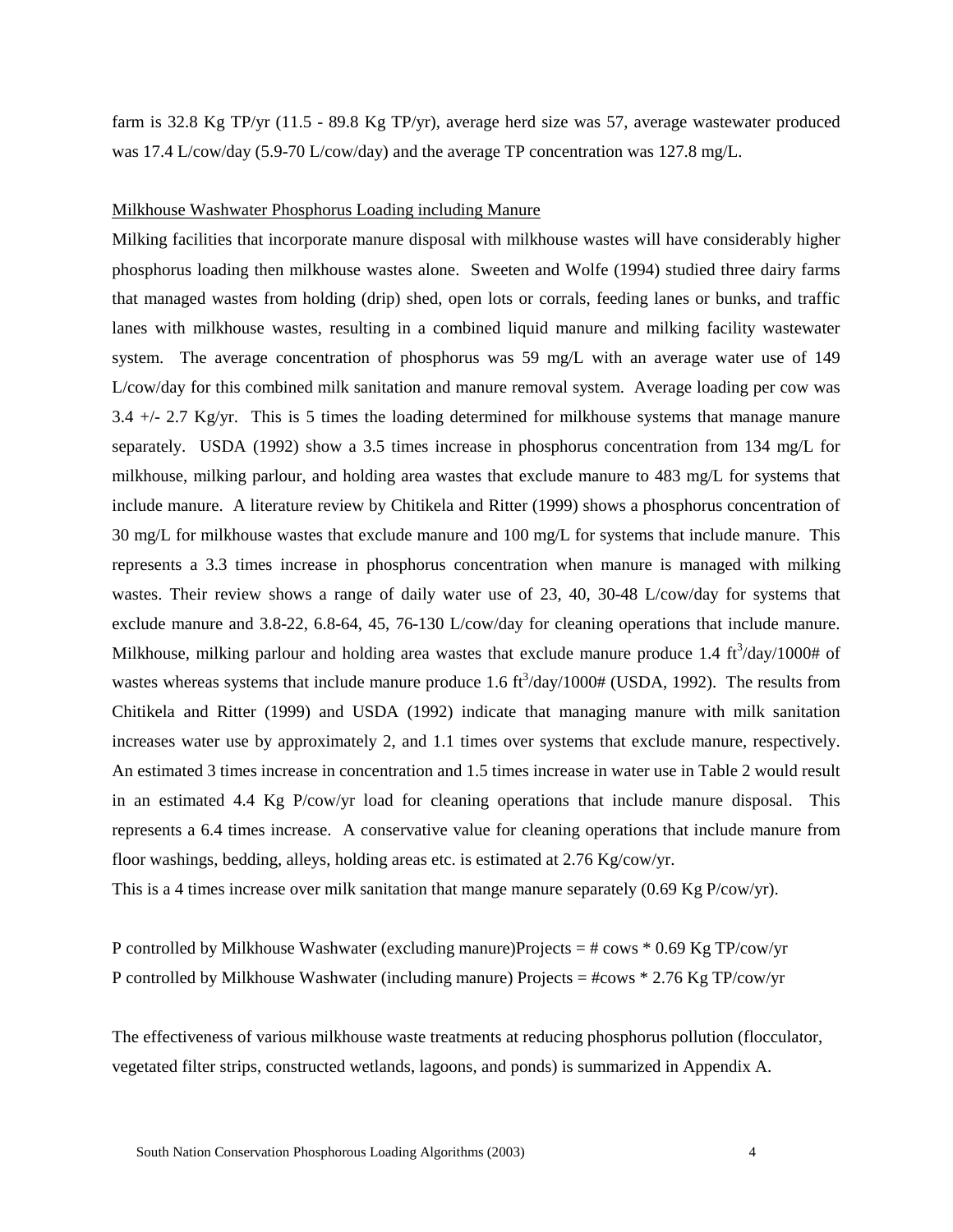Table 2. Summary of milkhouse wastewater characteristics. Wastewater and TP loading are expressed on a yearly basis per farm and per cow. TP = Total phosphorus and SRP = soluble reactive phosphorus.

| Location               | #cows            | Wastewater  | Wastewater  | <b>TP</b>       | <b>SRP</b> | <b>TP</b> | <b>SRP</b>          | $\overline{TP}$ | <b>SRP</b>    | Reference                |
|------------------------|------------------|-------------|-------------|-----------------|------------|-----------|---------------------|-----------------|---------------|--------------------------|
|                        |                  | (L/day)     | per cow     | $(mg/L)$ (mg/L) |            | (Kg/yr)   | (Kg/yr)             | Kg/cow/yr       | Kg/cow/yr     |                          |
|                        |                  |             | (L/cow/day) |                 |            |           |                     |                 |               |                          |
| Southwestern Ontario   | 35               | 373         | 10.7        | 136.6*          | $24.2*$    | 18.6      | 3.3                 | 0.53            | 0.09          | Hayman, 1989             |
| Southwestern Ontario   | 28               | 336         | 12.0        | 260.9*          | $95.4*$    | 32.0      | 11.7                | 1.14            | 0.42          | Hayman, 1989             |
| Southwestern Ontario   | 48               | 545         | 11.4        | 224.7*          | 98.5*      | 44.7      | 19.6                | 0.93            | 0.41          | Hayman, 1989             |
| Southwestern Ontario   | 53               | 623         | 11.8        | 84.4*           | $36.9*$    | 19.2      | 8.4                 | 0.36            | 0.16          | Hayman, 1989             |
| Southwestern Ontario   | 50               | 296         | 5.9         | 440.6*          | $216.5*$   | 47.6      | 23.4                | 0.95            | 0.47          | Hayman, 1989             |
| Southwestern Ontario   | 60               | 535         | 8.9         | 204.8*          | 68.6*      | 40.0      | 13.4                | 0.67            | 0.22          | Hayman, 1989             |
| Southwestern Ontario   | 35               | 553         | 15.8        | 163.5*          | 127.8*     | 33.0      | 25.8                | 0.94            | 0.74          | Hayman, 1989             |
| Southwestern Ontario   | 50               | 1640        | 32.8        | $77.7*$         | $52.7*$    | 46.5      | 31.6                | 0.93            | 0.63          | Hayman, 1989             |
| Central Nova Scotia    | 30               | 450         | 15.0        |                 |            | 14.7      | 8.3                 | 0.49            | 0.28          | Jamieson et al., 2001    |
| Univ. of Connecticut   | 100              | 2687        | 26.9        | 25.7            |            | 25.2      |                     | 0.25            |               | Newman et al., 2000      |
| New Zealand            |                  |             | 70.0        | 35.2            | 4.5        |           |                     | 0.90            | 0.11          | Warburton et al., 1981   |
| New York state**       | 100              | 1533        | 15.3        |                 | 57.6       |           | 32.2                |                 | 0.32          | Zall, 1972               |
| Charlotte, Vermont     | 85               | 1158        | 13.6        | 81.5            | 54.6       | 34.4      | 23.1                | 0.40            | 0.27          | Schwer and Clausen, 1989 |
| New Zealand            | 310              | 23145-30684 | 74.6-99     | 25.0            | 4.9        |           | 211.2-280 41.4-54.9 | $0.68 - 0.9$    | $0.13 - 0.17$ | Macgregor et al., 1982   |
| Wayne county, Ohio     | 52               | 1136        | 21.8        | 47.2            |            | 19.6      |                     | 0.38            |               | Zimmerman, 1994          |
| Wayne county, Ohio     | 52               | 1136        | 21.8        | 42.3            |            | 17.5      |                     | 0.34            |               | Zimmerman, 1998          |
| Wayne county, Ohio     | 55               | 398         | 7.2         | 114.6           |            | 16.6      |                     | 0.30            |               | Zimmerman, 1998          |
| North Carolina         | 25               |             |             | 145.0           |            | 26.0      |                     | 1.04            |               | Barker and Young, 1985   |
| Bay of Quinte, Ontario | 25               |             |             |                 |            | 35.0      |                     | 1.40            |               | Draper, 1997             |
| Unknown                | 25               |             |             | 97.8            |            | 17.0      |                     | 0.68            |               | <b>USDA, 1992</b>        |
| Southern Ontario       |                  |             | 20.0        | 60.0            |            |           |                     | 0.44            |               | GRCA, 1989               |
| Sweden                 | 30               | 345         | 11.5        |                 |            | 11.5      |                     | 0.38            |               | Sundahl, 1985            |
| New York State         | 60 <sup>a</sup>  |             | 18.0        | 135.0           |            | 53.1      |                     | 0.88            |               | Sherman, 1981            |
| <b>New York State</b>  | 125 <sup>a</sup> |             | 10.0        | 80.0            |            | 36.4      |                     | 0.29            |               | Sherman, 1981            |
| <b>New York State</b>  | 63 <sup>a</sup>  |             | 32.0        | 44.0            |            | 32.3      |                     | 0.51            |               | Sherman, 1981            |
| New York State         | $45^{\rm b}$     |             | 16.0        | 70.0            |            | 18.3      |                     | 0.41            |               | Sherman, 1981            |
| New York State         | 85 <sup>b</sup>  |             | 10.0        | 140.0           |            | 43.3      |                     | 0.51            |               | Sherman, 1981            |
| <b>New York State</b>  | $330^\circ$      |             | 97.0        | 21.0            |            | 244.7     |                     | 0.74            |               | Sherman, 1981            |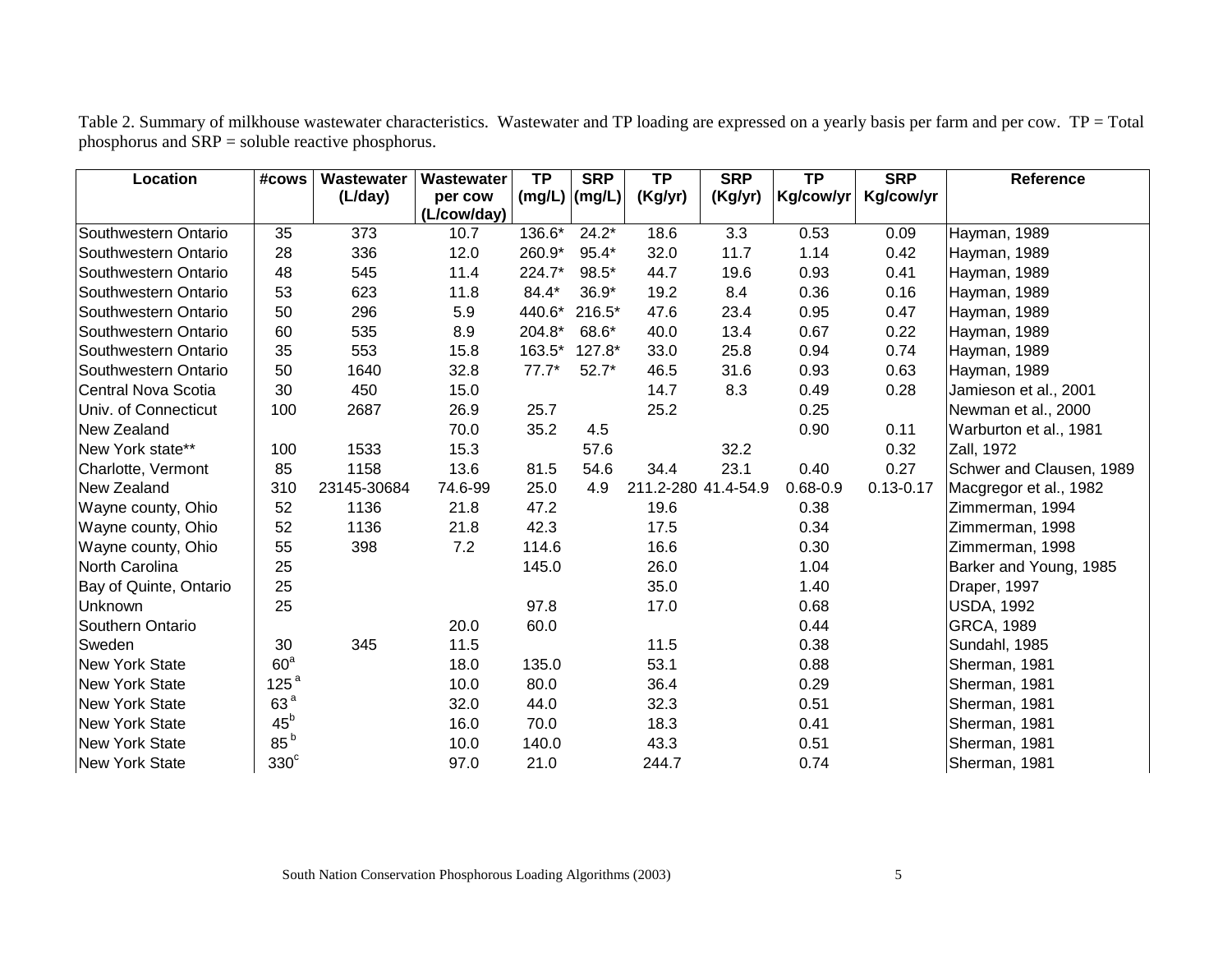## Table 2 cont.

| New York State        | 45 <sup>b</sup>         |              | 18.0         | 220.0         |              | 64.9         |              | 1.44         |              | Sherman, 1981                   |
|-----------------------|-------------------------|--------------|--------------|---------------|--------------|--------------|--------------|--------------|--------------|---------------------------------|
| <b>New York State</b> | $\overline{4}4^{\circ}$ |              | 22.0         | 255.0         |              | 89.8         |              | 2.04         |              | Sherman, 1981                   |
| Ithaca, New York      | 125                     | 1145         | 10.0         | 87.5          |              | 36.4         |              | 0.29         |              | Bland et al., 1980              |
| New York State        | 45                      | 774          | 17.2         | 269           |              | 21.0         |              | 0.47         |              | Robillard et al., 1982          |
| <b>New York State</b> | 85                      | 901          | 10.6         | 174           |              | 48.5         |              | 0.57         |              | Robillard et al., 1982          |
| <b>Unknown</b>        |                         |              |              |               |              |              |              | 0.75         |              | Cornell University <sup>d</sup> |
| Central Nova Scotia   | 60                      | 785          | 13.1         | 48.0          | 50.8         | 13.7         | 14.5         | 0.23         | 0.24         | Jamieson et al., 2000a          |
| Average<br>St. Dev.   | 74<br>70                | 2108<br>5713 | 22.4<br>22.0 | 120.4<br>94.9 | 68.7<br>57.0 | 46.7<br>55.6 | 20.3<br>12.3 | 0.69<br>0.40 | 0.32<br>0.19 |                                 |

\* TP and SRP concentrations in Hayman (1989) are calculated from reported TP and SRP Kg/yr and wastewater (L/day).

\*\* Average of 24 farms from 20 different counties

<sup>a</sup> Wastewater source= milking center

<sup>b</sup> Wastewater source= cleaning of milk pipelines

<sup>c</sup> Wastewater source= cowshed<br><sup>d</sup> <u>w[ww.ansci.cornell.edu/prodairy/enviro/05milkwash.pdf](http://www.ansci.cornell.edu/prodairy/enviro/05milkwash.pdf)</u>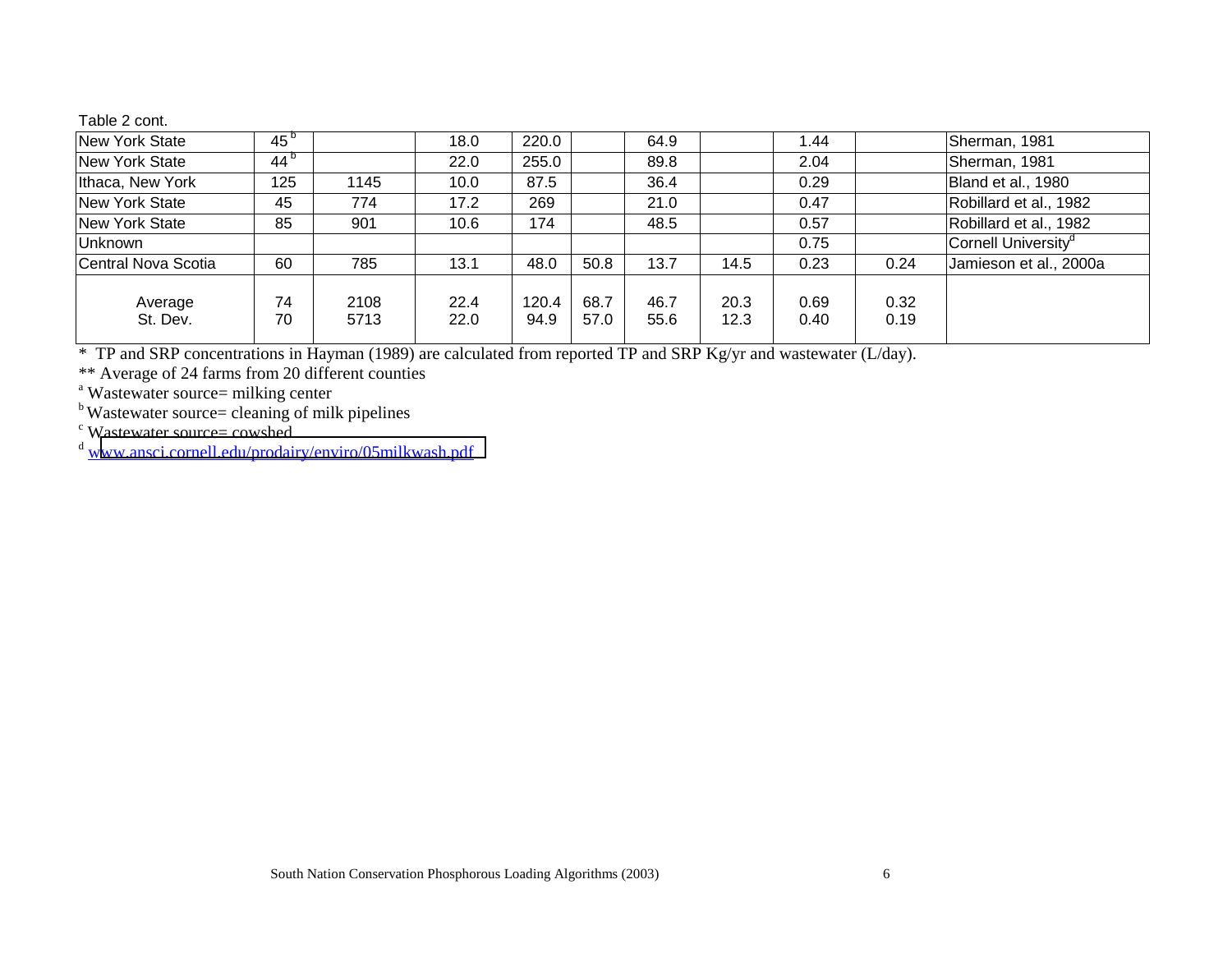| Location                      | <b>Bulk Tank</b> | <b>Manure</b> | <b>Wastewater composition</b>                                                                                                                                                                                                                                                                                                                                                          | Reference                          |
|-------------------------------|------------------|---------------|----------------------------------------------------------------------------------------------------------------------------------------------------------------------------------------------------------------------------------------------------------------------------------------------------------------------------------------------------------------------------------------|------------------------------------|
| Southwestern*<br>Ontario      | N/I              | N/I           | collected directly from pipeline cleaning, no bulk tank, floor or manure waste<br>included                                                                                                                                                                                                                                                                                             | Hayman, 1989                       |
| <b>Central Nova</b><br>Scotia |                  | N/I           | collected at outlet of milkhouse drain; included pipeline and bult tank wastewater.<br>Manure was managed separately as a solid.                                                                                                                                                                                                                                                       | Jamieson et al., 2001              |
| University of<br>Connecticut  |                  | N/R           | wastewater included waters from rinsing the parlour floor, automatic rinsing of<br>milking equipment and cleaning of the bulk tank.                                                                                                                                                                                                                                                    | Newman et al., 2000                |
| New Zealand                   | N/R              |               | wastewater included manure and urine from holding yards and milking machine<br>washings.                                                                                                                                                                                                                                                                                               | Warburton et al., 1981             |
| New York State**              | N/R              |               | Milkhouse and parlour waste included manure, feed, bedding and hoof dirt.                                                                                                                                                                                                                                                                                                              | Zall, 1972                         |
| Charlotte, Vermont            | N/R              | N/R           | Automatic pipeline washing system using a chlorinated detergent (.9%<br>phosphate), bleach and an acid cleaner (12.5% phosphate)                                                                                                                                                                                                                                                       | Schwer and Clausen, 1989           |
| New Zealand                   | N/R              | N/R           | All wash down wastewaters from the milking shed were passed through a coarse<br>screen before being channelled to an underground pipe.                                                                                                                                                                                                                                                 | Macgregor et al., 1982             |
| Wayne county,<br>Ohio         |                  | N/R           | Prior to each milking, a disinfectant solution was run through the pipelines and<br>milking equipment machine (diluted sodium hypochlorite, bleach). After milking the<br>lines and equipment were rinsed with plain water. Detergent contained<br>polyphosphates and KOH. Acid wash mixture of sulfuric and phosphoric acid.<br>Bulk tank used similar procedure. No milking parlour. | Zimmerman, 1994<br>Zimmerman, 1998 |
| Southern<br>Appalachia        |                  | N/R           | Parlour is manually cleaned after each milking.                                                                                                                                                                                                                                                                                                                                        | Barker and Young, 1984             |
| Sweden                        | N/R              | N/R           | N/R                                                                                                                                                                                                                                                                                                                                                                                    | Sundahl, 1985                      |
| Ithaca,<br>New York           |                  | N/I           | Wastewater included milk units and pipeline, bulk tank, milkhouse and milk parlour<br>floor washwater. Manure was removed from the parlour before the floor wash.                                                                                                                                                                                                                      | Bland et al., 1980                 |
| <b>Central Nova</b><br>Scotia |                  | N/I           | Wastewater is generated from cleaning of the pipeline and bulk tank. Manure,<br>bedding and feed were excluded from the wastewater.                                                                                                                                                                                                                                                    | Jamieson et al., 2000              |

Table 3. Milkhouse cleaning procedure and wastewater content.  $N/I = not$  included, I = included,  $N/R = not$  reported

\* Hayman (1989) reported the same milkhouse cleaning procedure and wastewater content for all 8 farms.

\*\* Study looked at 24 farms from 20 different counties in New York State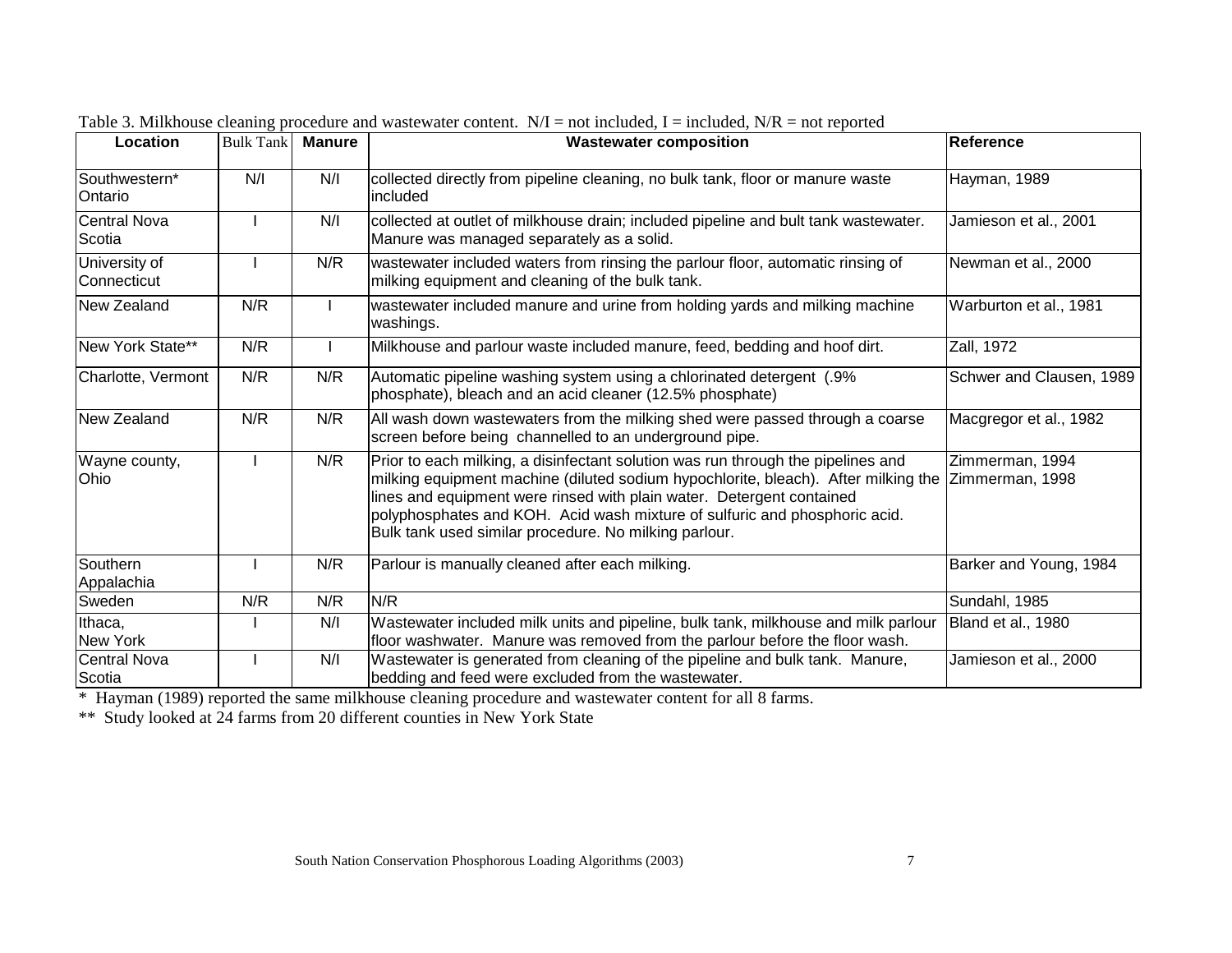#### **2. STREAMBANK EROSION**

The Illinois National Resources Conservation Service Rapid Assessment-Point Method (RAP-M) was chosen from 11 options as a method to estimate streambank erosion. The purpose of the RAP-M is to produce an estimate of the annual average rates of erosion by sampling small areas and expanding the results to illustrate the condition of the entire watershed. The procedure usually involves sampling steeply sloping (suspected erosion) sections of the watershed. If the watershed is 10 000 acres and around 6000 acres are steeply sloping, roughly 10% or 600 acres of steeply sloping channel should be measured to give a good estimate of erosion by the channel. The 600 acres to be sampled are divided into roughly four sites 150 acres in size. RAP-M then provides a technique to estimate the erosion in the four sites which is summed to provide an estimate of the erosion occurring in roughly 10% (600 acres) of the watershed. This estimate is then expanded to estimate the total erosion in the watershed. The manual emphasizes that RAP-M only provides estimates and is not a source of hard data. The full RAP-M method can be downloaded fro[m www.il.nrcs.usda.gov i](http://www.il.nrcs.usda.gov/)n Technical Resources section where RAP-M can be located.

Briefly, the Rapid Assessment-Point Method (RAP-M) uses the following formula to calculate erosion (tons/yr):

 $L * H * Lat$ . Rec. Rate\*Density/2000 = tons/yr

Where,

 $L =$  Length of channel sampled. Authors stress the importance of sampling both sides of the channel since each side might have different erosion rates. However, this may not be necessary for SNCA purposes.

 $H =$  Height of actively eroding slope and NOT the entire cut-bank. Although the top portion of a bank may be feeding material to the lower portions of the bank, only record the portion of the bank that is being eroded by channel flow. The RAP-M manual provides six figures for determining L and H measurements.

Lat. Rec. Rate = Lateral recession rate is not calculated, but is estimated from a chart derived from field observation and measurements in Lincoln, Nebraska. The chart includes lateral recession rates for five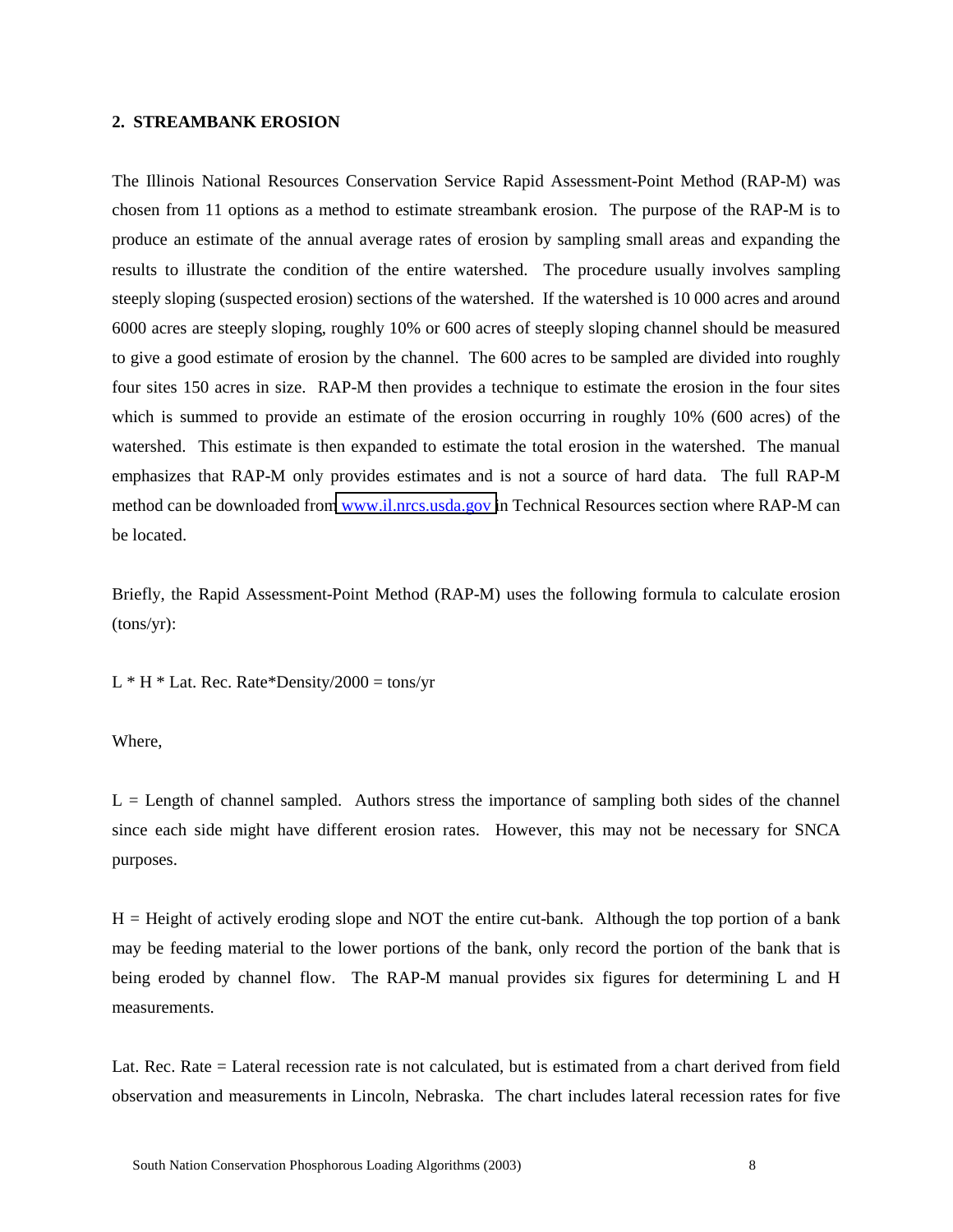categories (i.e. for Moderate category of erosion, Lat. Rec. Rate =  $0.06$ -0.2 ft/yr, avg. 0.13 ft/yr). Each category has a verbal (Figure 8) and photographic description (Photos 1-5). Illinois streams typically range from 0.05-0.5 ft/yr. Rates greater than 0.5 ft/yr usually occur in steep segments of the watershed and rates of 1 ft/yr are uncommon and not usually widespread.

Density= 95 pounds per cubic foot for loess and silty alluvium soils and 110 pounds per cubic foot for glacial till (reported by authors).

Site specific soil density and phosphorus content for the South Nation watershed soils should be used to calculate the amount of phosphorus associated with the sediment. A U.S. ton can be converted to a metric tonne by multiplying U.S. ton by 0.907.

#### **3. MANURE STORAGE**

The purpose of the Manure Storage algorithm is to calculate the phosphorus load savings for proper manure storage. This may include construction of a concrete basin to replace stacked dairy manure piles or berms, a settling basin, and a buffer strip to treat feedlot manure. Phosphorus savings are described for proper management of both dairy piles and feedlot manure. The feedlot manure algorithm is also partially used in the Clean Water algorithm (next section).

### Manure Characteristics

The properties of fresh manure are greatly influenced by climate, season, diet, degree of confinement, animal age (stage of production/reproduction stage), and animal type. In addition, the amount of nutrients available at the time of land application depends on the amount of bedding and/or sediment included, method of collection and storage, and method and timing of land application.

Fresh manure characteristics for beef and dairy cows are presented in Tables 4 and 5, respectively. Frequently referenced "book" values include USDA (1992), MWPS (1985), ASAE (1984-2001) and studies by Gilbertson et al. (1979) and Overcash et al. (1983). It is difficult to trace the original sources for these book values. The USDA (1992) Agricultural Waste Management Field Handbook does not provide any sources for their data other than they are "reasonable values" and that both greater and lesser values can be expected experimentally. The data source for the Mid West Plan Service (MWPS-18, 1985) is the American Society of Agricultural Engineers (ASAE) committee S&E-412 report AW-D-1, revised 6-14-73. ASAE (2001) values are combined from a wide range of published and unpublished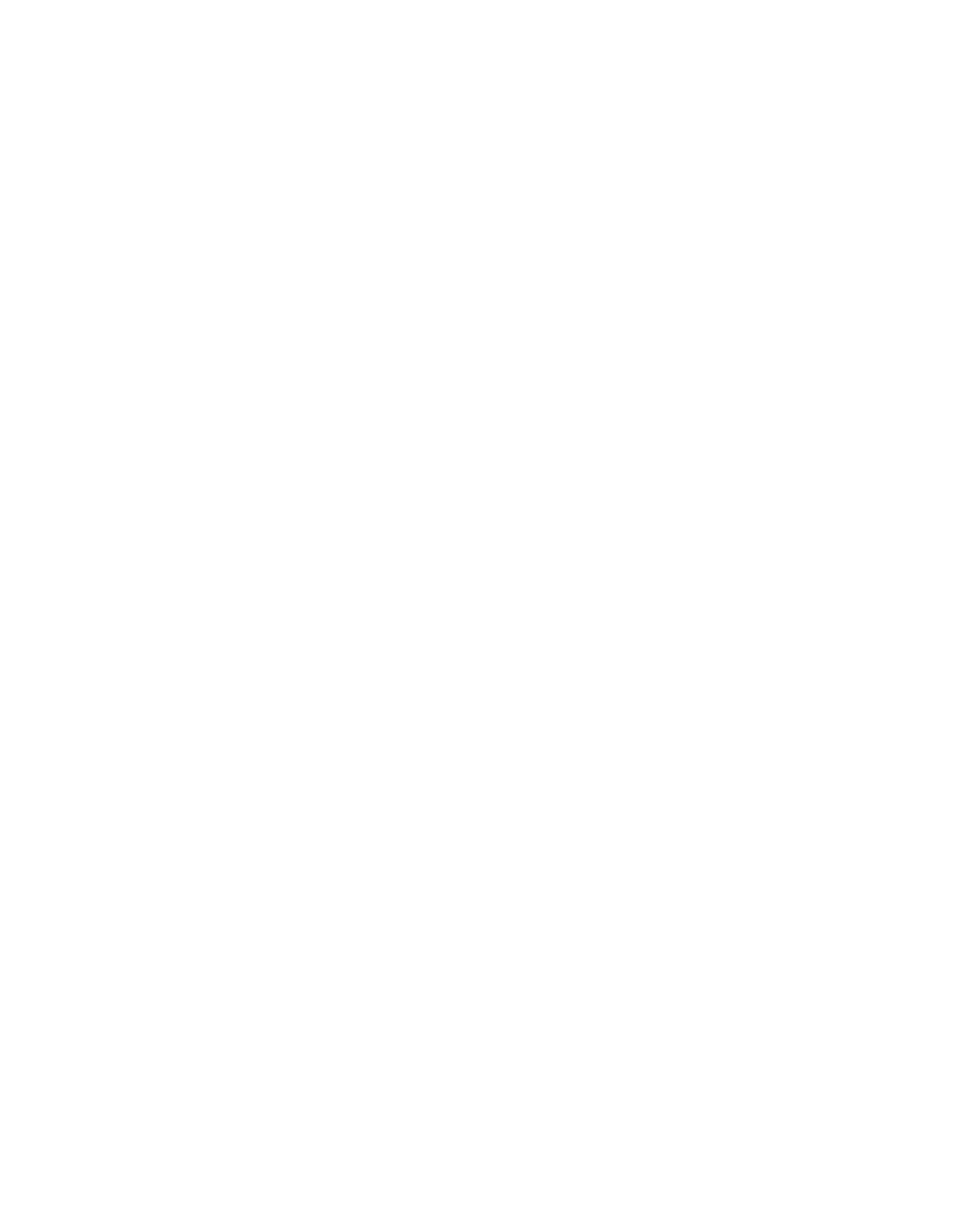Table 4. Beef manure characteristics (as excreted). All manure values are assumed to be fresh and from a 454 Kg animal. Daily manure production (Kg/day) is presented on a wet and dry basis (dry basis is calculated by multiplying wet by percent total solids). Percent total solids is on a wet basis. Percent TP composition and concentration of manure is presented on a wet and dry basis. The original source of data presented in a paper in the reference column is included in the source column.  $N/R =$  not reported,  $N/A =$  not available.

| Source    | Animal | Manure       | Total                | Manure       | %TP   | $%$ TP      | <b>TP</b> | <b>TP</b> | <b>TP</b>    | Reference                  | Original source         |
|-----------|--------|--------------|----------------------|--------------|-------|-------------|-----------|-----------|--------------|----------------------------|-------------------------|
| <b>of</b> | weight | (wet)        | solids               | (dry)        | (wet) | (dry)       | (wet)     | (dry)     | (Kg/cow/day) |                            |                         |
| manure    | (Kg)   | (Kg/cow/day) | %                    | (Kg/cow/day) |       |             | g/Kg      | (g/Kg)    |              |                            |                         |
| Fresh     | 454    | 26.83        | 11.6                 | 3.11         | 0.17  | 1.49        |           |           | 0.0463       | <b>USDA, 1992</b>          |                         |
| Fresh     | 454    | 27.24        | 11.6                 | 3.16         | 0.18  | .58         |           |           | 0.0499       | <b>MWPS 1985</b>           | ASAE revised 6-14-73    |
| Fresh     | 454    | 26.33        | 14.7                 | 3.87         | 0.16  | 1.08        |           |           | 0.0418       | <b>ASAE, 2001</b>          |                         |
| Fresh     | 454    | 23.61        | 15.0                 | 3.54         | 0.13  | 0.88        |           |           | 0.0313       | Miner et al., 2000         | Overcash et al. 1983    |
| Fresh     | 454    |              |                      |              | 0.14  |             |           |           | 0.0318       | Overcash et al., 1983      | Avg. of 7 references    |
| N/R       | 454    | 27.24        |                      |              | 0.18  |             |           |           | 0.0495       | GEIS, 1999                 | Gamroth and Moore, 1993 |
| N/R       | 454    | 16.70        | 1.6                  | 0.27         | 0.13  |             |           |           | 0.0225       | Gilbertson et al., 1979    |                         |
| N/R       | N/R    |              |                      |              |       |             |           | 9.6       |              | Sharpley et al., 1998      | Gilbertson et al., 1979 |
| Fresh     | N/R    |              | 23.5                 |              |       | 0.57        |           |           |              | Arrington and Pachek, 1980 |                         |
| N/A       | N/A    |              |                      |              |       |             | 0.82      |           |              | Barnett, 1994              | Dupont et al., 1984     |
| Fresh     | N/R    |              |                      |              |       |             |           | 6.7       |              | Barnett, 1994              |                         |
| N/A       | N/A    |              |                      |              |       |             |           | 8.4-11.5  |              | Barnett, 1994              | Peperzak et al., 1959   |
| N/A       | N/A    |              |                      |              | 0.20  |             |           |           |              | Dao, 1999                  | Ward, 1978              |
| N/A       | N/A    |              |                      |              |       |             |           |           | 0.0440       | Eghball and Power, 1994    | Fedkiw, 1992            |
| Fresh     | N/A    |              |                      |              |       | 1.10        |           |           |              | Eghball and Power, 1994    | Vivekanandan, 1990      |
| Fresh     | N/A    |              |                      |              |       | 0.80        |           |           |              | Kadlec and Knight, 1996    | Reddy, 1981             |
| N/R       | 454    |              |                      |              |       |             |           |           | 0.0560       | Madden and Dornbush, 1983  |                         |
| Fresh     | N/R    |              |                      |              |       |             |           | 7.5       |              | Masek et al., 2001         |                         |
| N/R       | 454    | 25.20        |                      |              | 0.23  |             |           |           | 0.0747       | Taylor and Rickerl, 1998   |                         |
| N/R       | N/R    |              | $\overline{4.0}$ -23 |              |       | $0.4 - 1.8$ | 1.1       |           |              | Tunney, 1977               | Literature review       |
| N/R       | N/R    |              | 8.0                  |              |       |             | 0.6       |           |              | <b>Tunney, 1977</b>        | Avg. of 33 irish farms  |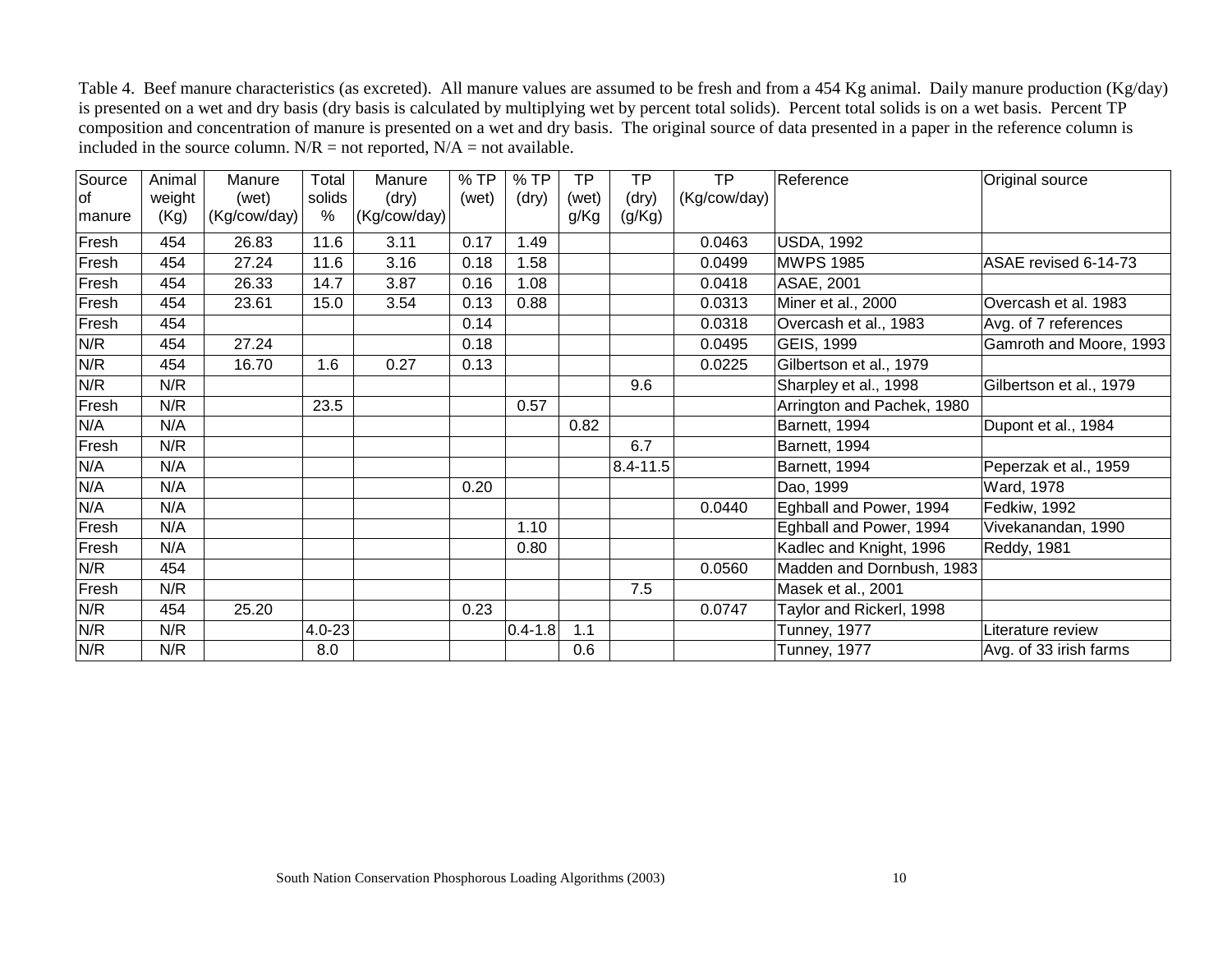Table 5. Dairy manure characteristics (as excreted). All manure values are assumed to be fresh and from a 454 Kg animal. Daily manure production (Kg/cow/day) is presented on a wet and dry basis (dry basis is calculated by multiplying wet by percent total solids). Percent total solids of manureis on a wet basis. Percent TP composition and concentration of manure is presented on a wet and dry basis. The original source of data presented in a paper in the reference column is included in the source column.  $N/R =$  not reported,  $N/A =$  not available

| Source           | Animal  | Manure       | Total  | Manure       | %TP   | $%$ TP | <b>TP</b> | <b>TP</b>   | <b>TP</b>    | Reference                | Original source            |
|------------------|---------|--------------|--------|--------------|-------|--------|-----------|-------------|--------------|--------------------------|----------------------------|
| <b>of</b>        | weight  | (wet)        | solids | (dry)        | (wet) | (dry)  | (wet)     | (dry)       | (Kg/cow/day) |                          |                            |
| manure           | (Kg)    | (Kg/cow/day) | $\%$   | (Kg/cow/day) |       |        | g/Kg      | g/Kg        |              |                          |                            |
| Fresh            | 454     | 36.32        | 12.5   | 4.54         | 0.09  | 0.70   |           |             | 0.0318       | <b>USDA, 1992</b>        |                            |
| N/R              | 454     | 37.23        | 12.7   | 4.73         | 0.09  | 0.70   |           |             | 0.0332       | <b>MWPS, 1985</b>        |                            |
| Fresh            | 454     | 39.04        | 14.0   | 5.47         | 0.11  | 0.78   |           |             | 0.0427       | ASAE, 2001               |                            |
| N/R              | 454     | 37.23        | 12.7   | 4.73         | 0.07  | 0.55   |           |             | 0.0262       | Gilbertson et al., 1979  |                            |
| N/R              | N/R     |              |        |              |       |        |           | 6.7         |              | Sharpley et al., 1998    | Gilbertson et al., 1979    |
| Fresh +          | 454     |              |        |              | 0.12  |        |           |             | 0.0499       | Overcash et al., 1983    |                            |
| scraped<br>daily |         |              |        |              |       |        |           |             |              |                          |                            |
| Fresh            | 454     |              | 13.6   |              |       |        |           |             |              | Safely et al., 1984      | Overcash et al., 1983      |
| Fresh            | 545-636 |              | 15.3   |              |       |        |           |             |              | Safely et al., 1985      | Avg. of 7 N.Carolina farms |
| Fresh            | N/R     |              | 12.7   |              |       |        |           |             |              | Safely et al., 1984      | ASAE D384                  |
| Fresh            | 454     |              |        |              |       |        |           |             | 0.0330       | CES, 1994                | MWPS-1, 1983               |
| N/R              | 454     | 40.41        |        |              | 0.11  |        |           |             | 0.0427       | GEIS, 1999               | Gamroth and Moore, 1993    |
| Fresh            | N/A     |              |        |              |       |        | 1.22      |             |              | Barnett, 1994            | Dupont et al., 1984        |
| Fresh            | N/R     |              |        |              |       |        |           | 9.3         |              | Barnett, 1994            |                            |
| Fresh            | N/A     |              |        |              |       |        |           | 4.7         |              | Barnett, 1994            | McAuliffe and Peech, 1949  |
| Fresh            | N/A     |              |        |              |       |        |           | $2.6 - 6.4$ |              | Barnett, 1994            | Peperzak et al., 1959      |
| N/R              | N/R     |              |        |              |       |        |           | 4.9         |              | Ebeling et al., 2002     |                            |
| Fresh            | N/A     |              |        |              |       | 0.60   |           |             |              | Kadlec and Knight, 1996  | <b>Reddy, 1981</b>         |
| N/R              | 454     | 32.50        |        |              | 0.10  |        |           |             | 0.0325       | Taylor and Rickerl, 1998 |                            |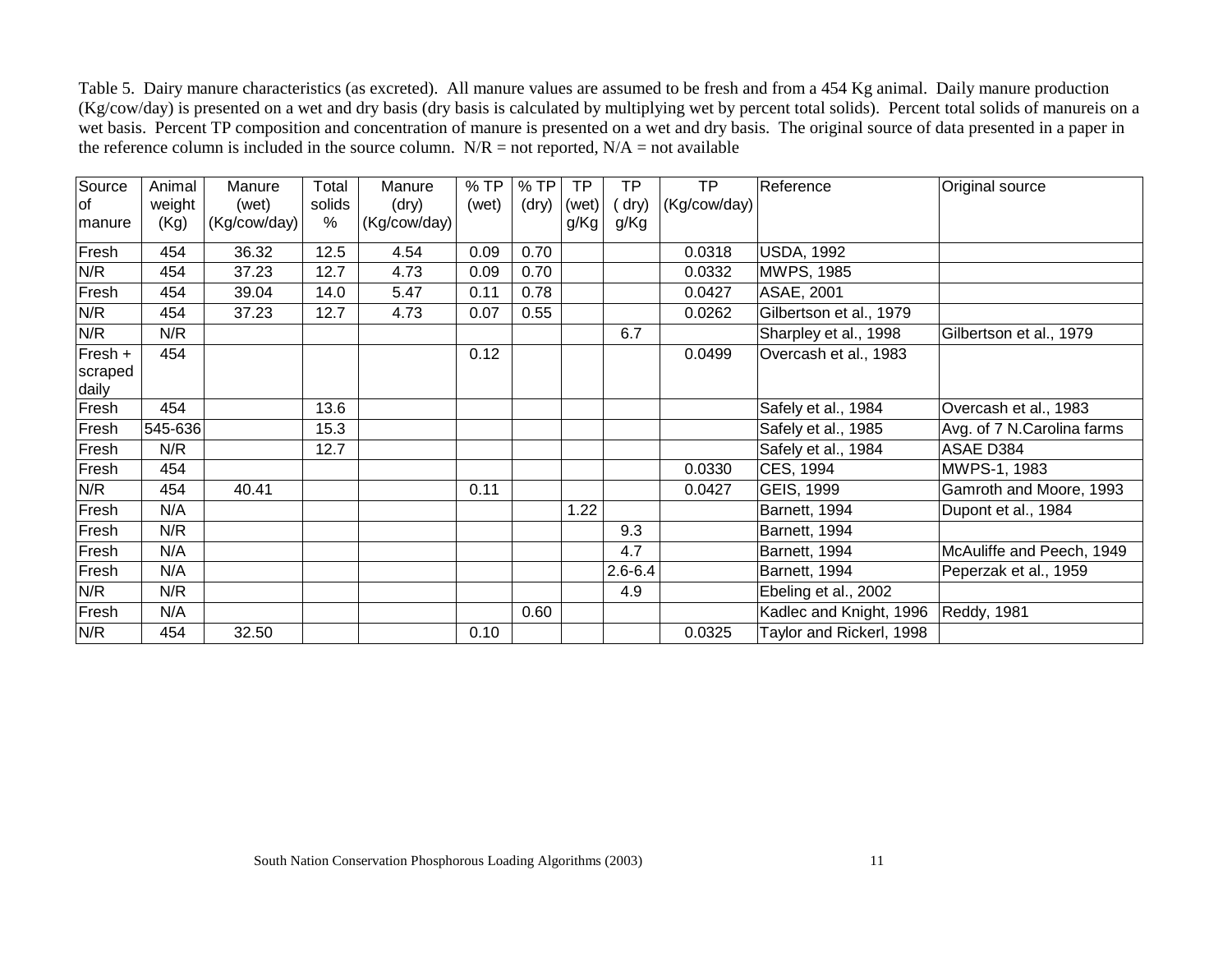data. Gilbertson et al. (1979) is based on ASAE and MWPS values and original data. Overcash et al. (1983) beef data are an average of 13 studies from the literature. Additional references for fresh manure characteristics are presented in Tables 4 and 5. Manure values from OMAFRA's Nutrient Management Program (NMAN99) were not included in table 4 and 5 because the sampled manure was not fresh, but stored (solid beef manure 27.3 % dry matter and 0.17 % TP wet basis; solid dairy manure 20.1 % dry matter and 0.15 % TP wet basis). Manure characteristics (both manure and TP production) from ASAE (2001) are recommended for use in the manure storage algorithm because it represents the most current synthesis and probably the most extensive number of studies on manure characteristics (Table 6 and see Appendix B for full ASAE (2001) data).

Table 6. Phosphorous produced per day for various livestock per 454 Kg of body weight and per animal (calculated by multiplying column 2 by 3 and dividing by 454 Kg). Data marked "\*" are from USDA (1992) all other data ASAE (2001). Average animal weights not provided in USDA (1992) were obtained from GRCA (1999) and are marked with "‡".

|                                 | Average Weight                                                   | Kg of Phosphorus produced | Kg of Phosphorus produced   |
|---------------------------------|------------------------------------------------------------------|---------------------------|-----------------------------|
| Type of Animal                  | per Animal (kg)                                                  | per day per 454 kg (1,000 | per day per animal (average |
|                                 |                                                                  | lb) of body weight        | weight x P factor/454 kg)   |
| Dairy                           | 640                                                              | 0.043                     | 0.061                       |
| Dairy Heifer*                   | 408‡                                                             | $0.018*$                  | 0.016                       |
| Veal                            | 91                                                               | 0.030                     | 0.006                       |
| Beef                            | 360                                                              | 0.042                     | 0.033                       |
| Beef Cow*                       | 545‡                                                             | $0.054*$                  | 0.065                       |
| Beef Cow*                       | $204 - 340*$ (294 $\ddagger$ )                                   | $0.045*$                  | $0.020 - 0.034(0.029)$      |
| Beef Feeder (high forage diet)* | $\overline{340} - 499^*$ (408 <sup><math>\ddagger</math></sup> ) | $0.050*$                  | $0.037 - 0.055(0.045)$      |
| Beef Feeder (high energy diet)* | 340-499* (408‡)                                                  | $0.043*$                  | $0.032 - 0.047$ (0.039)     |
| Swine                           | 61                                                               | 0.082                     | 0.011                       |
| Dry sows*                       | 136‡                                                             | $0.027*$                  | 0.008                       |
| $Boar*$                         | 136‡                                                             | $0.023*$                  | 0.007                       |
| Feeder Pigs*                    | 18-99*<br>(55 <sup>†</sup> )                                     | $0.073*$                  | $0.003 - 0.016(0.009)$      |
| Nursery pig*                    | $0 - 18*$<br>(16 <sup>†</sup> )                                  | $0.114*$                  | $0 - 0.005(0.004)$          |
| Layer                           | 1.8                                                              | 0.136                     | 0.00054                     |
| Pullet*                         | 0.681                                                            | $0.109*$                  | 0.00016                     |
| <b>Broiler</b>                  | 0.9                                                              | 0.136                     | 0.00026                     |
| Broiler breeder*                | 3.01                                                             | $0.154*$                  | 0.001                       |
| Turkey                          | 6.8                                                              | 0.104                     | 0.00156                     |
| Duck                            | 1.4                                                              | 0.245                     | 0.00076                     |
| Lamb*                           | N/A                                                              | $0.032*$                  | N/A                         |
| Sheep                           | 27                                                               | 0.039                     | 0.002                       |
| Goat                            | 64                                                               | 0.05                      | 0.007                       |
| Rabbit*                         | $1.0$ $\dagger$                                                  | $0.006*$                  | 0.00002                     |
| Horse                           | 450                                                              | 0.032                     | 0.032                       |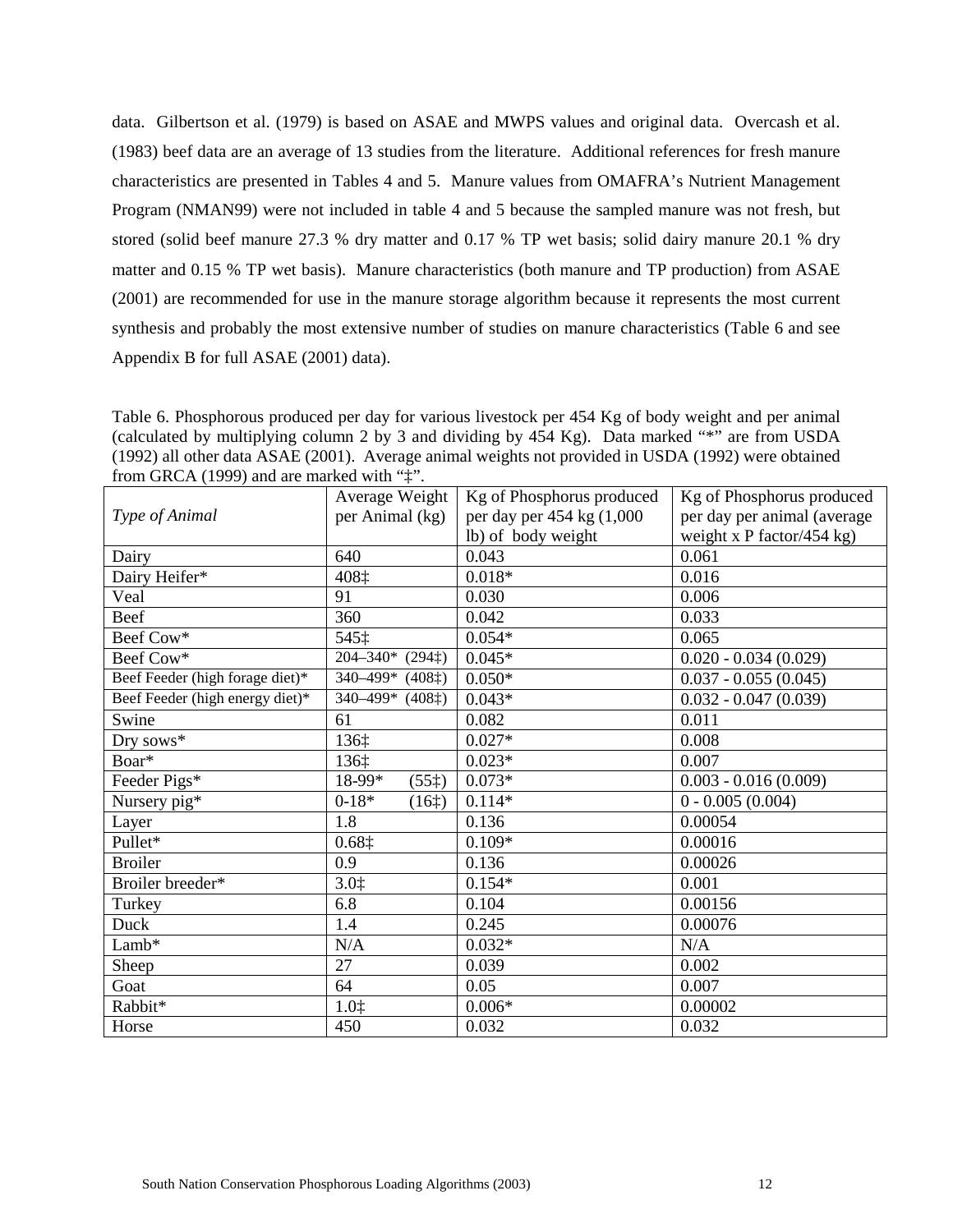Safely et al. (1984) reported 31% higher TP concentrations in their study of seven farms than values in ASAE (1984). Lindley et al., (1988) reported a mean  $P_2O_5$  content 48% lower than the value given in MWPS (1985) for liquid dairy manure. Lindley et al., (1988) concluded that the deviation from published values appear to be related to housing-handling system and management. Powers et al. (1975) found the range of P concentrations reported in the literature to vary by 0.11 to 1.6%. Both USDA (1992) and ASAE (2001) warn that actual values will vary and site specific values are desired. MWPS (1985) reported that actual manure characteristics (all characteristics across different animal types) can easily vary by +/- 20% from their reported values. An average of five studies produced a value of 0.0458 Kg TP/ per 454Kg animal/ per day for fresh beef manure (Overcash et al., 1983, Gilbertson et al., 1979, Fedkiw, 1992, Madden and Dornbush, 1983, and Taylor and Rickerl, 1998). This average is 8.7% larger than the ASAE (2001) value of 0.0418 Kg TP/ per 454Kg animal/ per day. An average of four studies produced a value of 0.0354 Kg TP/ per 454Kg animal/ per day for fresh dairy manure (Overcash et al., 1983, Gilbertson et al., 1979, MWPS-1 1983, Taylor and Rickerl, 1998). This average is 17% lower than the corresponding ASAE (2001) value of 0.0427 Kg/ per 454 Kg animal /day.

The wet and dry TP concentrations and % TP from 11 studies were used to calculate three average beef manure TP production (Kg TP/ per 454Kg animal/ per day) values; one for each of the three different manure production values for USDA (1992), MWPS (1985), and ASAE (2001)(Table 4, columns 3 and 5). The calculated average beef values for TP production were 25, 43, and 39% lower than ASAE (2001), MWPS (1985), and USDA (1992) values, respectively. In a similar manner, the average TP production for 8 dairy values (Table 5) were 16, 3, and 2% lower for ASAE (2001), MWPS (1985) and USDA (1992) values, respectively. The ASAE (2001) beef and dairy manure values compare reasonably well with the literature with deviations ranging from 25% lower to 8.7% higher.

## Phosphorus Runoff from Feedlot Manure

The previous report estimated that 4% of the total amount of phosphorus originally available in feedlot manure is leached out with runoff. Literature values for phosphorus loss from feedlot manure are higher than this previous estimate. Manure characteristics from dairy and beef feedlots are presented in Table 7. Arrington and Pachek (1980) reported phosphorus content to be 0.57% of fresh beef manure on a dry weight basis. Phosphorus content decreased to 0.38% on a dry weight basis for beef feedlot manure. This represents a 33% decrease in feedlot phosphorus. Gilbertson et al. (1979) determined the total phosphorus removed per ton of dry matter from a beef feedlot to be 1.3 g/Kg. The literature (Table 4) provides an average of 8.4 g/Kg phosphorus on a dry matter basis for fresh manure. A 1.3 g/Kg loss represents a 15% decrease in P content between fresh and feedlot manure. Sharpley and Moyer (2000)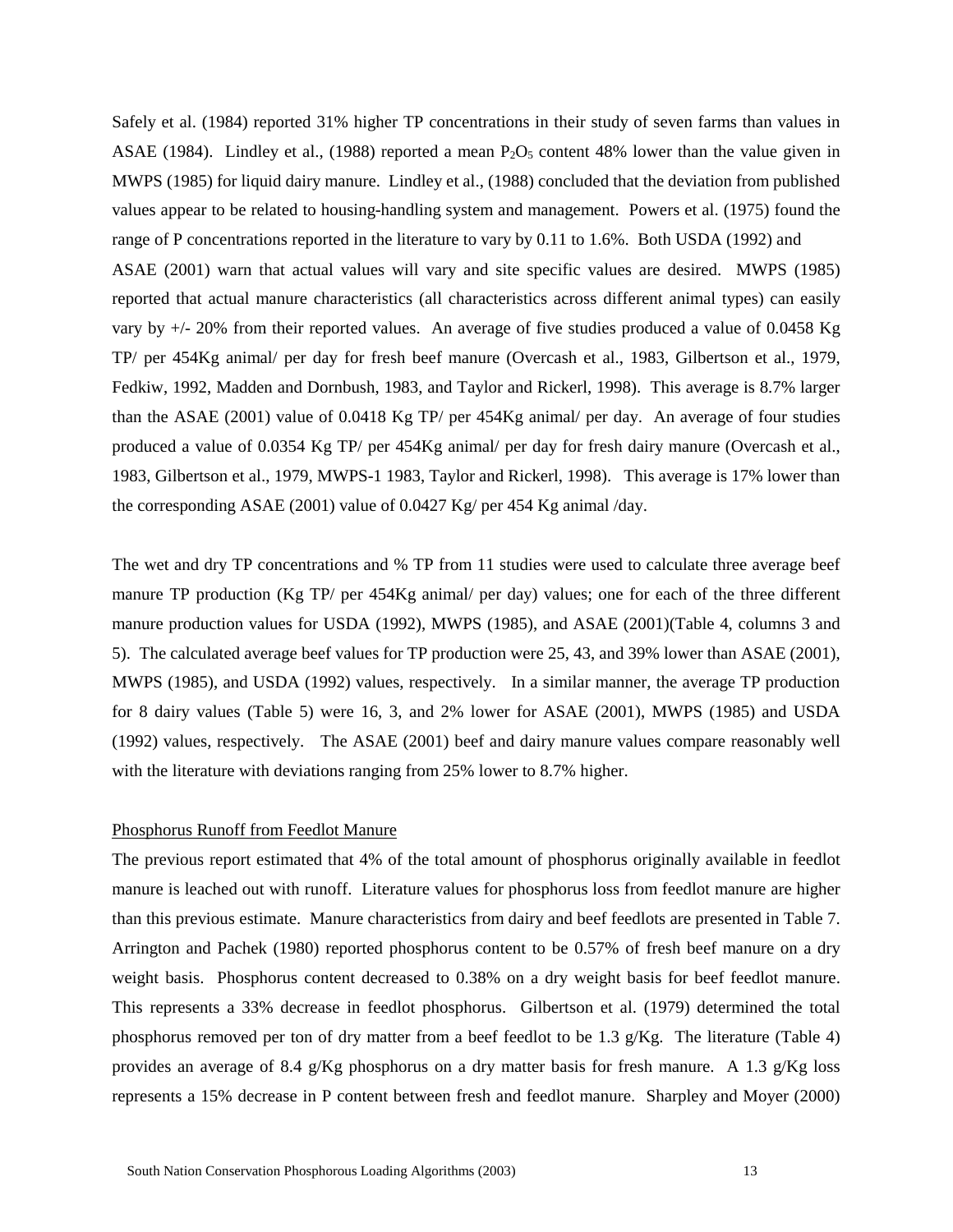|             | Animal Manure source  | Animal  | Manure       | Total  | Manure      | $\%$      | $\%$      | <b>TP</b> | TP   | $\overline{TP}$      | Reference                              |
|-------------|-----------------------|---------|--------------|--------|-------------|-----------|-----------|-----------|------|----------------------|----------------------------------------|
|             |                       | weight  | ( wet)       | solids | (dry)       | <b>TP</b> | <b>TP</b> | (wet)     |      | $(dry)$ (Kg/cow/day) |                                        |
|             |                       | (Kg)    | (Kg/cow/day) | $\%$   | (Kg/cowday) | (wet)     | (dry)     | g/Kg      | g/Kg |                      |                                        |
| Dairy       | Solid storage         |         |              | 18.0   |             |           |           | 0.88      |      |                      | <b>MWPS, 1985</b>                      |
| Dairy       | Storage pits          | 454     |              |        |             | 0.07      | 0.78      |           |      | 0.0095               | Overcash et al., 1983                  |
| Dairy       | Scraped daily         |         |              | 22.3   |             |           |           | 1.83      |      |                      | Rieck-Hinz et al., 1996                |
| Dairy       | Scraped daily         | 545-636 |              | 16.8   |             |           | 0.84      |           |      |                      | Safely et al., 1984                    |
| Dairy       | Removed daily         | 454     |              | 13.0   | 5.98        |           | 0.60      |           |      | 0.0359               | Gilbertson et al., 1979                |
| Dairy       | Feedlot               |         |              |        |             |           |           |           |      | 0.0035               | Overcash et al., 1983                  |
| Dairy       | Barnyard              | N/R     |              | 66.0   |             |           | 0.36      |           |      |                      | Arrington and Pachek, 1980             |
| Dairy       | Barnyard stockpile    | N/R     |              | 95.7   |             |           | 0.33      |           |      |                      | Arrington and Pachek, 1980             |
| Dairy       | <b>Stack</b>          |         |              |        |             | 0.21      |           | 2.20      |      |                      | Forage Information System <sup>a</sup> |
| <b>Beef</b> | Stockpiled            | N/R     |              | 48.6   |             | 0.30      |           |           |      |                      | Jones et al., 1995                     |
| Beef        | Pits or storage tanks | 454     |              |        |             | 0.13      | 1.10      |           |      | 0.0377               | Overcash et al., 1983                  |
| <b>Beef</b> | Scraped               | N/R     |              |        |             |           | 0.70      |           |      |                      | Eghball and Power, 1994                |
| <b>Beef</b> | Scraped               | 454     | 12.71        | 56.0   | 7.12        | 0.25      | 0.45      |           |      | 0.0322               | Miner at al., 2000                     |
| Beef        | Stockpile*            | N/R     |              |        |             |           |           |           | 2.1  |                      | Dao, 1999                              |
| <b>Beef</b> | <b>Unpaved lot</b>    | 454     |              |        |             |           |           |           |      | 0.0162               | Gilbertson et al., 1979                |
| Beef        | <b>Unpaved lot</b>    | N/R     |              |        |             |           |           |           | 1.3  |                      | Gilbertson et al., 1971                |
| <b>Beef</b> | <b>Unpaved lot</b>    | N/R     |              |        |             |           |           |           | 4.35 |                      | Eghball et al., 1997                   |
| <b>Beef</b> | Unpaved lot           | N/R     |              |        |             |           |           |           | 0.9  |                      | Gilbertson et al., 1975                |
| <b>Beef</b> | Paved/unpaved         | $***$   |              |        | 4.68        |           | 0.40      |           |      | 0.0187               | Manges et al., 1983                    |
| Beef        | Open dirt lot         | N/R     |              | 52.0   |             |           |           | 2.88      |      |                      | <b>MWPS, 1985</b>                      |
| Beef        | Unsurfaced lot        | 454     | 7.95         | 55.0   | 4.37        | 0.80      | 1.45      |           |      | 0.0636               | <b>USDA, 1992</b>                      |
| <b>Beef</b> | Feedlot               | N/R     |              |        |             |           |           |           | 4    |                      | Robinson et al., 1995                  |
| <b>Beef</b> | Feedlot               | N/R     |              |        |             |           | 0.54      |           | 5    |                      | Ward et al., 1978                      |
| Beef        | Feedlot               | 454     |              |        |             | 0.32      | 0.65      |           |      | 0.0250               | Overcash et al., 1983                  |
| Beef        | Feedlot               | N/R     |              |        |             |           | 0.65      |           |      |                      | Eghball and Power, 1994                |
| <b>Beef</b> | Open lot              | 454     |              | 52.0   | 2.49        |           | 0.80      |           |      | 0.0199               | Gilbertson et al., 1979                |
| <b>Beef</b> | Open concrete lot     |         |              | 15.0   |             |           |           | 1.54      |      |                      | <b>MWPS, 1985</b>                      |
| <b>Beef</b> | Feedlot               | N/R     |              | 83.3   |             |           | 0.38      |           |      |                      | Arrington and Pachek, 1980             |
| <b>Beef</b> | Compost               | N/R     |              |        |             |           |           |           | 5.2  |                      | Dao, 1999                              |
| <b>Beef</b> | Compost               |         |              |        |             |           |           |           | 4.19 |                      | Eghball and Gilley, 1999               |
| Beef        | Compost               | N/R     |              |        |             |           |           |           | 5.32 |                      | Eghball et al., 1997                   |

Table 7. Manure characteristics for various storage methods. See Tables 4 and 5 for details

\*Piled every 4-6 months

\*\*Cattle weighed 600-800lb when they entered the plot and were 1050-1200 when slaughtered

<sup>a</sup> www.forages.css.orst.edu/Topics?Pastures/Fertilization/Manure.html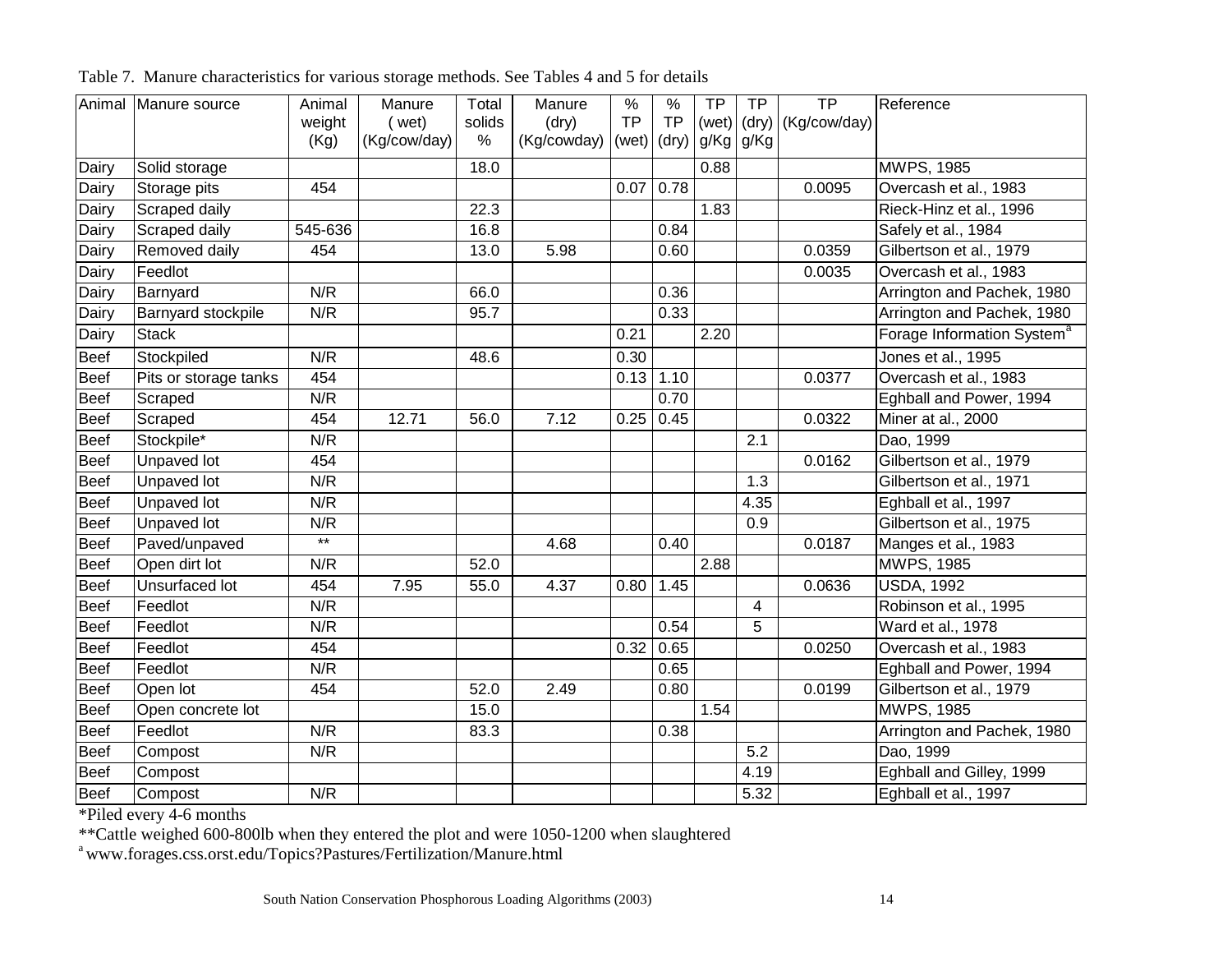measured the release of phosphorus in dairy feedlot manure runoff using simulated rainfall experiments. The amount of dissolved organic phosphorus leached (g per Kg of material) was  $0.375$  g/Kg. The amount of dissolved inorganic phosphorus leached was 1.9  $g/Kg$ . The total dissolved (inorganic + organic) phosphorus leached from five rainfall simulations was 2.3 g/Kg, or 58% of the total phosphorus available in dairy feedlot manure. Madden and Dornbush (1983) estimated that 8% of the total phosphorus production was removed by runoff from a 0.32 acre dairy confinement with 45 cows. This represents 2.5 Kg of phosphorus lost in runoff per cow per year. GEIS (1999) presented a table adapted from Moore and Gamroth (1993) on phosphorus retention for various storage systems compared to original P content in fresh manure (Table 8).

|                       | Dairy | Beef | Poultry | Swine | Sheep | Horse |
|-----------------------|-------|------|---------|-------|-------|-------|
| <b>Storage Method</b> |       |      |         |       |       |       |
| Daily spread          | 90    |      | 90      |       | 90    | 90    |
| $Dry + root$          | 90    |      | 90      |       | 90    | 90    |
| Earthen               | 60    | 80   |         | 60    |       |       |
| Lagoon/flush          | 40    | 80   | 40      | 40    |       |       |
| Open lot              | 70    | 70   |         | 70    | 70    | 70    |
| $Pits + slats$        | 95    | 95   | 95      | 95    | 95    |       |
| Scrape/storage        | 90    | 85   |         |       |       |       |
| tank                  |       |      |         |       |       |       |

Table 8. Percentage of original phosphorus content retained in various storage systems<sup>a</sup>

<sup>a</sup> Adapted from Moore and Gamroth (1993).

Between 20-40% of phosphorus can be lost from open lots. Daily spreading, keeping manure dry (preventing runoff) and storage tanks are three storage methods that each result in only a 10% phosphorus loss. A comparison of feedlot manure values (Table 7) and fresh beef manure (Table 4) reveals a 35% loss when comparing % TP on a dry weight basis and a 62% loss of phosphorus when comparing P concentration  $(g/Kg)$  on a dry weight basis. The average % TP of dry weight was 1.07 for fresh manure  $(n=8)$  and 0.696 for feedlot manure  $(n=7)$ . The P content on a dry weight basis for fresh manure was 8.4 g/Kg (n=3) and 3.11 g/Kg for feedlot manure (n=6). The range in TP loss from the literature for feedlot manure is  $8 - 62\%$ .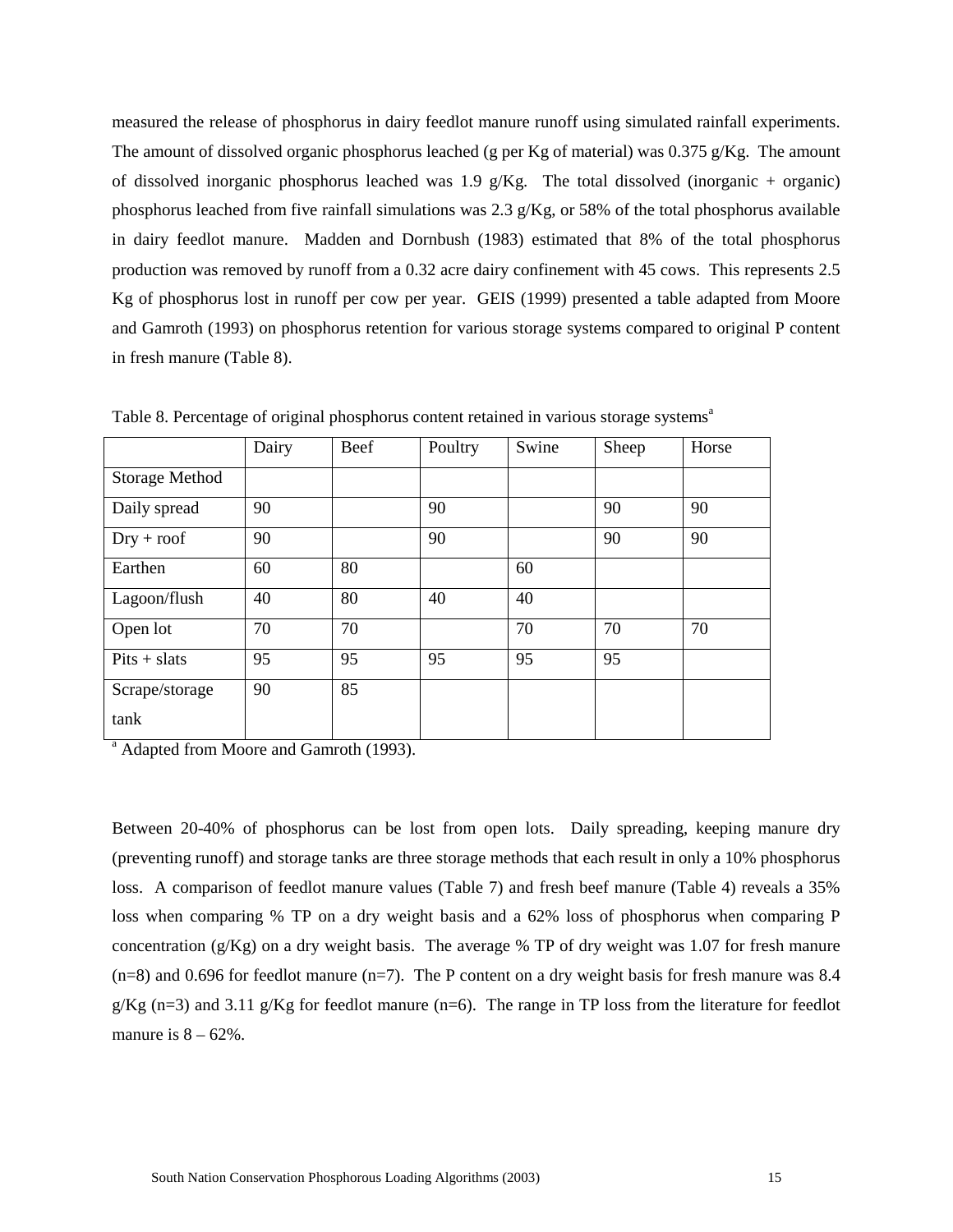The value presented by Gamroth and Moore (1993) of a 30% loss of fresh manure TP content in feedlot runoff will be used to calculate phosphorus loading from feedlot runoff and reductions for Clean Water Diversion projects (next section).

The 4% P loss determined by the previous GRCA phosphorous algorithm report is perhaps an underestimation of phosphorus losses from open lots. The TP loss was calculated from results presented in Edwards et al. (1983) in which they found a paved feedlot with 56 beef cows lost on average 31 Kg of TP per year. The previous P loading algorithm report calculated a total of 920 Kg of TP produced per year in the fresh manure (from USDA, 1992, TP production of 0.045 Kg TP per 454 Kg cow per day). Therefore, a 31Kg runoff loss represents roughly 4% of the original amount. This % runoff loss value assumes that 920 Kg TP is originally available for potential loss, however, since the lot was scraped weekly the total amount of P originally available was probably much less than 920 Kg (this is the yearly total). A lower initial amount of TP available for runoff losses would result in higher loss rates when the 31Kg TP lost in runoff is kept.

The savings in P loading for the proper treatment of beef feedlot manure can be expressed as;

P controlled by proper Manure Storage of beef feedlot manure

 $=$  # of animals  $*$  days  $*$  phosphorus excreted  $*$  0.30

The phosphorus excreted for beef cattle is 0.4177 Kg TP/cow/day (ASAE, 2001). Control measures for feedlot manure would include paving the lot and constructing low retention walls that would channel runoff into a settling basin. The solids may then be removed and stored with other solid wastes and the liquid waste may be treated by a number of methods including constructed wetlands or vegetated filter strips.

## Phosphorus Runoff from Dairy Pile Manure

The previous manure storage algorithm estimated phosphorus pollution from feedlot manure leachate. However, the manure storage program offered by the SNCA is primarily designed to eliminate pollution from dairy manure piles frequently seen adjacent to the barn, and not from feedlot runoff. It would be erroneous to apply beef feedlot runoff information to calculate savings for the proper manure storage of dairy piles for the following reason, if not more. Phosphorus losses from feedlot manure would most likely be higher than piled manure because feedlot manure is spread out and more exposed to rainfall,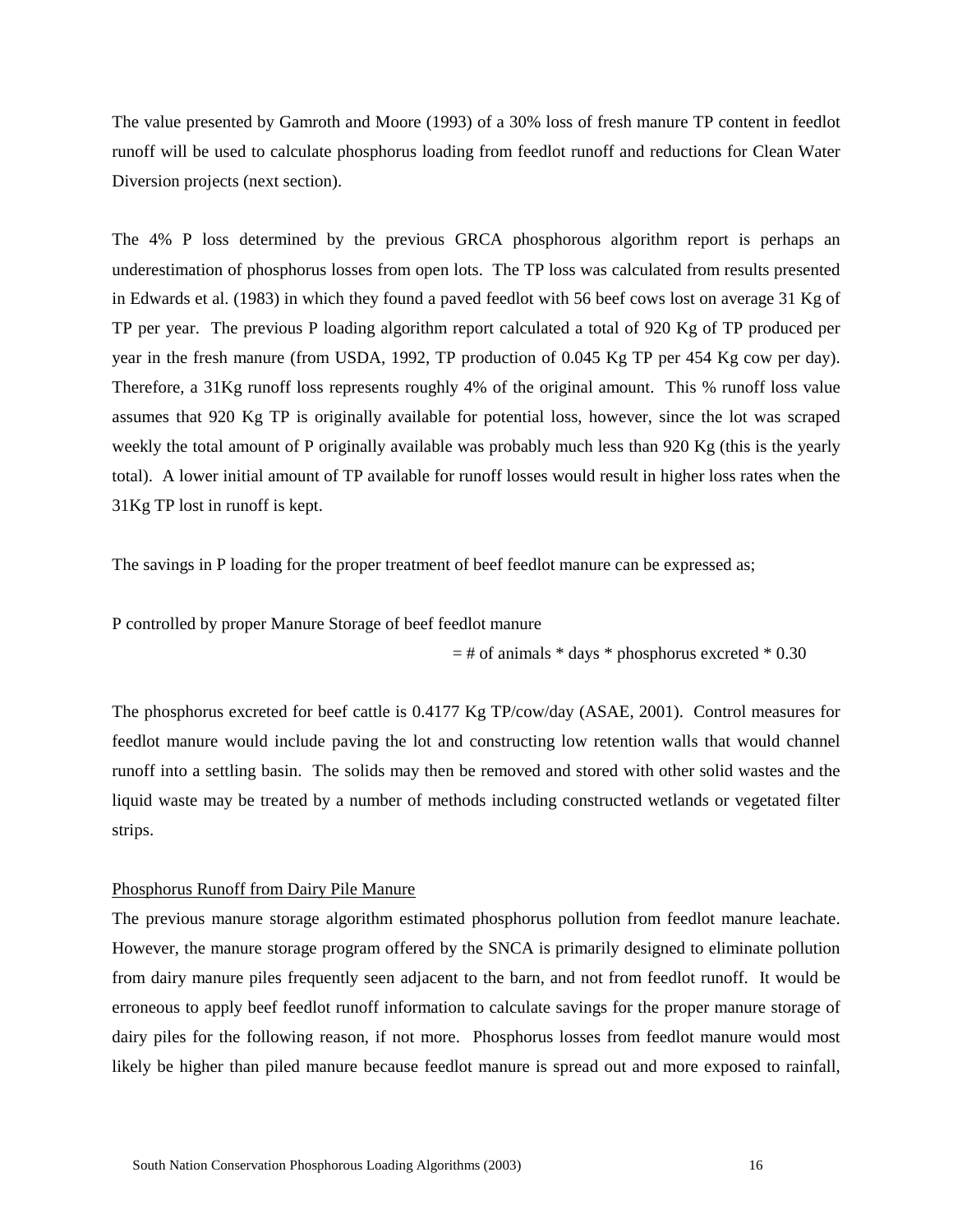resulting in more clean water contamination. When manure is concentrated in one place, such as a manure pile, less clean water will come into contact with it resulting in less contaminated clean water.

Only one source of dairy stockpile manure information was found in the literature (Table 7). Arrington and Pachek (1980) reported dairy barnyard stockpiled manure being 0.33% phosphorus on a dry weight basis. The literature provides an average of 0.66% phosphorus on a dry weight basis for fresh dairy manure (Table 5). This represents a 50% loss of phosphorus when manure is stockpiled. However, it must be kept in mind that foreign material (i.e. bedding) may change the chemistry of the manure if it is in sufficient quantities, either lowering or enriching the manure phosphorous content. Research conducted by Chris Kinsley and Anna Crolla (personal communication) at Alfred College found that 133.65 Kg of phosphorous leached from a dairy pile into a lagoon over a one year period. This represents 1.11 Kg/cow/yr, or 7.1% of a dairy cow annual 15.57 Kg phosphorous production (daily dairy cow phosphorus excretion, 0.0427 Kg TP/cow/day, ASAE (2001)). A literature search should be conducted to confirm this estimate.

The phosphorus loading savings for the proper treatment of dairy pile manure can be expressed as;

P controlled by proper Manure Storage of dairy pile manure

 $=$  # of animals  $*$  days  $*$  phosphorus excreted  $*$  0.07

## **4. CLEAN WATER DIVERSION**

The purpose of the Clean Water Diversion program is to divert clean water away from manure and thus reduce phosphorus loading through runoff. Some values of phosphorus feedlot runoff concentrations are presented in Table 9. Clean water inputs to a feedlot area includes runoff from the barn roof, the feedlot itself, wastewater disposal systems (i.e. milkhouse wastewater) and the upland drainage area. There is very little literature on clean water diversion used alone as a BMP. Brown et al. (1989) found that runoff concentrations were less variable than runoff from precipitation events. The phosphorus concentration appears to be buffered by the dense manure pack. Their research showed that the P load  $(Kg/yr)$  did not change per unit area when the size of the drainage area was reduced but that P load reductions were roughly proportional to the reduction in runoff volume.

In a situation where a roof has been constructed over the manure, the reduction in runoff is assumed to be 100%, and thus a 100% P load reduction. The P load reduction for installing a roof over a feedlot or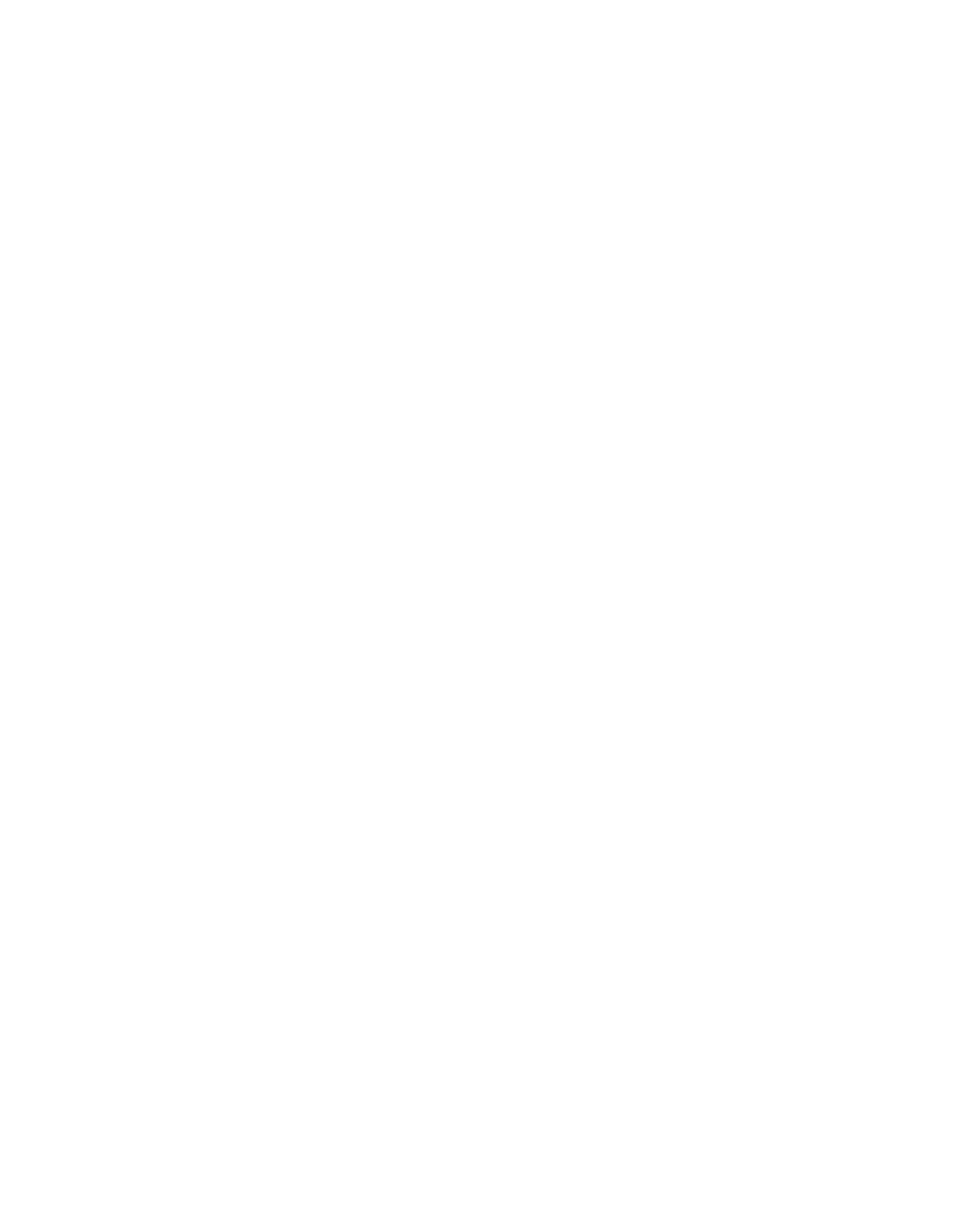| Animal      | Beef source            | Animal | Total  | %TP    | $%$ TP          | <b>SRP</b>   | <b>TP</b>     | TP production | Reference                  |
|-------------|------------------------|--------|--------|--------|-----------------|--------------|---------------|---------------|----------------------------|
|             |                        | weight | solids | of wet | of dry          | (mg/L)       | (mg/L)        | (Kg/cow/day)  |                            |
|             |                        | (Kg)   | $\%$   |        | weight   weight |              |               |               |                            |
| Dairy       | N/R                    | 454    | 0.1    | 0.005  |                 |              |               |               | Gilbertson et al., 1979    |
| Dairy       | exercise area/open lot | 454    |        | 0.004  | 1.4             |              |               | 0.00345       | Overcash et al., 1983      |
| Dairy       | Stacked with bedding   |        |        |        |                 |              | 190-280       |               | Loehr, 1974                |
| Dairy       | paved barnyard         |        |        |        |                 |              | $18.8 - 75.5$ |               | Croft, 1989                |
| Dairy       | paved barnyard         |        |        |        |                 | 11.2-50.2    |               |               | Croft, 1989                |
| Dairy       | Unpaved barnyard       |        |        |        |                 |              | $10.7 - 25.1$ |               | Croft, 1989                |
| Dairy       | Unpaved barnyard       |        |        |        |                 | $8.7 - 15.5$ |               |               | Croft, 1989                |
| Dairy       | Barnyard               |        |        |        |                 |              | $7.0 - 30.0$  |               | Brown et al., 1989         |
| <b>Beef</b> | N/R                    | 454    | 0.1    | 0.01   |                 |              |               |               | Gilbertson et al., 1979    |
| <b>Beef</b> | feedlot runoff         |        |        |        |                 |              | 10-500*       |               | Miner et al., 2000         |
| N/R         | feedlot                |        |        |        |                 |              | 20-480        |               | Kadlec and Knight,<br>1996 |
| N/R         | feedlot                |        |        |        |                 | $5.0 - 26.0$ |               |               | Kadlec and Knight,<br>1996 |
| <b>Beef</b> | feedlot                |        |        |        |                 |              | $1 - 3**$     |               | Manges et al., 1983        |
| <b>Beef</b> | feedlot                |        |        |        |                 |              | 290-360       |               | Loehr, 1974                |

Table 9. Feedlot runoff characteristics for dairy and beef cows.  $N/R =$  not reported.

\* 300 mg/L typical

\*\* runoff concentration from pasture with cows and not feedlot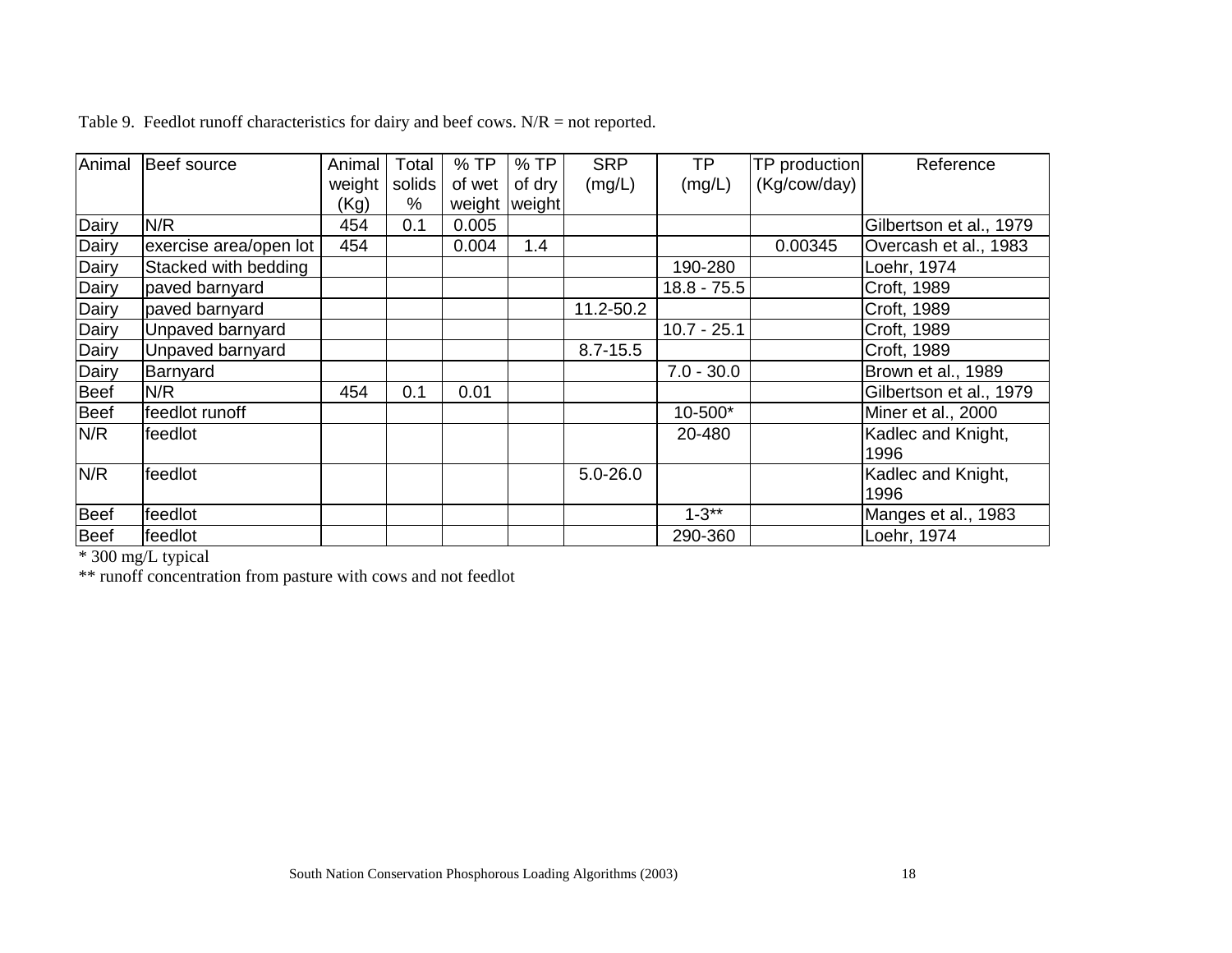stockpiled dairy manure is considered to be the same for proper manure storage (see section 3 algorithms).

Roof construction over a feedlot is not always practical and berms might be used instead to divert clean water away from the manure. In this case, the P load reduction will be proportional to the reduction in clean water diverted from the feedlot.

P savings from Clean Water Diversion for feedlot manure (for dairy pile replace 0.30 with 0.07)  $=$  # of animals \* days \* phosphorus excreted \* 0.30 \* (reduced feedlot runoff volume/ original feedlot runoff volume)

Calculating the original volume of clean water coming into contact with the manure involves determining the amount of surface runoff from upland areas entering the feedlot (Upland runoff  $(L/ha/yr)$ <sup>\*</sup> Upland area impacting feedlotlot (ha)), the volume of water entering the feedlot from roof runoff (Precipitation (L/ha/yr) \* Roof area (ha)) and liquid waste disposal, i.e. milkhouse wastewater, (Liquid waste disposal (L/yr)) and the amount of precipitation falling directly onto lot (Precipitation (L/ha/yr) \* Feedlot area (ha)). Feedlot runoff is assumed to be 100% of precipitation for both paved and unpaved lots.

Original feedlot runoff volume  $(L/yr) = (Upland runoff (L/ha/yr) * Upland area impacting feedlotlot (ha))$ + (Precipitation (L/ha/yr) \* Roof area (ha)) + (Liquid waste disposal (L/yr)) + (Precipitation (L/ha/yr) \* Feedlot area (ha))

A topographic study of the feedlot and upland area must be made to estimate the amount of upland water entering the feedlot. For example, if the feedlot is located in a depression, then a considerable amount of the upland runoff could be channelled into the lot. Alternately, if the lot is on high ground then upland runoff would be minor. If the lot is on an even plane with the upland area then the amount of upland runoff entering the lot would be proportional to the feedlot width.

The reduced feedlot runoff volume can be calculated in a similar manner to the equation above. For example, if all roof runoff was diverted through eavestroughs the roof term in the calculation for original feedlot runoff volume would be zero (Local Precipitation  $(L/ha/yr)$  \* Roof area (ha) = 0).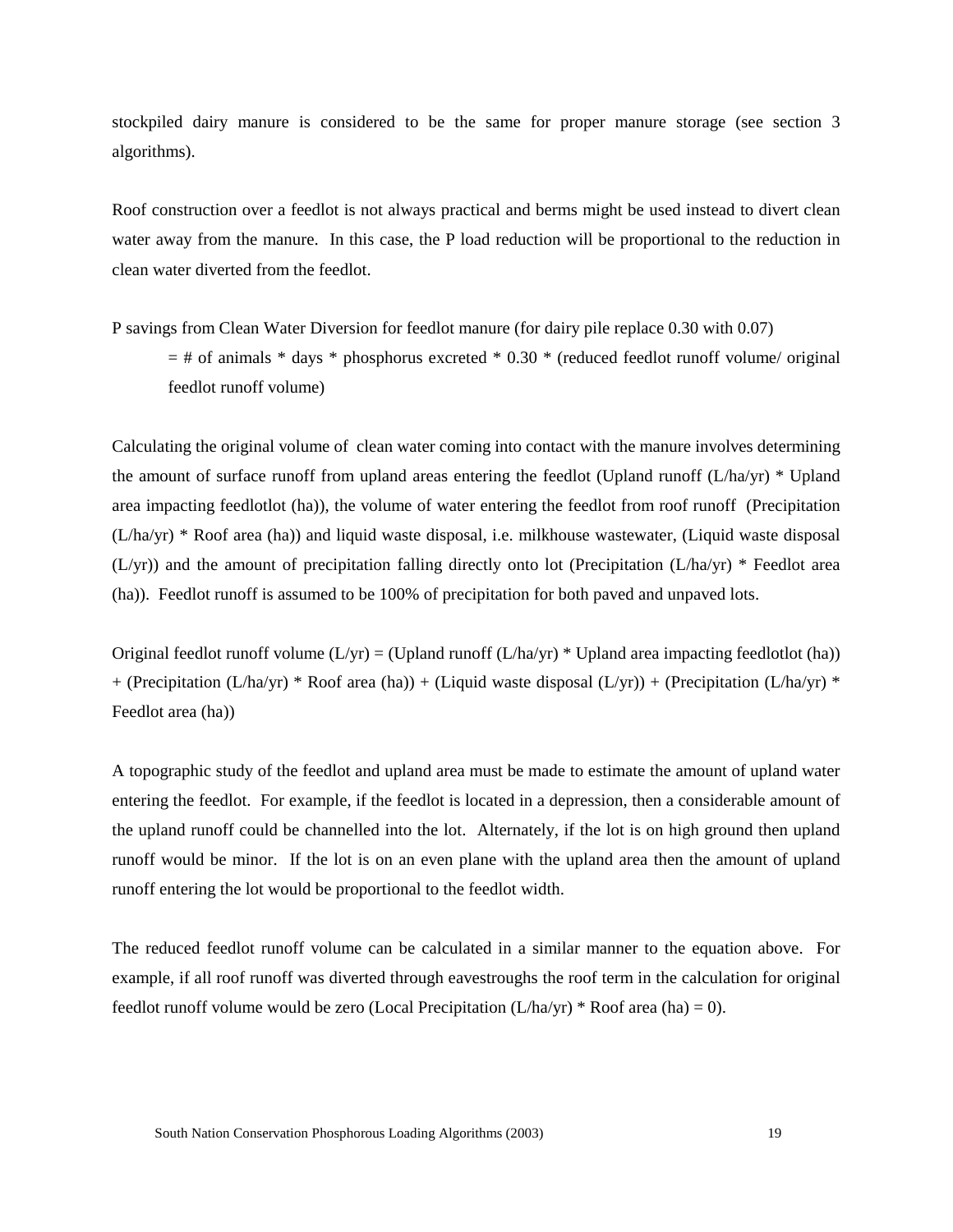If the farmer is willing to construct berms, then a simpler method to calculate the P load reduction would be to channel upland and roof runoff away from the feedlot and channel runoff produced in the feedlot from precipitation into a settling basin and/or vegetated filter strip.

## **5. LIVESTOCK ACCESS**

Quantities of livestock manure directly deposited into streams are rarely calculated. Water quality studies on restricted livestock access tend to group phosphorus non-point sources (erosion, manure) and do not breakdown the phosphorus load reduction into its components (effect of buffer strips, reduced erosion and absence of direct manure discharge are not separated). Line et al. (2000) stated that the observed 75% reduction in weekly TP loads after exclusion was probably due to reduced erosion and filtering of sediment in runoff. Sheffield et al. (1997) reported a 98% reduction in TP loading (Kg/cm rain) and a 77% reduction in streambank loss when livestock were given the choice of an alternative water source. Owens et al. (1996) reported a 40% reduction in sediment loss from a 28.2 ha pasture when 17 cattle were excluded from the watercourse even with a 30% increase in average annual storm flow following the fencing. The decrease was believed to be related to less stream bank cutting by livestock rather than the effect of the buffer strip filtering out sediment from the grazing area.

The previous livestock access algorithm is based on a 1994 Soil Conservation Factsheet. The factsheet states that studies show cows spend an average of 5 minutes per day in the stream, releasing 200 Kg of manure per year. Using ASAE (2001) manure characteristics, this represents 0.32 Kg TP per cow per year. The 200 Kg amount excreted into the stream represents 2% of the total annual manure production per cow.

Studies have recorded cows spending 6.7 and 25.6 minutes or 0.77% of the observation period (5:30am-8pm) and 4.5% (7:30am-5pm), respectively (Sheffield et al., 1997, Miner et al., 1992). Clawson (1993) reported cows spend on average 4.7 minutes per day in a stream. In addition, cows spent an average 8.3 min and 12.7 min per day adjacent to the stream (Clawson, 1993, Sheffield et al., 1997). Gary et al. (1983) observed that cows spent roughly 5% of their day (33 minutes between 7a.m. to 6p.m.) in the channel and 21% of their day (139 minutes) within 25m of the channel. Miner et al (1992) noticed that there was very little cow activity during the hours of darkness. Gary et al. (1983) observed an average 8.6% of total daily defecations per cow occurring directly to the stream. Gary et al. (1983) collected manure from 3 metre wide strips on both sides of Trout Creek (1.28 Km) on three occasions to estimate the amount of manure that had the greatest potential to pollute the stream. The recovered manure in the 3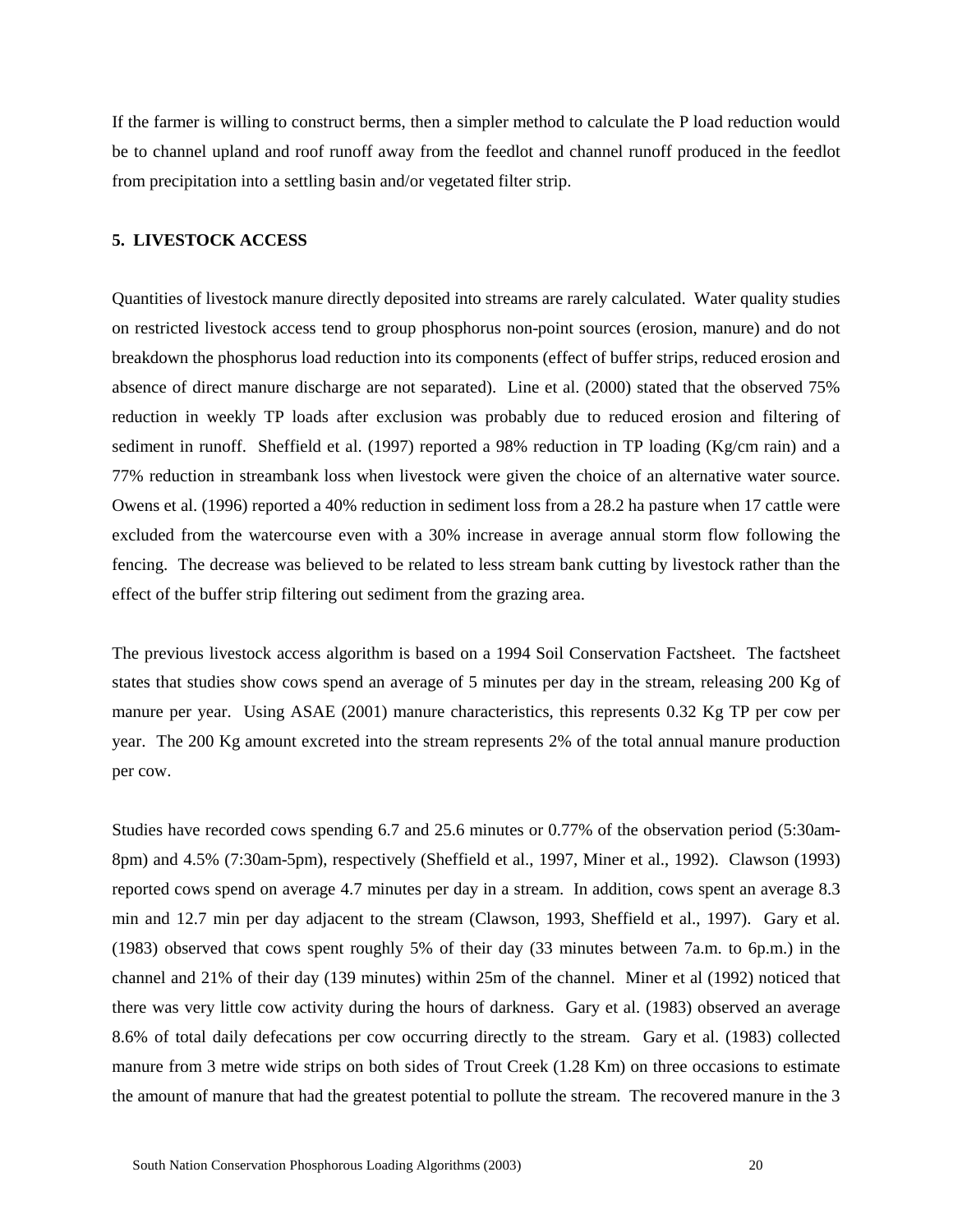metre wide strips was 4.1, 5.3, and 5.8% of the total estimated manure production in the pasture. Gary et al. (1983) estimated that about 5% of the total manure produced by the cattle contribute to the pollution of the stream. From Gary et al. (1983) and the Soil Conservation Factsheet, an estimated 5% and 2% of daily manure production is discharged directly into a stream when there is no alternative water source for drinking, respectively. A 3% direct discharge will be used for the Livestock Access program. The phosphorus load savings from preventing direct manure discharge into streams is;

P savings from restricted Livestock Access  $=$  # of animals  $*$  days  $*$  phosphorus excreted  $*$  0.03

For each beef cow this represents 0.46 Kg reduction in total phosphorus per year, assuming 365 days of access to the watercourse each year. The total reduction in phosphorus loading from livestock exclusion will be much higher due to associated decreases in streambank erosion and phosphorus removal by buffer strips. The algorithm assumes that the livestock has access to the stream all day. However, dairy cows might spend half their day in the barn being milked, so the number of days access to the watercourse may be multiplied by 0.5.

## **6. SEPTIC SYSTEMS**

A septic system P loading algorithm was added to the Clean Water Program phosphorus accounting methodology in 1999. The current algorithms for direct and indirect septic system loading are:

P export from septic systems that discharge directly to ditch or stream  $=$  # systems \*15.33Kg/system/yr P export from septic systems with indirect discharge to ditch or stream  $=$  # systems\*0.6 Kg/system/yr

A survey of the literature indicates that the "systems" in the equations should be replaced with per capita (ca). Some export coefficient values for septic systems from the literature are  $0.24$  Kg TP ca<sup>-1</sup> year<sup>-1</sup>,  $0.6$ Kg TP ca<sup>-1</sup> year<sup>-1</sup> (1.0 high, 0.3 low), and 0.8 TP ca<sup>-1</sup> year<sup>-1</sup> (Johnes, 1996, Reckhow and Simpson, 1980, Dillon et al., 1986, Vollenweider, 1968). These export coefficients are calculated from septic tank effluent concentrations  $\sim$  7 - 19 mg/L TP and estimates of average daily water use per person,  $\sim$ 100 -190 L  $ca^{-1}$  day<sup>-1</sup>. Direct discharge from a family of 4 with an export coefficient of 0.6 Kg TP  $ca^{-1}$  year<sup>-1</sup> results in a 2.4 Kg load of TP per year. The 15.33 Kg TP loading per system per year for direct loading is an improbably high value for household septic tank loading. The value of 0.6 Kg TP ca<sup>-1</sup> year<sup>-1</sup> will be used to calculate septic system phosphorus loading.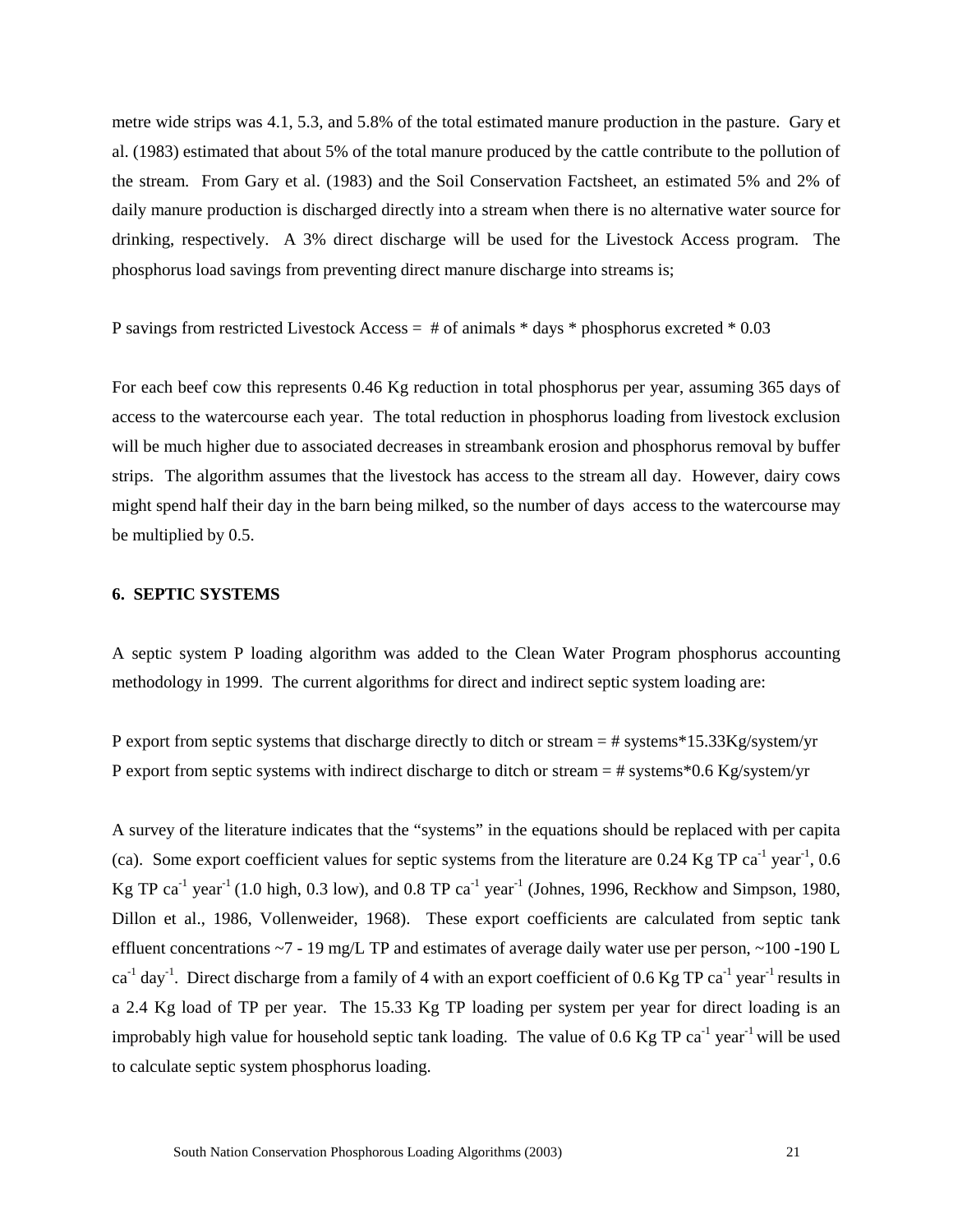The septic tank loading coefficients used in watershed phosphorus budgets mentioned above assume eventual 100% delivery of septic tank effluent to surface waters. This might be a reasonable assumption for lakeside cottages, however, it is unrealistic for homes that are set back from surface waters. In practice, soil attenuates much of the phosphorus load and slows the transport of the remaining phosphate to the point that it may take decades, centuries or millennia before septic tank effluent will have an impact on surface waters for homes that are not directly adjacent to freshwater.

Phosphorus migration through soil is retarded through mineral precipitation and sorption reactions (Wilhelm et al., 1994). Attenuation occurs through mineral precipitation in the unsaturated vadose zone resulting in phosphorus rich soils close to the infiltration pipes. Robertson et al. (1998) found 85% of the total P load from a school septic system was retained in the unsaturated vadose zone even after 44 years of operation (Langton, Ontario). The phosphate concentration was 300-500mg/Kg above the tile bed and increased sharply to 1000mg/Kg for 10cm below the tile bed but then returned to concentrations similar to above the tile bed. Mineral precipitation reactions may have the ability to permanently fix an unlimited amount of phosphorus (Robertson, 1995, Harman et al., 1996). The magnitude of phosphorus reaching the saturated groundwater zone is mainly controlled by attenuation through precipitation in the unsaturated vadose zone, however, once phosphate reaches the saturated groundwater zone there appears to be very little further attenuation (Robertson, 1995). The migration of phosphate in the groundwater depends on the sorption capacity of the soil, which is limited and reversible. Once the sorption capacity of the soil has been saturated, a steady-state stable concentration is established between sorption and desorption processes in the groundwater.

The portion of groundwater most affected by septic systems originates under the weeping bed, travels in the direction of the groundwater and is called a septic plume. The boundaries of the septic plume are determined by observing chloride or sodium concentrations that are substantially higher than background concentrations. An example of phosphate migration from the septic tank through the vadose and groundwater zone is presented in Figure 1. Phosphate plume concentrations are presented for a four person home at years 10, 14 and 17 of septic system operation in Cambridge, Ontario (Robertson, 1995). The tile bed is located over a carbonate rich, silt poor sand aquifer. The effluent residence time in the aerobic vadose zone was around 10 days. The plume core is characterized by Na+ concentrations of 32- 96 mg/L compared to 2-7 mg/L background concentrations. Phosphate effluent levels discharged from the septic tank ranged between 1.4 - 14.2 mg/L (average 6.3 mg/L). Phosphate plume concentrations under the tile bed between year 10 to 17 show a condition of near-steady state, with concentrations consistently in the range of 3-6 mg/L (average 4.6 mg/L). This represents  $\sim$ 25% attenuation of phosphate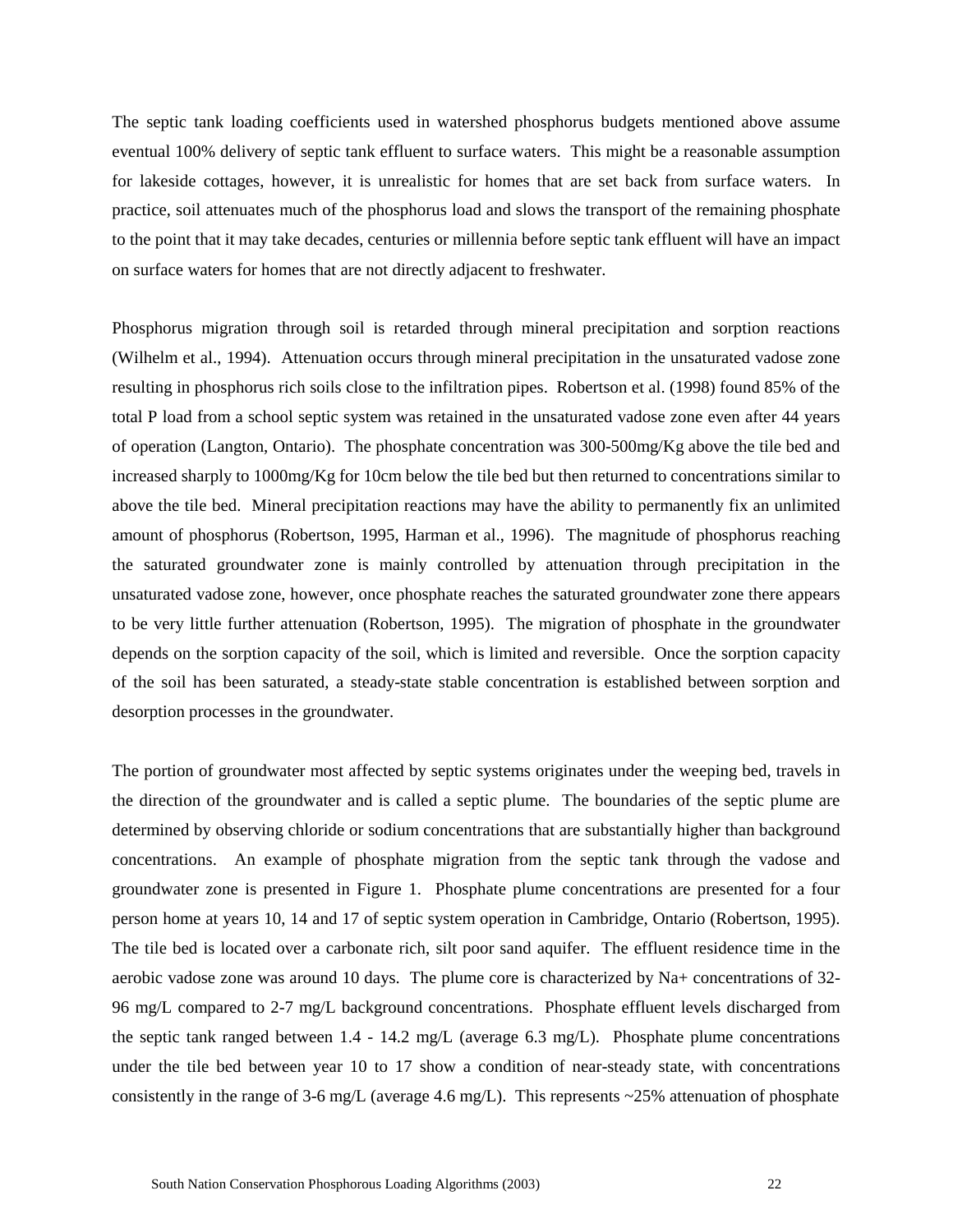

Figure 1. Phosphate distribution (mg/L) along the plume centerline during years 10 (1987) to 17 (1994) of system operation (dashed line denotes plume core based on Na+ levels of >40 mg/L). (Robertson, 1995).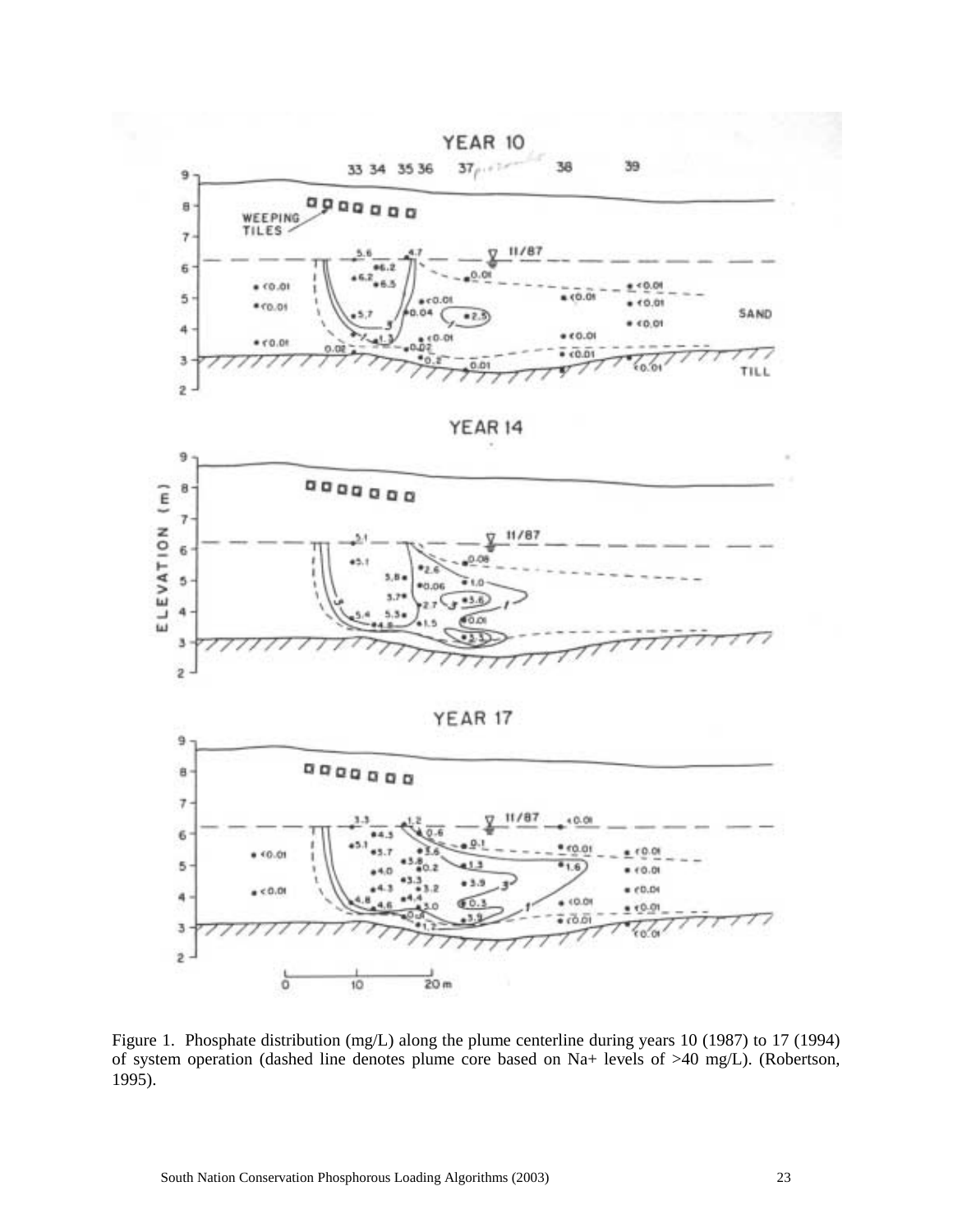through the vadose zone. Robertson (1995) suggests that precipitation with hydroxylapatite, variscite, and possibly strengite minerals could be responsible for the loss in phosphate mass in the vadose zone. Soil analysis revealed a 10 cm thick zone directly below the infiltration pipe that was enriched in TP (1500 ug/g) compared with values elsewhere in the vadose zone  $(\sim 350 \text{ ug/g})$ . Phosphate concentrations are lower in the distal end of the septic plume because sorption sites are unsaturated, but the phosphate concentration rises to steady-state values as the sorption sites approach saturation. Compare piezometer 37 in year 10 and 17. The phosphate plume is moving at 1m/yr, which is roughly 20 times slower than the groundwater velocity (Robertson, 1995). It appears that once phosphate enters the groundwater, the sorption process acts only to slow the migration but does little to attenuate it (Harman et al., 1996, Robertson, 1995, Robertson et al., 1998, Robertson and Harman, 1999, Wilhelm et al., 1994).

TP removal between the septic tank and a water source depends on the type of soil (proportion sand, silt and clay), soil drainage (frequency of saturation) soil structure (permeability) slope, oxygen, temperature and pH. Most studies are conducted on sand aquifers since this soil type poses the greatest threat. Generally, clay soils are less problematic because of greater TP attenuation capabilities and lower water permeability.

Estimates of TP attenuation in Ontario soils ranges from 1% to 99% (Dillon et al., 1996). Attenuation values derived in the field (water table P concentration directly under weeping bed/effluent value) for sandy aquifers from the literature range from 23 -99% (GWMAP, 1999, Harman et al., 1996, Robertson, 1995, Robertson et al., 1998, Robertson and Harman, 1999, Wilhelm et al., 1994, Robertson et al., 1991). However, some of these field calculations of attenuation may be overestimated if the system has not yet reached steady-state concentrations (young systems). Brandes et al. (1974), reported in Dillon et al. (1986), reports lab derived phosphorus retention coefficients below 0.5 for sand and 0.63 and 0.74 for silty sand and a 50% clay silts 50% sand mixture, respectively. In a review of ten septic systems, Robertson et al. (1998) report an 87% attenuation for a mixture silt and fine sand sediment type. Work by Viraraghavan and Warnock (1976), as reported in Cantor and Knox (1985), investigated the reduction of phosphate in soil around Ottawa, Ontario. The soil was sandy clay to a depth of 2 feet, followed by clay and less sand from depth 2 feet to 5 feet. At the 5 foot depth, the phosphate had been reduced by 25 to 50 percent, a "much lower value than reported in the literature"(Cantor and Knox, 1985). An attenuation factor of 0.40 (40 % TP attenuation in the unsaturated vadose zone) will be used in the septic loading algorithm for sandy soils with a grain size between 0.24-0.30 mm, and 0.7 (70 % TP attenuation) for soil that contains a mixture of sand with either limestone, silt, clay, or red mud (see Dillon et al., 1986).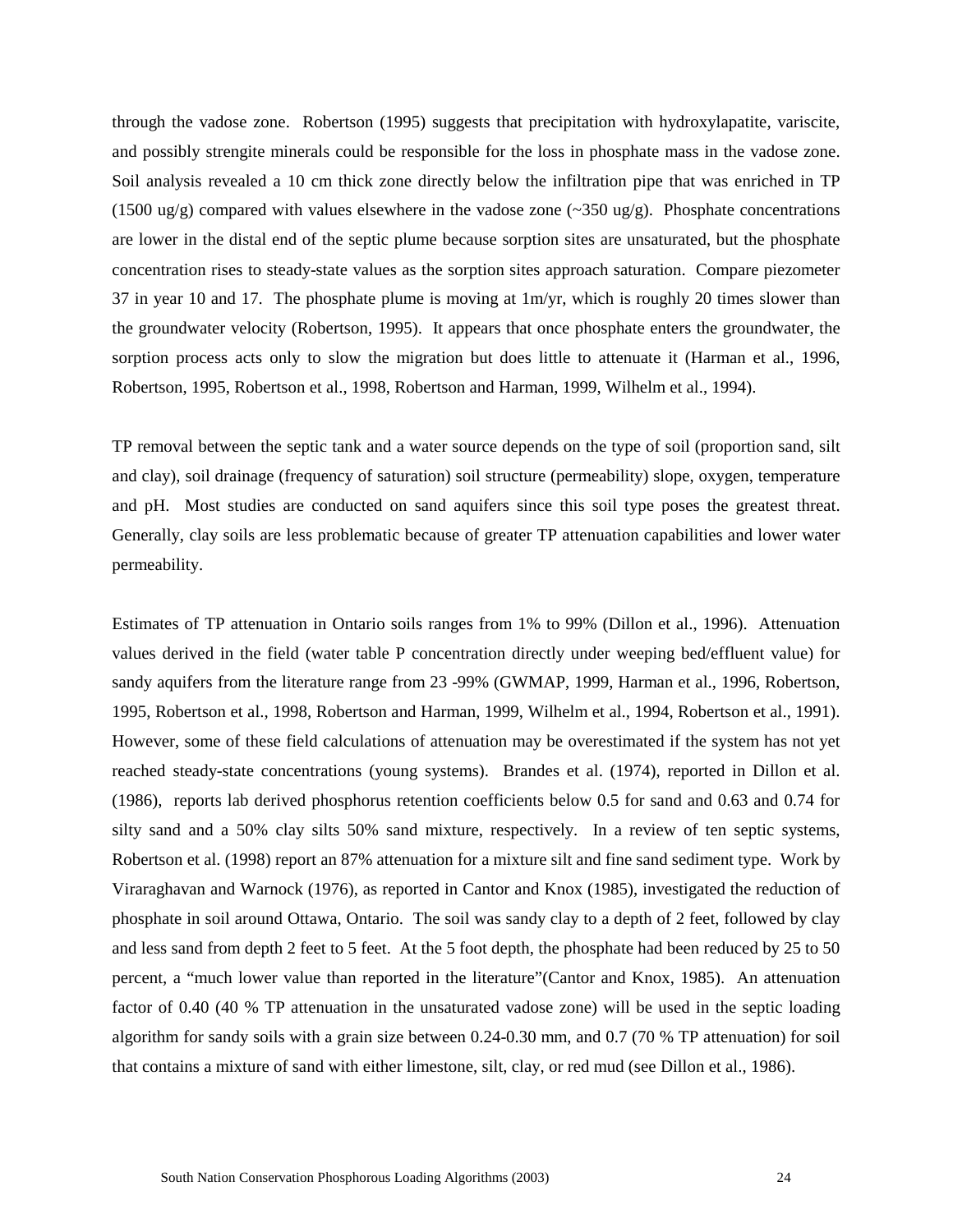Phosphorus migration for 7 household septic systems on a shallow sandy aquifers in Baxter, Minnesota ranged from <5 to 12 m for systems that ranged in age from <5 to 20 years (GWMAP, 1999). The longest phosphorus plume was 12 m (15 years old) with 4 of the plumes migrating 5m or less (system ages 5 to 20 years). Robertson et al. (1998) reported a range of phosphate plume lengths from 1 to 70m for 10 systems (homes, campgrounds, school) that ranged in age between 6 to 44 years. The plumes travelled at velocities that were 20-100 times slower than the groundwater. A fast phosphate plume velocity for a sandy aquifer is around 1m/yr (W.D Robertson, personal communication). A migration of 1 m/yr will be used in the phosphorus loading algorithm. Silty and clay soils would have much lower velocities (perhaps half to ten times slower) than sandy soils, therefore 1 m/yr represents a worst case scenario for phosphate mobility in South Nation groundwater.

It must be kept in mind that P load savings from septic system improvements will not have an immediate impact on reducing P loading to surface water, however, a phosphorus producer acquiring the credit will use it immediately. For a house 200m from surface water, the P load savings from any improvements made today will take roughly 200 years to be realized (assuming P migration of 1m/yr). Two hundred years is an estimate based on a worst case scenario 1 m/yr velocity. The actual time scale for a home 200m from surface water to impact it for silt and clay soils is probably around  $400 - 2000$  years  $(0.5 - 0.1)$ m/yr). A study of The East Branch reservoir (source of drinking water) in New York state concluded that only septic systems within 100 feet were included as potential phosphorus sources. The Muskoka Lakes Association assumes that cottages within 300m of surface waters will contribute phosphorous from septic systems.

Only repair or replacement of biologically failed systems (no P load attenuation) will produce a phosphorous savings that can be traded. A biologically failed septic system is one where the vadose zone is permanently saturated. In that case, the vadose zone will behave similar to groundwater and have a phosphorus attenuation factor of zero. This situation might arise if the septic system is undersized and receives excess waste volume. The excess waste volume would keep the vadose zone permanently saturated. Failure can also result from clogged soil pores from a biomat (undecomposed organic matter) that accumulates over time around the infiltration pipes. Surface ponding will be observed above the weeping bed and will result in biological failure only if the surface runoff directly discharges to surface waters. If the surface runoff eventually infiltrates the soil adjacent to the bed then we can assume that attenuation is still occurring in the unsaturated vadose zone and the system hasn't failed biologically, just operationally and therefore would not be included in the phosphorous trading program.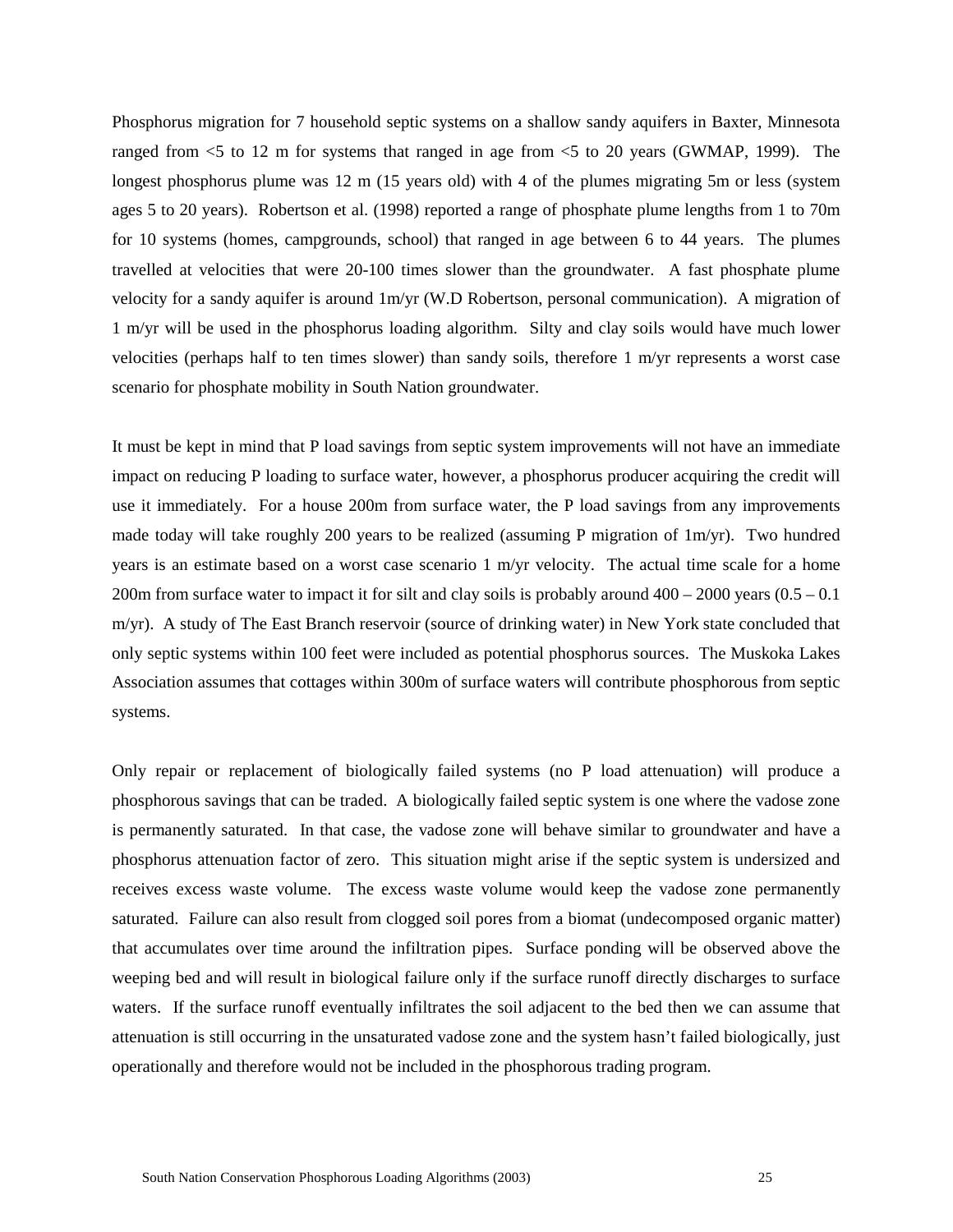The P load savings for improved septic systems is as follows;

 $P$  savings =  $P$  loading (failed) –  $P$  loading (functional)

Where P loading (Failed or Functional) =  $0.6$  Kg TP ca<sup>-1</sup> year<sup>-1</sup> \* (#persons) \* (1-A)

 $A =$  Attenuation in vadose zone (0-failed, 0.4-functional-sand, 0.7-functional-sand mixed with either silt, clay, or red mud)

An example in phosphorus load savings for a 4 person household with silty-sand soils and surface ponding runoff directly impacting a stream and/or a saturated vadose zone, the phosphorus load reduction will be calculated as:

P savings = P loading (failed) – P loading (functional) = 0.6 Kg TP ca-1 year -1 \* (4) \* (1-0) - 0.6 Kg TP ca-1 year -1 \* (4) \* (1-0.7) = 2.4 Kg TP/ yr – 0.72 Kg TP/yr = 1.86 Kg TP/yr

## **7. CONSERVATION TILLAGE**

Conservation tillage techniques leaves crop residue on the soil and produces very little soil disturbance compared to conventional techniques. The effect of no-till conservation technique on runoff, sediment loss, soluble P and TP loss is variable, however, it appears that runoff is generally decreased, soluble P loss generally increases and sediment and TP loss consistently decreases compared to conventional tillage.

Data was collected from the literature and four main topics are summarized in this section; runoff, soil, soluble phosphorus, and total phosphorus loss from conservation tillage compared to conventional techniques. All data is from surface runoff with the crop row oriented parallel to the field slope. Some studies were averaged across crop types, fertilization spreading methods, and years to produce single values for soil, soluble P, and TP in Tables 11, 12, and 13, respectively. For example, Kimmel et al. (2001) studied runoff from plots containing two crops (sorghum and soybean) with three fertilization methods (none, knife, and broadcast) over a two year period (1998 and 1999), resulting in twelve treatments. The results for the full range of original treatments are available in the attached excel file Tillage.xls.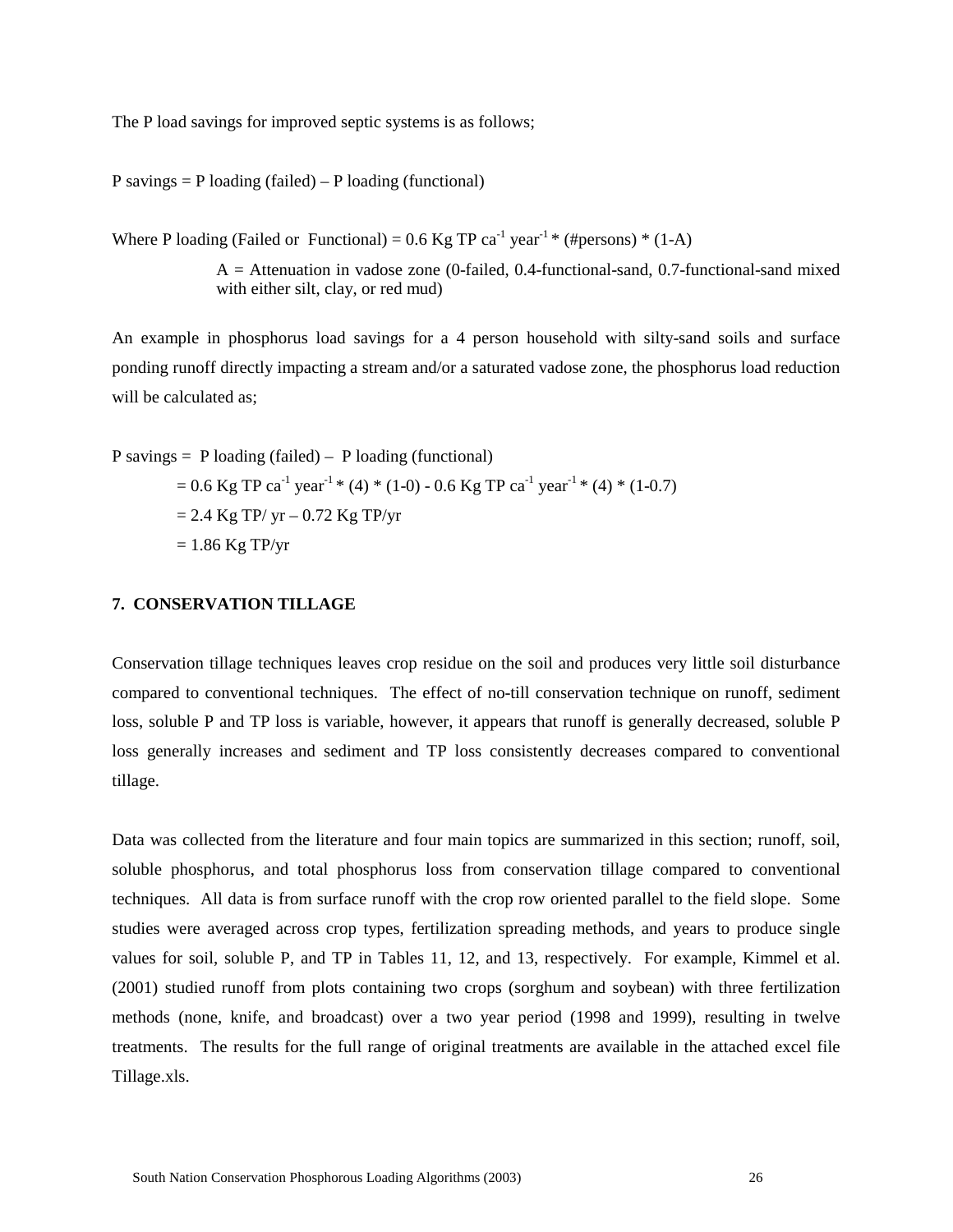#### Methods

The studies were either conducted using natural rainfall or simulated rainfall. The methods for these two types of experiments are presented after a brief additional description for two studies. Mostaghimi et al. (1988a) presented a study with two tillage treatments (no-till and conventional) each with three rye residue levels (0, 750, and 1500 Kg/ha), for a total of six treatments. For this study, a single value is presented comparing the results for the no-till (NT) at 0 Kg/ha and conventional tillage (CN) at 1500 Kg/ha because this is the most probable residue levels for traditional NT and CN methods. A comparison of NT and CN at  $1500Kg/ha$ , or  $0 Kg/ha$ , would have no practical significance in everyday farm practices. Results from Sharpley and Smith (1994) are referred to in the text of this section but not included in the tables 11, 12, and 13 because it is difficult to determine how they arrived at their numbers. Results are reported as a group for conventional tilled wheat (comprising five watersheds, E6, E7, E8, W3, and W4) and no-till wheat (two watersheds, E7and W4). The watersheds received different fertilizer applications (E6, E7 and E8, W3 and W4, received 12, 13 and 23 Kg P/ha, respectively) and varied in slope between on average 2.8% for watershed E and 8% for watershed W. It was difficult to determine how they arrived at the values reported in the text based on the data that they presented in tables and graphs.

The studies are divided into natural rainfall and simulated rainfall. Natural rainfall typically involved sampling all runoff events during the growing season. Kimmel et al. (2001) had two plots sized 4.65  $m<sup>2</sup>$ (sorghum) and 58 m<sup>2</sup> (soybean) while in a study by Pesant et al. (1987) the plot was 45 m<sup>2</sup>. In both studies, the total runoff was brought to a collection point and either sump pumped or stored in a tank. McDowell and McGregor (1984) had  $88m^2$  plots with the runoff passing through an H flume and the water collected with a wheel sampling device. Gaynor and Findlay (1995) had a plot size of 1006m<sup>2</sup> and collected water manually for all runoff events between January and September 1990. Johnson et al. (1979) sampled six small watersheds ranging in size from 0.55 - 1.75 ha. H flumes were installed at the outlet of each watershed, however due to sediment deposition above the H flumes they estimated that the reported soil losses would have been 10% higher for the conventional watersheds and 5% greater for the till-plant and ridge-plant watersheds. Chichester and Richardson (1992) monitored six small watersheds (3 conventional and 3 no-till) ranging in size from 4 - 8.4 ha. Each watershed had a concrete V-notch weir and automatic water samplers.

Simulated rainfall events were typically one-time events performed early in the growing season, just before or after planting. The plots sizes ranged from 1.3  $m^2$  to 180.2  $m^2$ , with an average size of 73.3  $m^2$ . McIsaac et al. (1995) and Andraski et al. (1985) applied rainfall for 1hr at a rate of 64 mm/hr and 73 - 136 mm/hr, respectively. McIsaac et al. (1987) applied rainfall at an intensity of 63 mm/hr until runoff was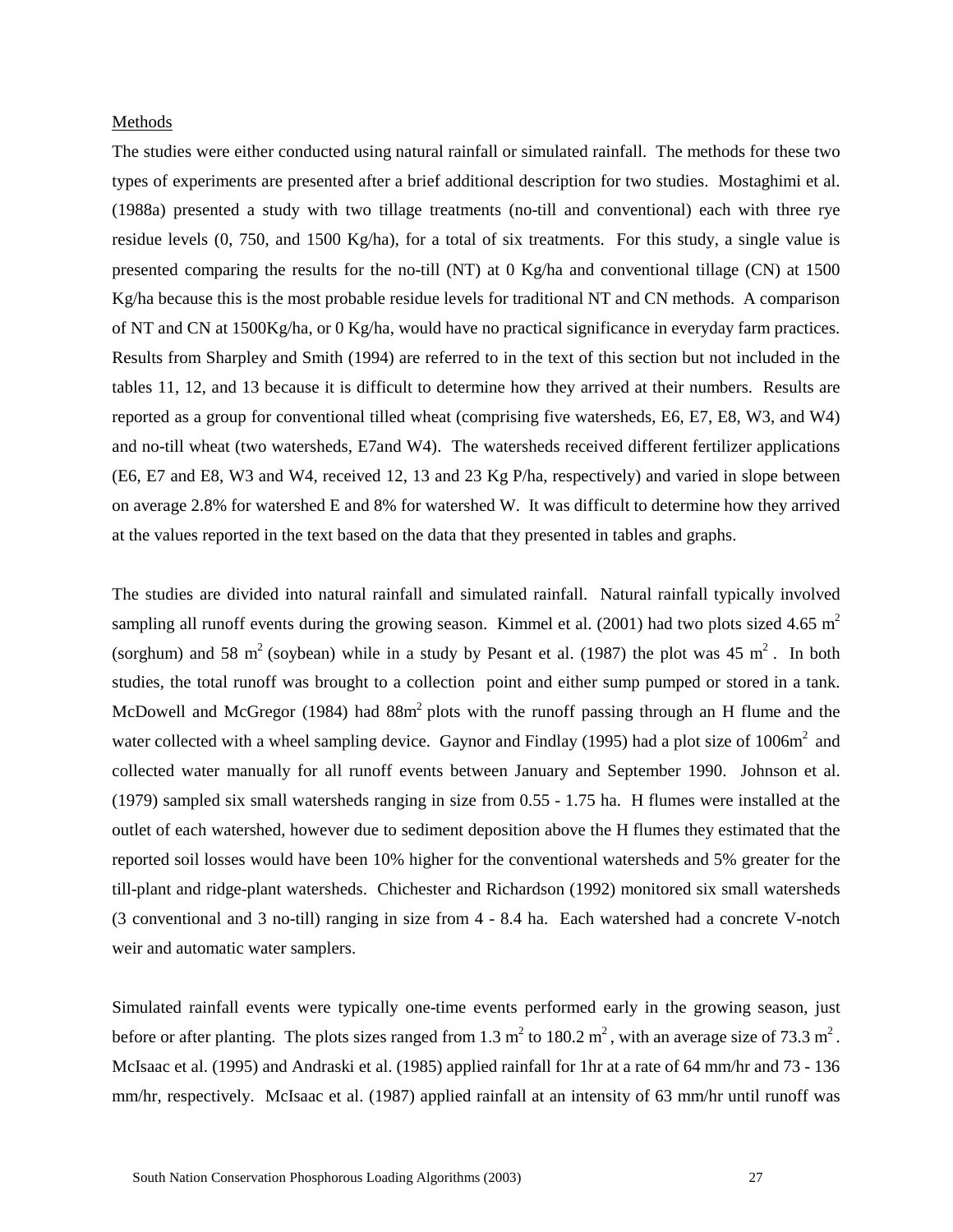observed for approximately 20 minutes. Zhao et al. (2001) applied rainfall at an average rate of 68 mm/hr. The actual amount of rainfall applied to each plot varied from 67 to 93 mm, but these differences were not significantly different. Mostaghimi et al. (1988a, 1988b), Barisas et al. (1978), Seta et al. (1993) and Eghball and Gilley (2001) followed a similar technique of applying a "dry" run followed 24 hours later by a "wet" run which was followed 30 minutes later by a "very wet" run. The three run sequence of dry, wet, and very wet is a common method used to simulate different initial soil moisture conditions for erosion research in the United States. Intensity rates and rainfall durations for the dry run varied from 50- 66mm/hr for 1-1.4hr, the wet run varied from 50-66mm/hr for 0.5-1hr, and the very wet run varied from 50-127mm/hr for 0.5hr for the different studies. Eghball and Gilley (2001) did not apply a very wet run. The runoff volume, soil, TP, and soluble P loss was expressed as the average of the three runs.

More weight is given to the natural rainfall studies that sample over the entire growing season or year and usually over much larger plot sizes up to entire watersheds. The simulated rainfall studies are usually conducted once during the spring around planting time and on smaller plots. Soil is most prone to erosion at this time because there is no plant cover to dissipate the energy of the rainfall. In addition, Egbhall and Gilley (2001) applied the rainfall simulator soon after manure, compost, and fertilizer were applied. This represents a worst case scenario for phosphorous loss in runoff. Averaging the results over an entire season would reduce the high phosphorus loss expected for rainfall experiments conducted in spring and soon after fertilizer application. An explanation of the abbreviations used in the text and tables is presented in Table 10.

|           | Tillage      | Description                                                                                                                                                            |
|-----------|--------------|------------------------------------------------------------------------------------------------------------------------------------------------------------------------|
| CN        | Conventional | Methods that involve turning of the soil. May include moldboard                                                                                                        |
|           |              | plowing, chisel plow, chisel till, disking, harrowing and rototiller.                                                                                                  |
|           |              | Coventional tillage usually involves two or perhaps three of these                                                                                                     |
|           |              | tillage methods in the fall and/or spring, i.e. fall moldboard plow with                                                                                               |
|           |              | two spring diskings. Conventional tillage decrease in level of soil                                                                                                    |
|           |              | disturbace from MP>Ch>disk. By definition CN leaves less than 10%                                                                                                      |
|           |              | of residue cover.                                                                                                                                                      |
| <b>MP</b> | Moldboard    | When combined with other tillage methods, it represents the most                                                                                                       |
|           | Plow         | extensive disturbance of the soil.                                                                                                                                     |
| till      | Till plant   | Disking for Johnson et al. (1979), not described in Barisas et al (1978)                                                                                               |
| plant     |              |                                                                                                                                                                        |
| ChP       | Chisel plow  | May include another tillage method, i.e. disking                                                                                                                       |
| ChT       | Chisel till  | May include another tillage method, i.e. disking                                                                                                                       |
| Disk      | <b>Disk</b>  | Single disking operation to 8cm depth in Eghball and Gilley (2001)                                                                                                     |
| <b>RT</b> | Ridge till   | Crop planted into ridges formed in the previous year. Ridges are<br>usually reformed one month after planting. Reported residue coverage<br>from literature is 59-93%. |

Table 10. Description of methods and abbreviations presented in Tillage text and tables 11, 12, and 13.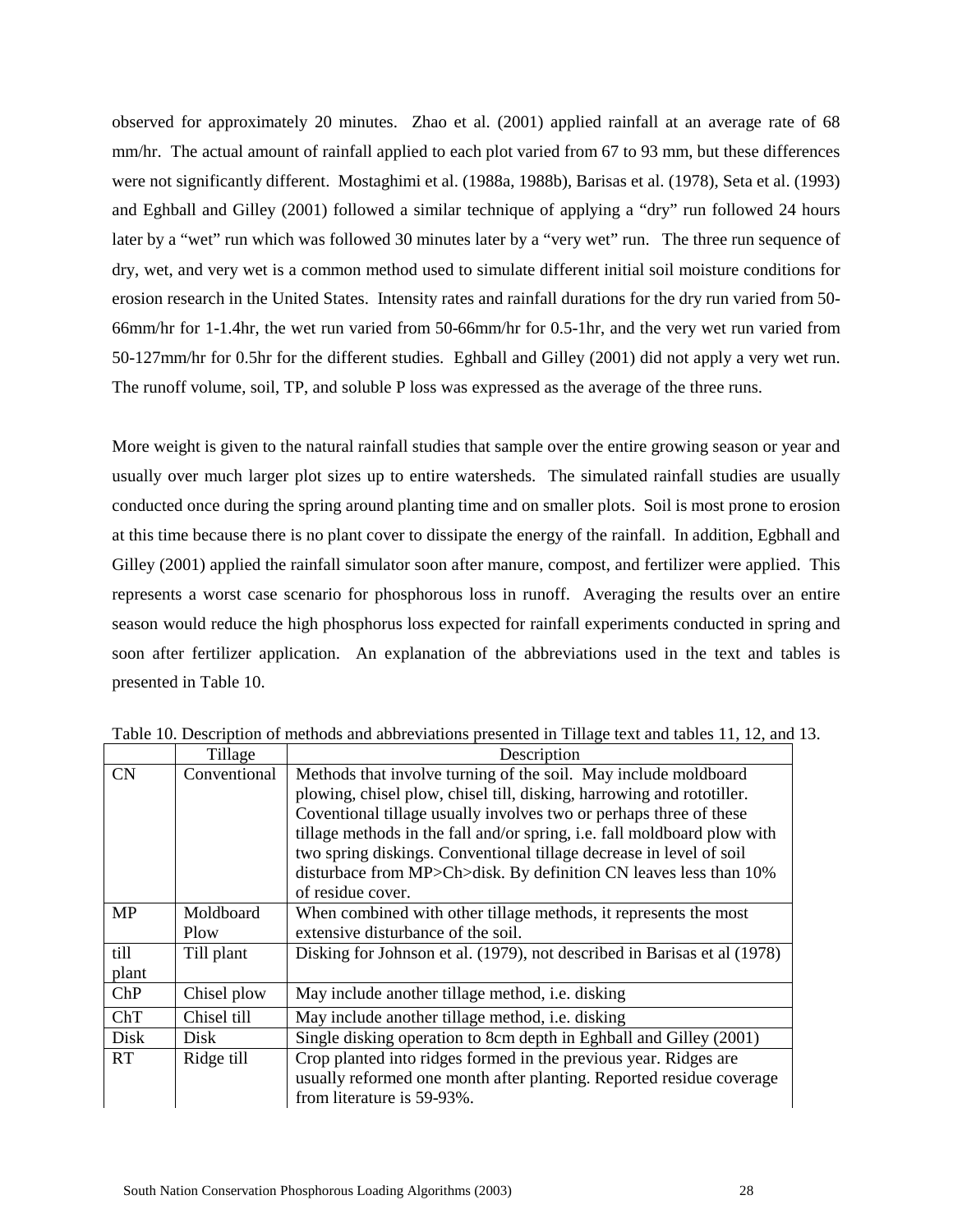Table 10 continued

| Red.        | Reduced till | Same as NT but two cultivations early in growing season to control        |
|-------------|--------------|---------------------------------------------------------------------------|
| <b>Till</b> |              | weeds instead of herbicides.                                              |
| <b>NT</b>   | No till      | No soil disturbance except planting and in some cases subsurface          |
|             |              | fertilizer application. Residue coverage greater than 90%.                |
| CT          | Conservation | Conservation tillage methods include ridge-till, reduced-till and no-till |
|             | tillage      |                                                                           |

## Runoff

Kimmel et al. (2001) reported significantly higher runoff from RT (8.4 x 10<sup>5</sup> L/ha) compared to NT (6.5 x  $10^5$  L/ha) and CN (4.3 x  $10^5$  L/ha) for sorghum 1998. Despite the higher runoff from NT, there was no significant difference between NT and CN. Some studies showed that was no significant differences in runoff between NT and CN (Chichester and Richardson 1992, Sharpley and Smith 1994, Zhao et al. 2001, and McIsaac et al. 1987). Runoff averaged 1.3 ML/ha annually for both NT and CN (Chichester and Richardson ,1992). Gaynor and Findlay (1995) found conservation tillage (RT and NT) increased surface runoff by 39% but reduced subsurface runoff by 20% compared to CN resulting in similar combined water losses for all three tillage treatments. Conservation treatments (Ridge planting and till planting) reduced runoff by an average 40% compared to CN (Johnson et al. 1979). A survey of the literature reveals runoff reduction values by NT of 25%, 64%, 67%, 75%, 83%, and 92% compared to CN (McDowell and McGregor, 1984, Pesant et al., 1987, Mostaghimi et al., 1988b, Kimmel et al., 2001, Seta et al., 1993, Mostaghimi et al., 1988a). Kimmel et al. (2001) reported a significant reduction in runoff from NT (0.1 x  $10^5$  L/ha) compared to RT (0.4 x  $10^5$  L/ha) and ChT (0.5 x  $10^5$  L/ha) for soybean-1999. RT was not significantly different from NT. Mostaghimi et al. (1988a) found that runoff and sediment loss decreased with increasing residue levels for both CN and NT, and that runoff from CN plots were around 12 times greater then NT plots.

The reduction in runoff from NT is generally attributed to greater infiltration rates due to less surface sealing and improved soil structure (Mostaghimi et al., 1988a, Seta et al., 1993). Pesant et al. (1987) attributed the reduced runoff and soil loss from NT due to the mulching effect of the residue.

## Sediment loss

Although NT reduced soil loss by 54% averaged across soybean and sorghum 1998 and 1999, the only significant tillage main effect on soil loss was for soybean 1999. No till reduced soil loss by 82% from 97 Kg/ha in CN to 17 Kg/ha (Kimmel et al., 2001). Sharpley and Smith (1994) reported NT reducing sediment losses by 92% compared to CN. Mostaghimi et al. (1988a) concluded that the larger sediment loss from CN was due to larger runoff volumes and higher sediment concentrations. Zhao et al. (2001)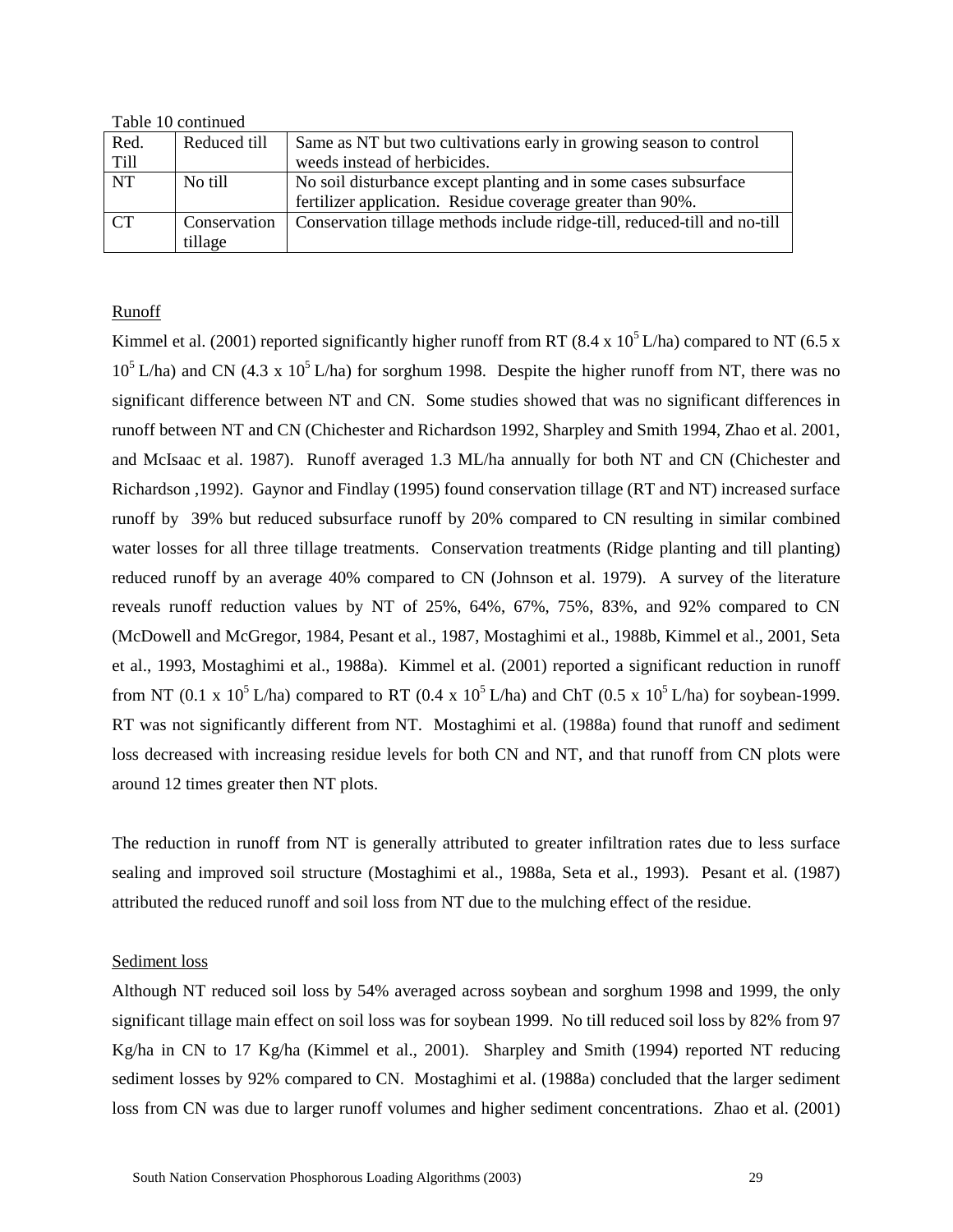found that MP had 2 times the soil loss than RT. Since there was no difference in water loss, soil loss was due to increased sediment concentrations. MacIsaac et al. (1987) and Gaynor and Findlay (1995) found no significant differences in soil loss between CN and CT.

The overall decrease in soil loss for conversion to NT is  $79\%(+21)$  (Table 11). The decrease for the natural rainfall studies was  $78\%(+/-20)$  and  $80\%(+/-25)$  for the simulated rainfall studies. The reduced runoff from NT is generally attributed for the observed reduction in soil loss. Mostaghimi et al. (1988a) found that the greater sediment loss from CN was due to greater runoff volume and sediment concentrations than NT. Seta et al. (1993) attributed the reduction in sediment loss for NT to residue cover left on the soil. The residue protects the soil from the impact of raindrops. Zhao et al. (2001) attributed higher sediment concentrations in MP to lack of residue cover and increased soil disturbance.

#### Soluble Phosphorus

Andraski et al. (1995) reported soluble P losses of dissolved molybdate-reactive P (DMRP) for CT were similar to, or significantly lower than CN. I calculated a 38% reduction for NT compared to CN from the data they presented. This value is probably a slight overestimation since similar calculations resulted in a 86% reduction for TP losses when the authors reported a 81% reduction. Mostaghimi et al. (1988a) reported NT reducing soluble P losses by 91% despite having higher soluble P concentrations than CN. CN had higher losses probably because of higher runoff volume compared to NT. Seta et al. (1993) found that phosphate reduction was significant for NT treatment but not for chisel plow. Chichester and Richardson (1992) reported similar soluble P loss from NT and CN watersheds while Mostaghimi et al. (1988b) reported no significant effect of tillage system on ortho-phosphate losses. McIsaac et al. (1987) reported significantly greater soluble P loss for NT compared to CN. RT increased soluble P loss by 288% for manure (significant) and 46% (not significant) for urea (Zhao et al., 2001). Sharpley and Smith (1994) reported that conversion to NT wheat resulted in a decrease in sediment and particulate P but resulted in an average increase of 183% (308% and 58% increase for watershed E and W, respectively) compared to CN. Kimmel et al. (2001) reported 164% and 107% increase in soluble P loss for RT and NT, respectively, compared to chisel till for soybean 1998 (only RT was significantly greater from CN).

There is a large range in the effect of NT on soluble P loss from a 98% reduction to an approximately 1000% increase compared to CN soluble P losses (Table 12). The overall average increase in soluble P losses is 240%(+/- 385) with natural and simulation studies both increasing soluble P losses by 177%(+/- 238) and 280%(+/-483), respectively.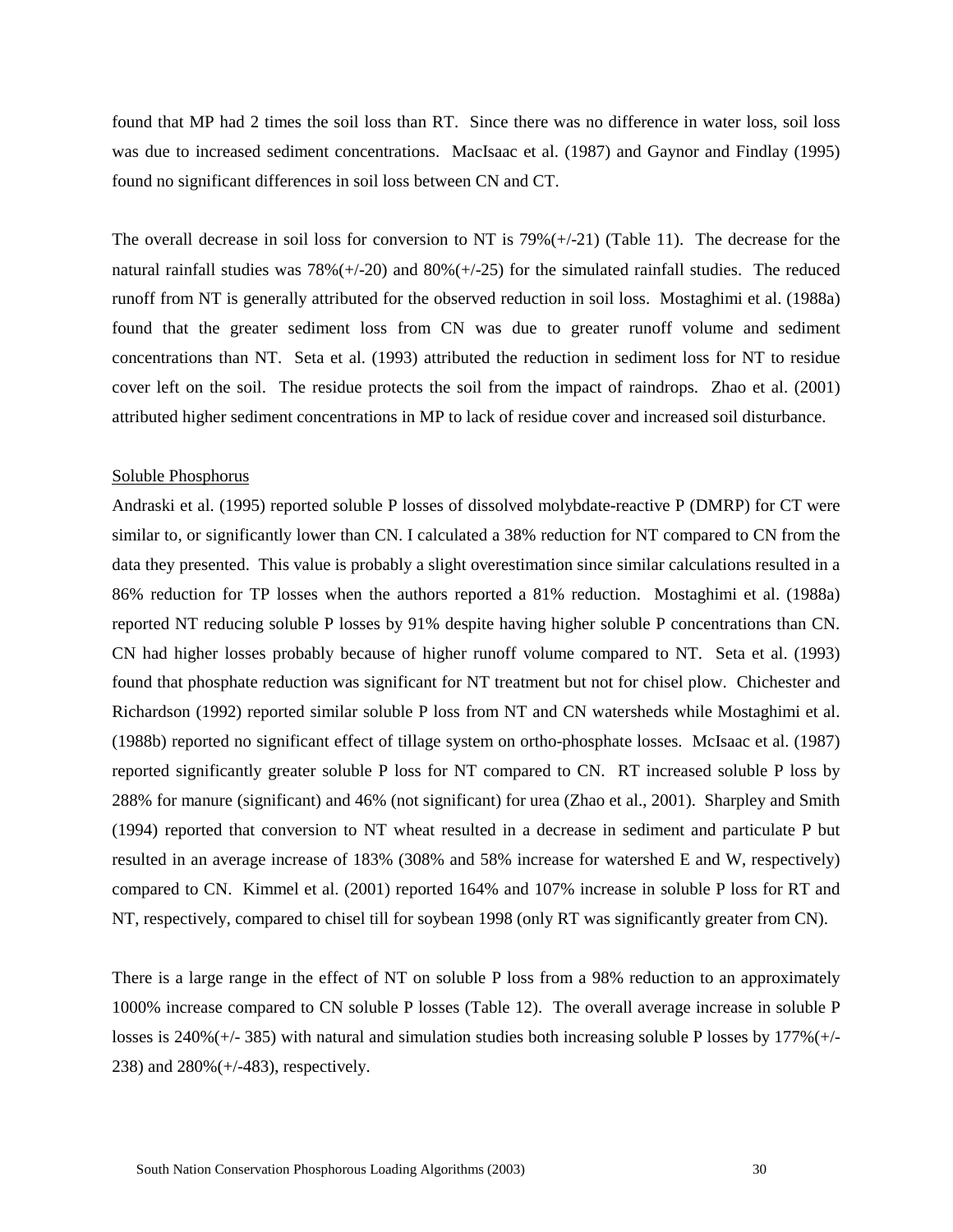Table 11. Percent soil loss reduction from conservation tillage treatments compared to conventional tillage. Asterisk "\*" denotes CN tillage to which CT treatments are compared to and expressed as % reduced (positive) or increased (negative). Numbers in brackets are standard deviations. Range represents maximum and minimum soil loss values. Normal numbers are CN and bold numbers are CT. Tillage treatments are explained in Table 9. When more than one factor is included in date, crop or fertilizer column, then values presented are an average of treatments, i.e. Kimmel et al., 2001 NT soil loss reduction of 54% is an average of 12 treatments; 2 years X 2crops X 3 fertilizer methods.

|                    | Rain source Sampling date                                                    | Crop                          | Fertilizer<br>spreading<br>method | <b>MP</b> | <b>CN</b> | till<br>plant | ChP    | ChT     | <b>Disk</b> | <b>RT</b>  | red.<br>till | NT         | Range (Kg/ha) Reference  |                                    |
|--------------------|------------------------------------------------------------------------------|-------------------------------|-----------------------------------|-----------|-----------|---------------|--------|---------|-------------|------------|--------------|------------|--------------------------|------------------------------------|
| Natural            | 1998 17 June- 26 Aug.<br>1999 11 June- 5 Sept.                               | Soybean<br>sorghum            | Control, broad.,<br>knife         |           |           |               |        | $\star$ |             | 25<br>(33) |              | 54<br>(25) | 602-299                  | Kimmel et al., 2001                |
| Natural            | 1984-1989 all runoff<br>events, six watersheds sorghum<br>three NT, three CN | Wheat, corn,<br>rotation      | side dress                        |           | $\star$   |               |        |         |             |            |              | 90         | 1575-160                 | Chichester and<br>Richardson, 1992 |
| Natural            | Jan. 1988- Sept. 1990.<br>Both surface and<br>subsurface                     | Corn                          | Subsurface                        |           | $\star$   |               |        |         |             | 41         |              | 57         | 899-391                  | Gaynor and Findlay,<br>1995        |
| <b>Natural</b>     | 1973-1975 growing<br>season                                                  | Corn                          | <b>Broadcast</b>                  |           | $\star$   | 62            |        |         |             | 89         |              |            | 31500-3500               | Johnson et al., 1979               |
| Natural            | 1975-1977 all<br>rainstorm runoff                                            | Corn grain<br>and silage      | Subsoil                           | $\star$   |           |               |        |         |             |            | 93           | 96         | 20800-765                | McDowell and<br>McGregor, 1984     |
| Natural            | 1974, 1975, 1976 May<br>to Sept.                                             | Corn                          | <b>Broadcast</b>                  | $\star$   |           |               |        |         |             |            |              | 92         | 16800-1300               | Pesant et al., 1987                |
| Snowmelt<br>runoff | Jan.-April 8, 1996<br>Feb.-March 27, 1997                                    | Corn-soybean None<br>rotation |                                   | $\star$   |           |               | $-250$ |         |             | $-88$      |              |            | 280-80                   | Hansen et al., 2000                |
| Simulation         | 1event in April with 4<br>replicates                                         | Corn                          | broadcast                         | $\star$   |           |               |        |         |             | 52<br>(11) |              |            | 728-343                  | Zhao et al., 2001                  |
| Simulation         | 1 event 3 replicates                                                         | Sorghum,<br>wheat, corn       | broadcast                         |           |           |               |        |         | $\star$     |            |              | 74<br>(12) | 14000-1100<br>1660-580** | Eghball and Gilley, 2001           |
| Simulation         | N/R                                                                          | Corn                          | <b>Broadcast</b>                  |           |           |               |        | $\star$ |             |            |              | 40         |                          | McIsaac et al., 1987               |
| Simulation         | one event in spring                                                          | Rye residue                   | Broadcast                         |           | $\star$   |               |        |         |             |            |              | 98         | 1442-30***               | Mostaghimi et al., 1988a           |
| Simulation         | one event in spring                                                          | Rye residue                   | control, sub,<br>broadcast        |           | $\star$   |               |        |         |             |            |              | 92         | 5034-394                 | Mostaghimi et al., 1988b           |
| Simulation         | one event but time of<br>year is not given                                   | Corn planting<br>simulation   | Broadcast                         |           | $\star$   |               | 79     |         |             |            |              | 98         | 15500-300                | Seta et al., 1993                  |

\* indicates conventional tillage to which CT is compared to.

\*\* High and low range for range for 12 treatments, 4 fertilizer sources and 3 crops.

\*\*\* Average of three rye residues 0, 750, and 1500 Kg/ha for each tillage treatment.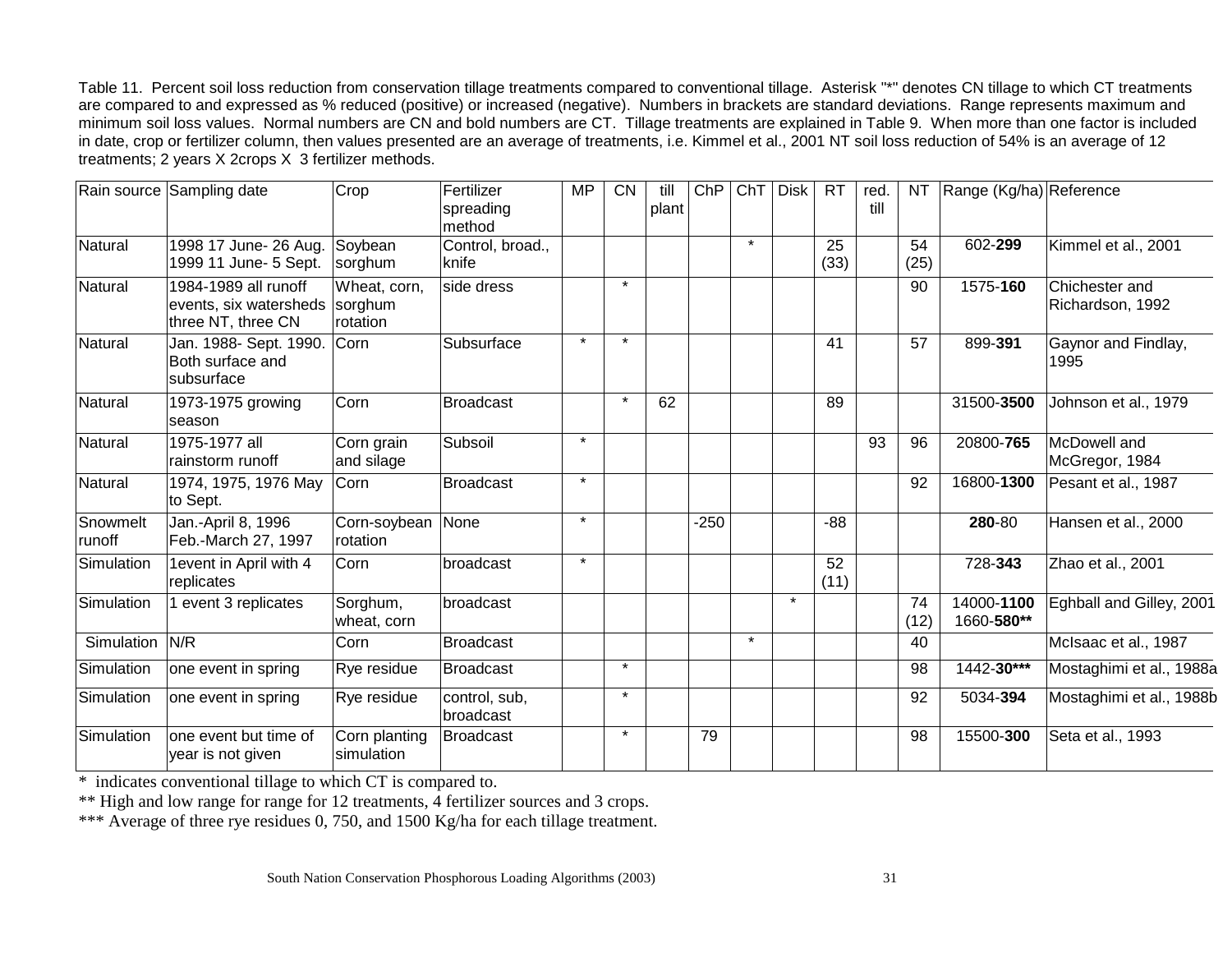| Rain source | sampling date                                                 | Fertilizer spreading<br>method                      | <b>MP</b> | CN      | till<br>plant | ChP    | ChT     | <b>Disk</b> | <b>RT</b>       | Red.<br>till | <b>NT</b>       | Range (Kg/ha) reference                                     |                                     |
|-------------|---------------------------------------------------------------|-----------------------------------------------------|-----------|---------|---------------|--------|---------|-------------|-----------------|--------------|-----------------|-------------------------------------------------------------|-------------------------------------|
| Natural     | 1998 17 June-26 Aug.<br>1999 11 June-5 Sept.                  | control, broadcast, knife                           |           |         |               |        | $\star$ |             | $-478$<br>(800) |              | $-454$<br>(792) | $0.349 - 0.013$                                             | 0.0023-0.0001** Kimmel et al., 2001 |
| Natural     | 1984-1989 all runoff<br>events, 6 watersheds 3<br>NT and 3 CN | side dress                                          |           | $\star$ |               |        |         |             |                 |              | $-15$           | $0.76 - 0.66$                                               | Chichester and<br>Richardson, 1992  |
| Natural     | Jan.-Sept. 1990                                               | subsurface                                          | $\star$   | $\star$ |               |        |         |             | $-137$          |              | $-103$          | $2.53 - 1.07$                                               | Gaynor and Findlay,<br>1995         |
| Natural     | 1973-1975 growing<br>season                                   | broadcast                                           |           | $\star$ | $-111$        |        |         |             | $-156$          |              |                 | $0.23 - 0.09$                                               | Johnson et al., 1979                |
| Natural     | 1975-1977 all rainstorm<br>runoff                             | subsoil                                             | $\star$   |         |               |        |         |             |                 | $-150$       | $-400$          | $1.0 - 0.2$                                                 | McDowell and<br>McGregor, 1984      |
| Natural     | 1974, 1975, 1976 May to<br>Sept.                              | broadcast                                           | $\star$   |         |               |        |         |             |                 |              | 85              | $0.27 - 0.04$                                               | Pesant et al., 1987                 |
| Snowmelt    | 1996 Jan.-April 8 1997<br>Feb.-March 27                       | none                                                | $\star$   |         |               | $-176$ |         |             | $-266$          |              |                 | $1.06 - 0.29$                                               | Hansen et al., 2000                 |
| Simulation  | 1event in April, 1997                                         | <b>Broadcast Av. Manure</b><br>and urea             | $\star$   |         |               |        |         |             | $-167$<br>(171) |              |                 | 0.4329-0.0547                                               | Zhao et al., 2001                   |
| Simulation  | 6 events over 4 yrs.                                          | subsurface banding                                  |           | $\star$ |               | 60     |         |             | 15              |              | 38              | 2.13-0.86<br>mg/m2                                          | Andraski et al., 1985               |
| Simulation  | event                                                         | Broadcast (manure,<br>compost chemical,<br>control) |           |         |               |        |         | $\star$     |                 |              |                 | 1.033-0.049<br>$-1101$ 0.369-0.126<br>$(1605)$ 0.056- 0.031 | Eghball and Gilley,<br>2001         |
| Simulation  | two events each year<br>1982-1987                             | Broadcast (chemical)                                | $\star$   |         |               |        |         |             |                 |              | $-900$          | $0.09 - 0.009$                                              | McIsaac et al., 1995                |
| Simulation  | one event but time of year surface applied<br>is not given    | (chemical)                                          |           |         |               |        | $\star$ |             |                 |              | $-260$          |                                                             | McIsaac et al., 1987                |
| Simulation  | one sim in spring                                             | Broadcast (chemical)                                |           | $\star$ |               |        |         |             |                 |              | 95              | 0.506-0.027                                                 | Mostaghimi et al.,<br>1988a         |
| Simulation  | one sim in spring                                             | av. Broadcast,<br>subsurface, none                  |           | $\star$ |               |        |         |             |                 |              |                 | 0.243-0.239<br>28 (40) 0.115-0.030^                         | Mostaghimi et al.,<br>1988b         |
| Simulation  | one sim event but time of<br>year is not given                | broadcast                                           |           |         |               | 43     |         |             |                 |              | 56              | $0.7 - 0.31$                                                | Seta et al., 1993                   |

Table 12. Soluble phosphorus reduction from conservation tillage treatments compared to conventional tillage. See Table 11 for details.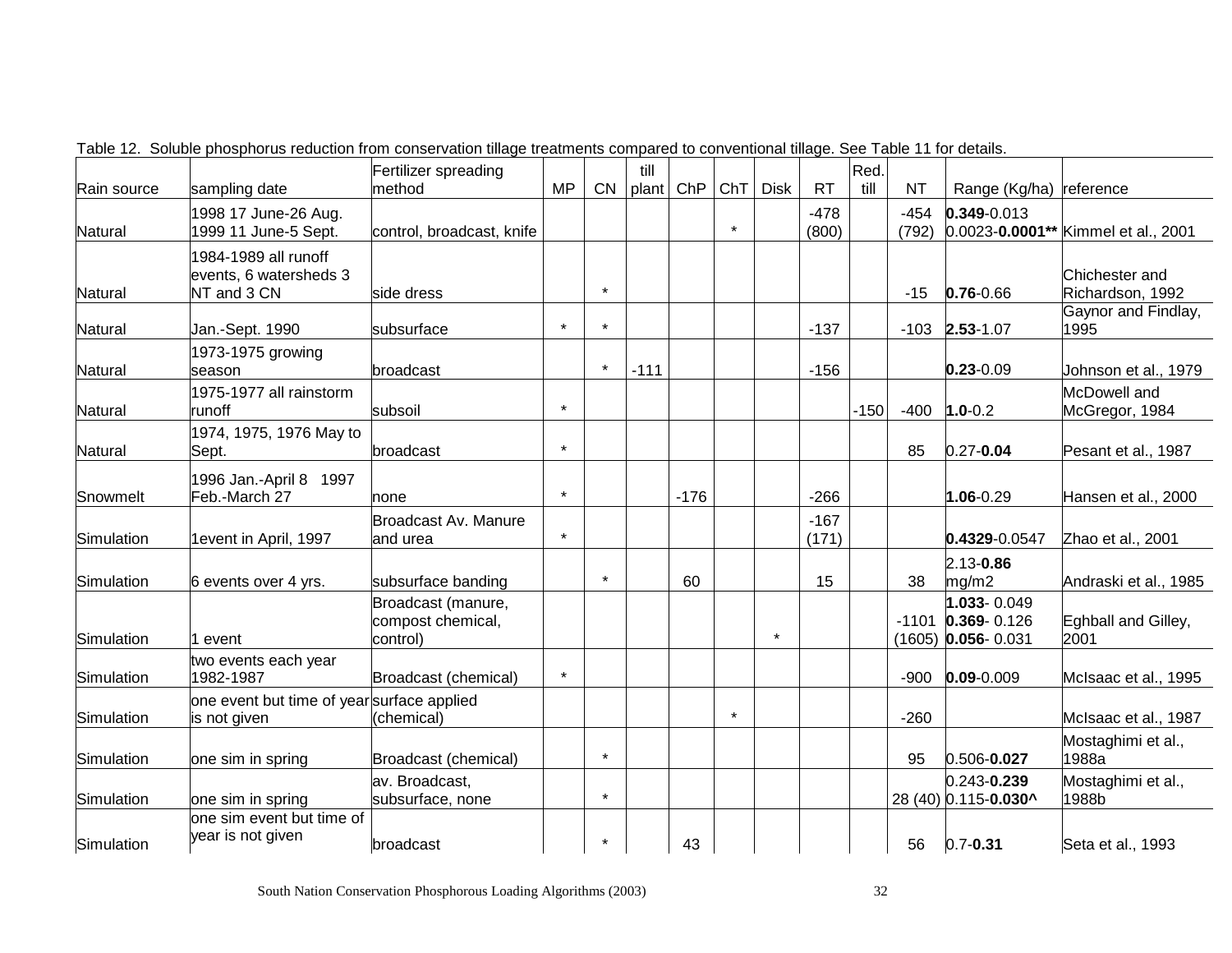#### Table 12 continued

|            | lone sim event but time of |                  |  |     |            |        |        |        |              |                      |
|------------|----------------------------|------------------|--|-----|------------|--------|--------|--------|--------------|----------------------|
| Simulation | vear is not given          | <b>Broadcast</b> |  | -80 | 100<br>טטו | $-100$ | $-250$ | $-200$ | $0.35 - 0.1$ | Barisas et al., 1978 |

\* indicates conventional tillage to which CT is compared to.

\*\* highest loading (-2208%) 0.349-0.013, lowest loading(95%) 0.0023-0.0001

\*\*\* 1.033- 0.049 average for chemical, 0.369- 0.126 average for manure/compost, and 0.056- 0.031 average for control

^ High range broadcast 0.243-0.239, low range control 0.115-0.030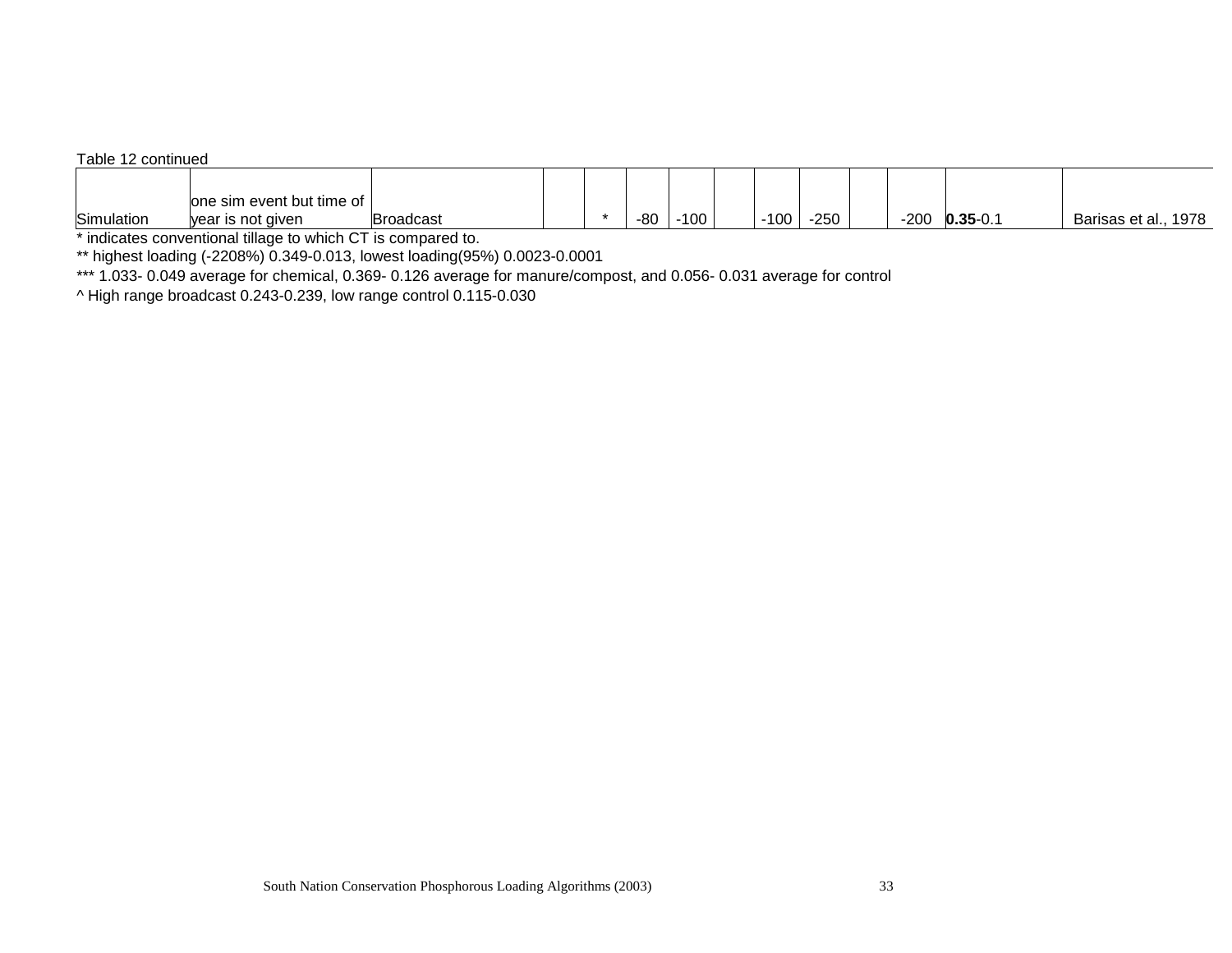The increase in soluble P losses for NT is generally attributed to unincorporated phosphorus in fertilizer and leaching from crop residues. Two studies investigated the effect of P losses under different fertilizer spreading methods in addition to tillage. There were no significant differences in soluble P losses between control (no fertilizer), knifed (subsoil) or broadcast (surface application) fertilizer placement treatments for chisel till plots in sorghum 1998 and 1999 (Kimmel et al., 2001)(Figure 2). However, broadcast P in NT and RT resulted in significantly greater soluble P loss than either knife or control treatments (no difference between knife and control). This indicates that P application method makes no difference in chisel till plots but has a significant impact on soluble P losses in both NT and RT treatments. In Mostaghimi et al. (1988b) subsurface applied fertilizer resulted in a 39% and 35% reduction in phosphate losses and a 55% and 45% reduction in TP losses compared to surface application for NT and CN, respectively. Soluble P losses for surface and subsurface applied fertilizer plots for NT were 0.239 and 0.147 Kg/ha, respectively. Soluble P losses for surface and subsurface applied fertilizer plots for CN were 0.243 and 0.158 Kg/ha, respectively. Baker and Laflen (1982) reported similar dissolved P concentrations for unfertilized plots and fallow plots injected with liquid fertilizer. Mueller et al. (1984) found similar concentrations and losses of dissolved P for CN and CT when fertilizer was banded. Gaynor and Findlay (1995) remarked that soluble P loss was smallest for tillage treatments that mixed the fertilizer with the soil. The reverse was true of sediment bound P indicating that mixing of the soil and fertilizer increased sediment loss.

Barisas et al. (1978) found a positive correlation with of both phosphate loss and flow weighted concentration with the percent residue cover. Andraski et al. (1985) found a positive correlation between soluble reactive phosphorus and residue cover for one of five sampling periods, but overall the unincorporated residue did not appear to be a major source of dissolved P. McDowell and McGregor (1984) found that dissolved P concentrations were significantly greater in NT compared to CN. The increase was attributed to leaching from crop residues. Eghball and Gilley (2001) suggest that controlling dissolved P loss would require a reduction in runoff and incorporation of the phosphorus in fertilizer into the soil.

## Total Phosphorus

Barisas et al. (1978) reported that conservation tillage practices (RT and NT) reduced total phosphorus losses by controlling erosion, however, only phosphate and available P data were reported. Kimmel et al. (2001) reported a main tillage effect in 1999 for soybean. NT significantly reduced TP loss by 76% compared to CN. Kimmel et al. (2001) saw no tillage effect in sorghum 1998, 1999 and soybean 1998. The low slope of their site reduced the soil erosion potential and thus minimized the influence of tillage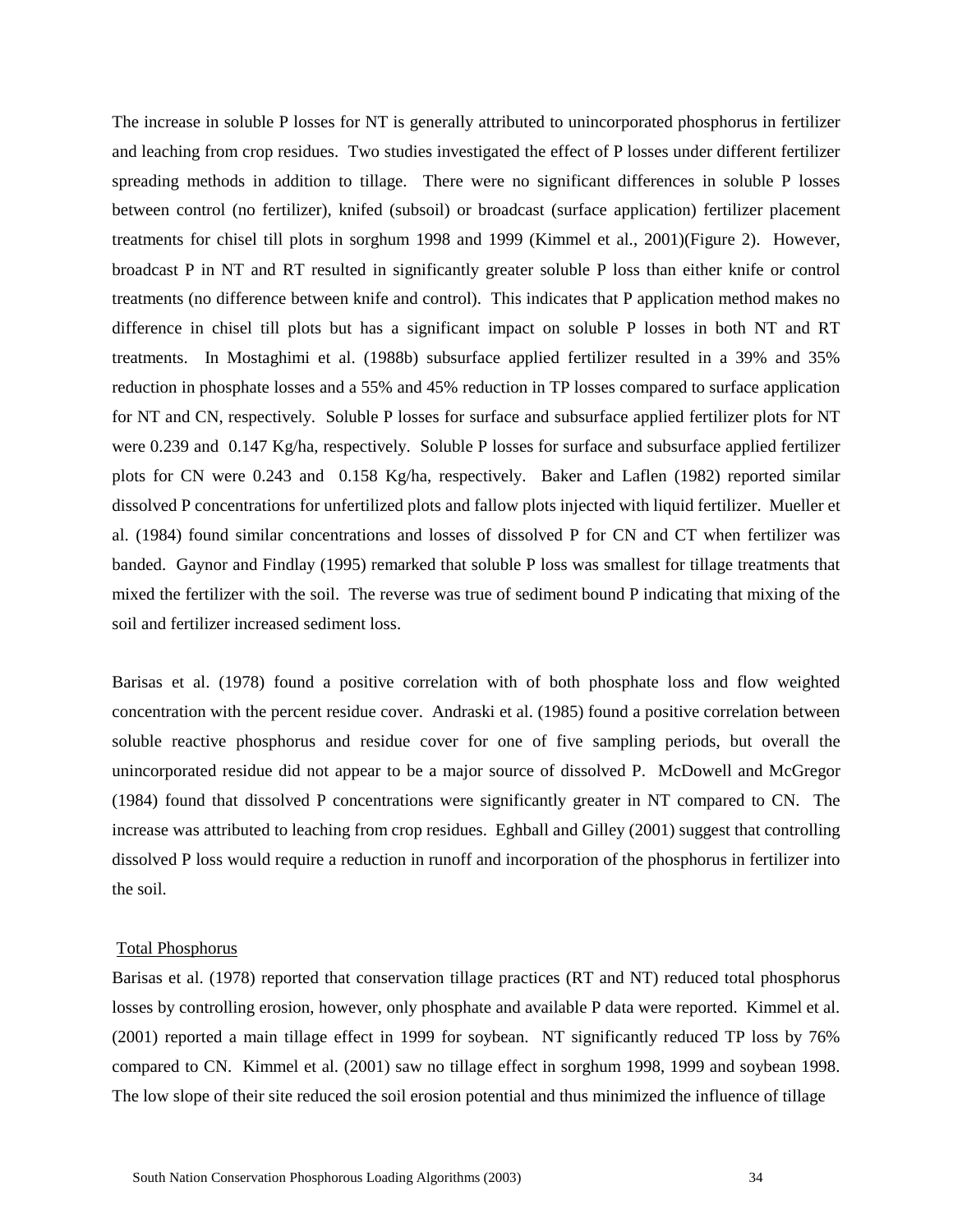

Figure 2. Effect of tillage and P placement on sorghum 1998 (top) and sorghum 1999 (bottom). Means with the same lower case letter within a tillage method are not significantly different at P<0.1. Means with the same upper case letter within a P application method are not significantly different at P<0.1. (Kimmel et al., 2001).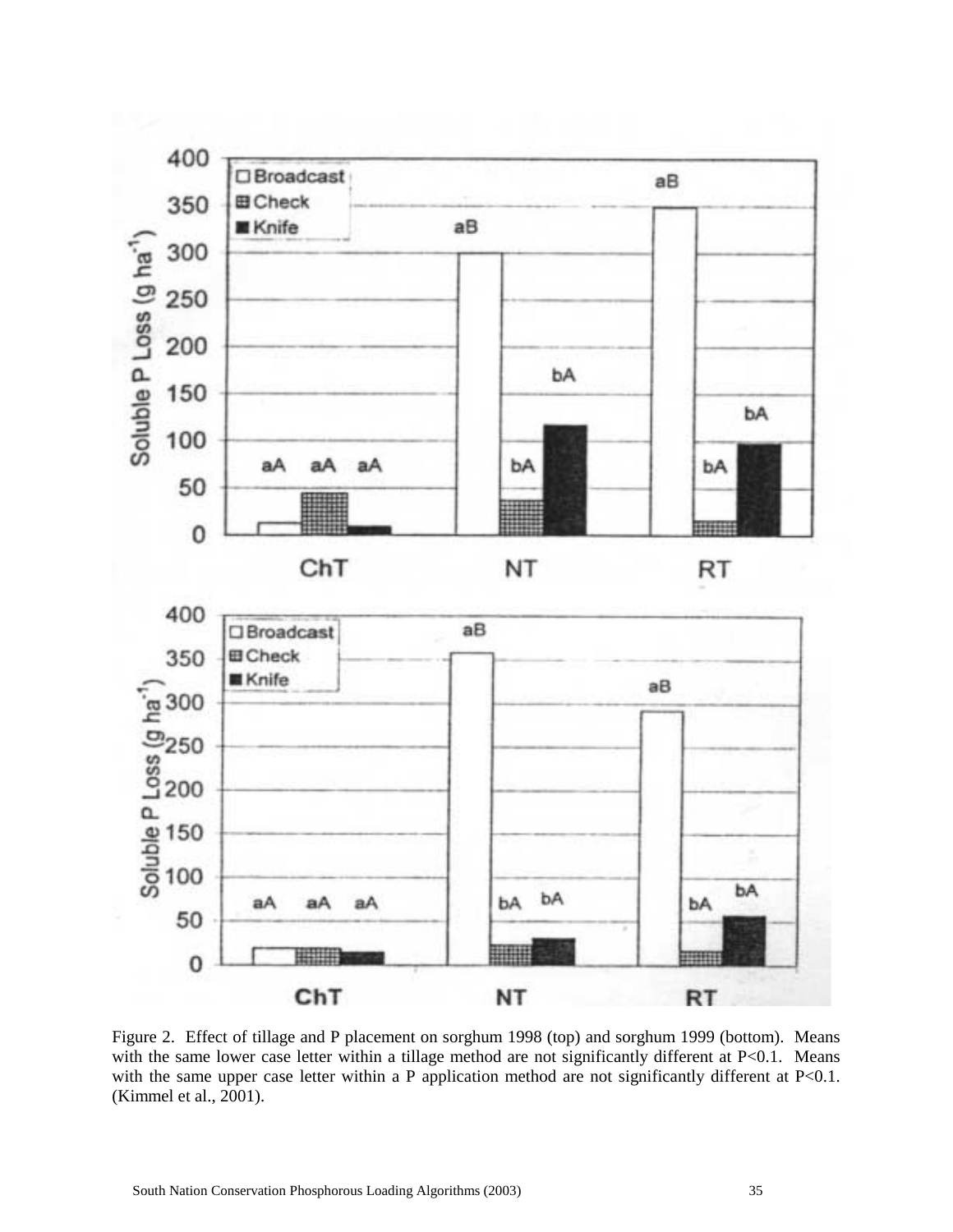practices on sediment losses, and by association, TP losses. Zhao et al. (2001) found that RT significantly reduced TP loss by 55% compared to CN when urea was applied, however, RT significantly increased TP losses by 32% when manure was applied. The average for both fertilizer applications resulted in an overall 11% decrease in TP for the RT treatment (Table 13). McIsaac et al. (1987) recorded greater TP losses from NT compared to CN, but the differences were not significant probably because of the great variability of the two replicates. Sharpley and Smith (1994) found that NT reduced P loss by an average 70% compared to CN.

An average for all studies reveals a 46%(+/-60) reduction in TP loading for NT compared to CN (Table 13). No till in the natural rainfall and simulation studies reduced TP loss by  $31\%(+75)$  and  $61\%(+43)$ , respectively. The study by Gaynor and Findlay (1995) had a large effect on the overall average of NT effectiveness in reducing TP loads. It is the only study that reported an increase in TP loading for NT (Table 13).

The peculiarity of the results in Gaynor and Findlay (1995) lies in the composition of the total phosphorus. Dissolved P accounted for 75 to 90% of the phosphorus transported from the three tillage treatments (MP, RT, and NT). Sediment bound P constituted 7-16% of the P loss. The major mechanism of loss of P for the three tillage methods was as soluble P from crop residue leaching. This is atypical for phosphorus runoff. Mostaghimi et al. (1988b) found that the sediment was the major source of P loss. Sediment bound P accounted for 56 and 87% of TP in NT and CN, respectively. NT reduced soil loss by 92% and TP by 91% compared to CN. Andraski et al (1985) and Barisas et al. (1978) reported that the sediment fraction was the major carrier of phosphorus for all tillage treatments. Andraski et al. (1985) concluded that CT reduced TP loss by controlling erosion. Barisas et al. (1978) reported that the loss of phosphate was small compared to P losses associated with the sediment. Gilliam et al. (1999) reports that around 75 – 90% of P transported in runoff in conventionally tilled land is associated with sediments and organic matter. Johnson et al. (1979) reports that 80-99% of the TP losses are associated with the sediment. Sediment bound P comprised 91% of TP for CN and 79% for NT in Pesant et al. (1987). McDowell and McGregor (1984) found more than 91% of the P losses from CN was sediment bound compared to 60% for NT.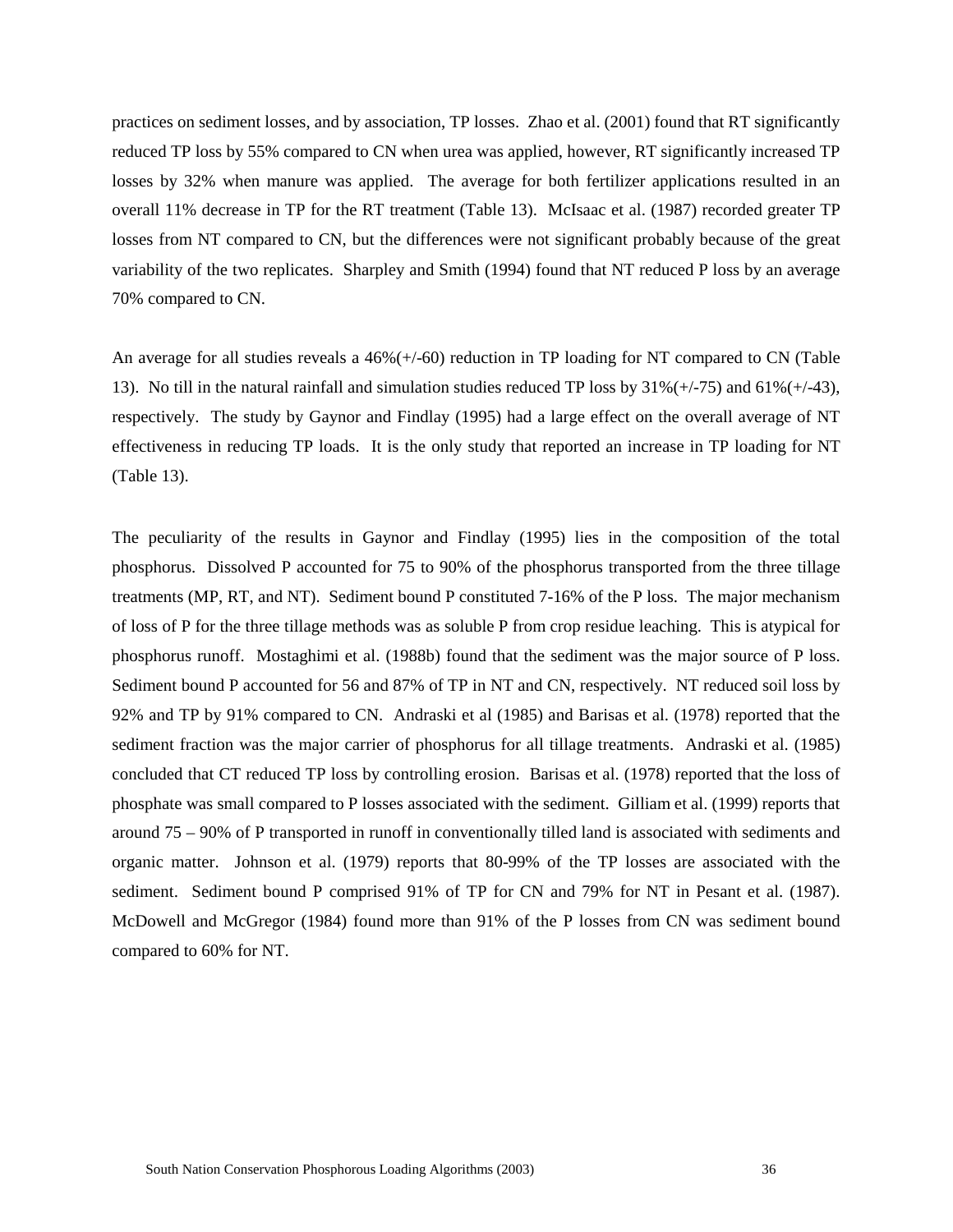|                    | Rain source N or sampling date                   | Fert spread                                          | <b>MP</b> | <b>CN</b> | till<br>plant | ChP    | ChT     | <b>Disk</b> | <b>RT</b>     | red.<br>till |            | NT Range                                 | reference                          |
|--------------------|--------------------------------------------------|------------------------------------------------------|-----------|-----------|---------------|--------|---------|-------------|---------------|--------------|------------|------------------------------------------|------------------------------------|
| Natural            | 1998 17-June-26 Aug.<br>1999 11 June- 5 Sept.    | Broadcast, knife,<br>control                         |           |           |               |        | $\star$ |             | $-14$<br>(64) |              | 20         | $0.664 - 0.386**$<br>$(60)$ 0.073-0.0031 | Kimmel et al., 2001                |
| Natural            | 1984-1989 all runoff<br>events, six watersheds   | side dress                                           |           | $\star$   |               |        |         |             |               |              | 47         | $1.5 - 0.8$                              | Chichester and<br>Richardson, 1992 |
| Natural            | Jan.-Sept. 1990                                  | Isubsurface                                          | $\star$   |           |               |        |         |             | $-116$        |              |            | $-92$ 2.73-1.27                          | Gaynor and Findlay, 1995           |
| Natural            | 1973 growing season                              | broadcast                                            |           | $\star$   | 71            |        |         |             | 93            |              |            | 38.7-2.8                                 | Johnson et al., 1979               |
| Natural            | 1975-1977 all runoff                             | subsoil                                              | $\star$   |           |               |        |         |             |               | 85           | 84         | 15.6-2.4                                 | McDowell and McGregor,<br>1984     |
| Natural            | 1974, 1975, 1976 May<br>to Sept.                 | broadcast                                            | $\star$   |           |               |        |         |             |               |              | 94         | $3.02 - 0.19$                            | Pesant et al., 1987                |
| Snowmelt<br>runoff | Jan.-April 8, 1996<br>Feb.-March 27, 1997        | none                                                 | $\star$   |           |               | $-178$ |         |             | $-227$        |              |            | 1.34-0.41                                | Hansen et al., 2000                |
| Simulation         | 1event on April 22-27,<br>1997 with 4 replicates | Broadcast<br>(manure+urea)                           | $\star$   |           |               |        |         |             | 11<br>(62)    |              |            | $0.572 - 0.482$                          | Zhao et al., 2001                  |
| Simulation         | event 3 replicates                               | broadcast (manure,<br>compost, chemical,<br>control) |           |           |               |        |         | $\star$     |               |              | 39<br>(25) | 2.716-1.646                              | Eghball and Gilley, 2001           |
| Simulation         | 6 events over 4 years                            | subsurface banding                                   |           | $\star$   |               | 70     |         |             | 59            |              | 81         | 131.1-18.1<br>mg/m2                      | Andraski et al., 1985              |
| Simulation         | lone event but time of<br>year is not given      | surface applied<br>(chemical)                        |           |           |               |        | $\star$ |             |               |              | $-4$       |                                          | McIsaac et al., 1987               |
| Simulation         | one event in spring                              | Broadcast (chemical)                                 |           | $\star$   |               |        |         |             |               |              | 98         | 5.235-0.097                              | Mostaghimi et al., 1988a           |
| Simulation         | one event in spring                              | control, subsurface,<br>broadcast                    |           | $\star$   |               |        |         |             |               |              | 91<br>(3)  | 3.443-0.322                              | Mostaghimi et al., 1988b           |

| Table 13. Total phosphorus reduction from conservation tillage treatments compared to conventional tillage. See Table 11 for details.<br>i da a sa san pilang a da anala sa sa sa sa sa sa sa mga sada a da a palabala sa sa sa sa mga dalawan sa salad |  |  |  |  |  |  |  |  |
|---------------------------------------------------------------------------------------------------------------------------------------------------------------------------------------------------------------------------------------------------------|--|--|--|--|--|--|--|--|
|                                                                                                                                                                                                                                                         |  |  |  |  |  |  |  |  |

\* indicates conventional tillage to which CT is compared to.

\*\* Highest loss from control treatment, lowest loss from Knife treatment. Knife is similar to no-till.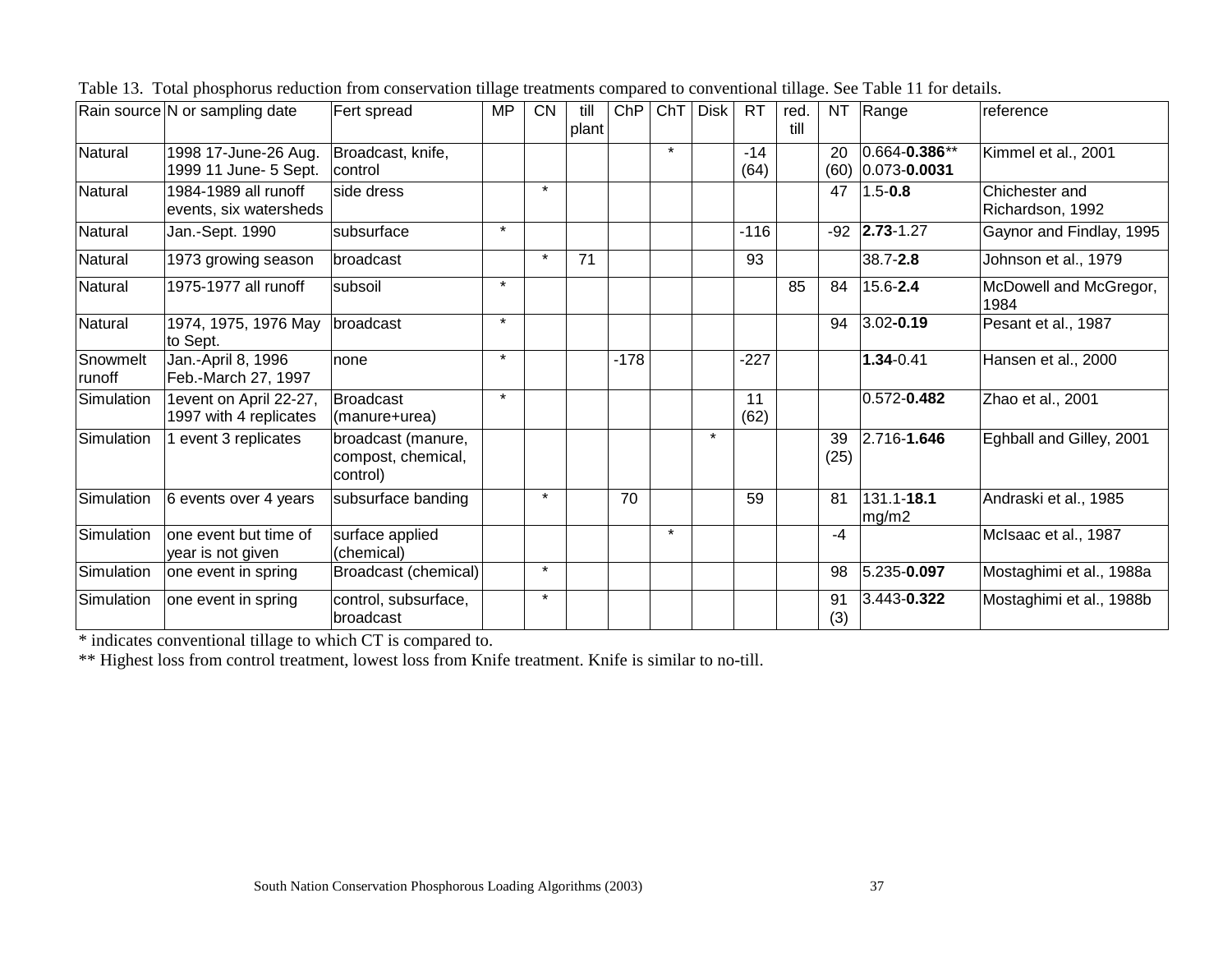The typical composition and magnitude of TP losses with increasing residue cover is illustrated in figure 3 from Barisas et al. (1978).



Figure 3. Effect of residue cover on total nutrient losses with sediment and water (phosphorous losses with sediment are as available P). (Barisas et al., 1978).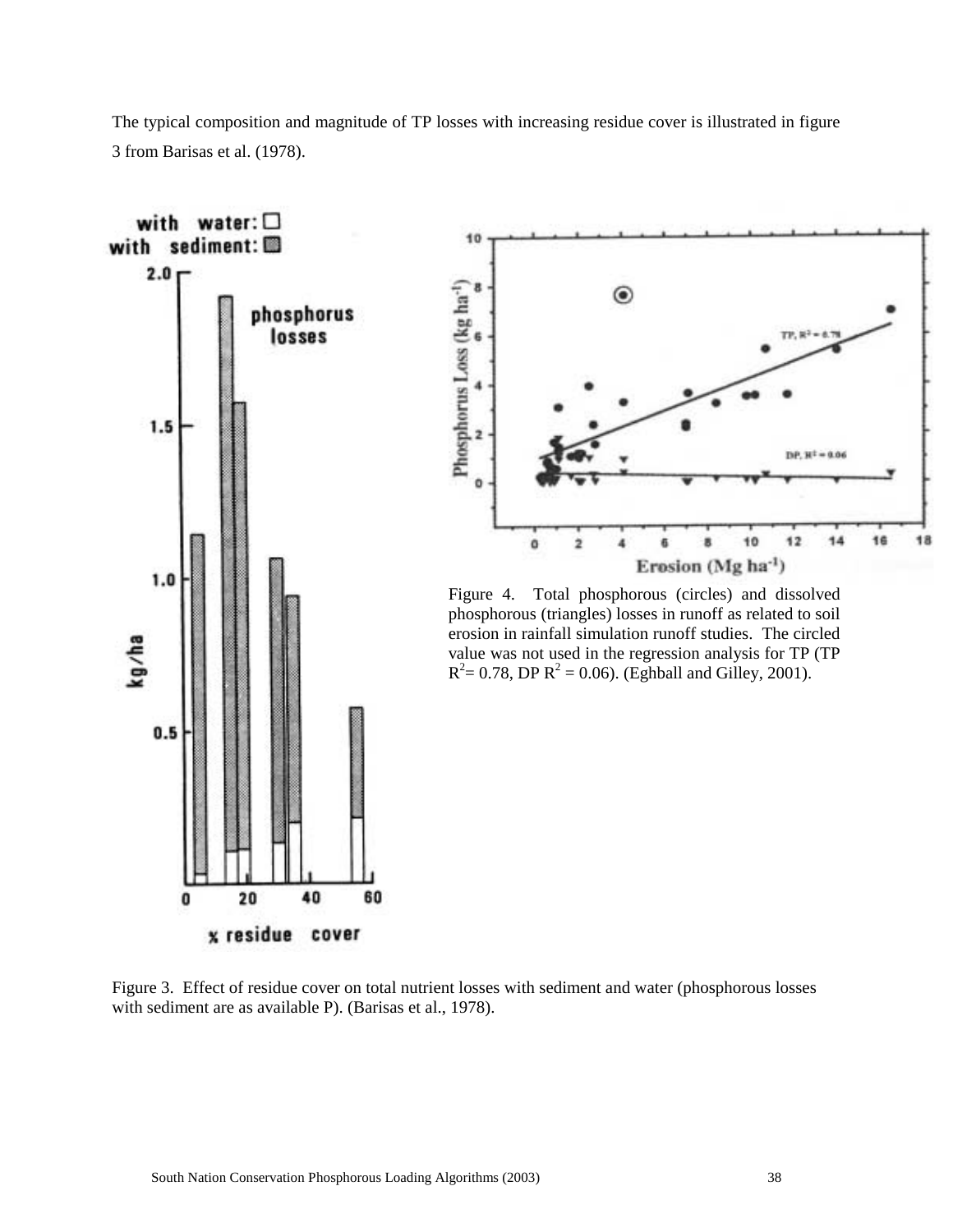From left to right, the bars represent conventional till, till plant, chisel, disk, ridge till and coulter (coulter treatment is similar to no till). It can be seen that the soluble P fraction of the TP increases with increasing crop residue, however, the magnitude of the TP loss decreases with increasing crop residue. Barisas et al. (1978) concluded that conservation tillage methods were ineffective at reducing the loss of water soluble P, but were able to reduce TP loss by controlling erosion. Eghball and Gilley (2001) found a significant relationship between total and particulate losses (Figure 4). Dissolved P loss was mostly influenced by tillage method (disked and NT), runoff amount and P source (manure and compost). Sharpley (1995) also found a significant correlation between TP loss and soil erosion.

It appears that sediment bound P is the dominant fraction of TP for both CN and NT and that the reduction in TP seen in NT is mediated by the reduced soil erosion for NT compared to CN. When Gaynor and Findlay (1995) is removed from table TP, no-till reduced TP losses by 61% for all studies, natural and simulation studies (range of standard deviation  $+/- 34 - 42$ ). A conservative 50% reduction in TP loss for NT compared to CN will be used in calculating P load reduction for conservation tillage. The previous P loading report estimates that each hectare of cropland contributes 1 Kg of phosphorus per year. No-till decreases the P load per hectare by 50% or 0.5 Kg per hectare.

P controlled by no-till =  $0.5$  Kg  $*$  hectares

#### **8. BUFFER STRIPS**

Buffer strips (BS) are areas of planted or naturally occurring vegetation that filter nutrients and sediments from agricultural runoff, commonly used to trap these contaminants before reaching surface waters. There have been numerous studies demonstrating the effectiveness of buffers of different types (i.e. grass versus vegetated) and widths, some of which are summarized in Table 14. Many factors can influence buffer performance such as the slope and soil type of the source area, whether the area has been tilled or not, and the intensity of rainfall events causing runoff. Areas of slope >12% are expected to exhibit high velocity concentrated flow (Agriculture Canada, 1995). Buffer strips are not very effective in trapping sediments and nutrients in situations of concentrated flow and therefore are most effectively used where the source area has a moderate slope that produces runoff in the form of sheet flow (Lee et al., 2000).

Research has concluded that buffer width is the most important factor influencing the amount of TP removed from runoff (Barfield et al., 1998; Lee et al., 2000; Dillaha et al., 1989; Magette et al., 1989; Schmitt et al., 1999; Nielsen and Hansen, 1993). Statistical analysis by Schmitt et al. (1999) showed that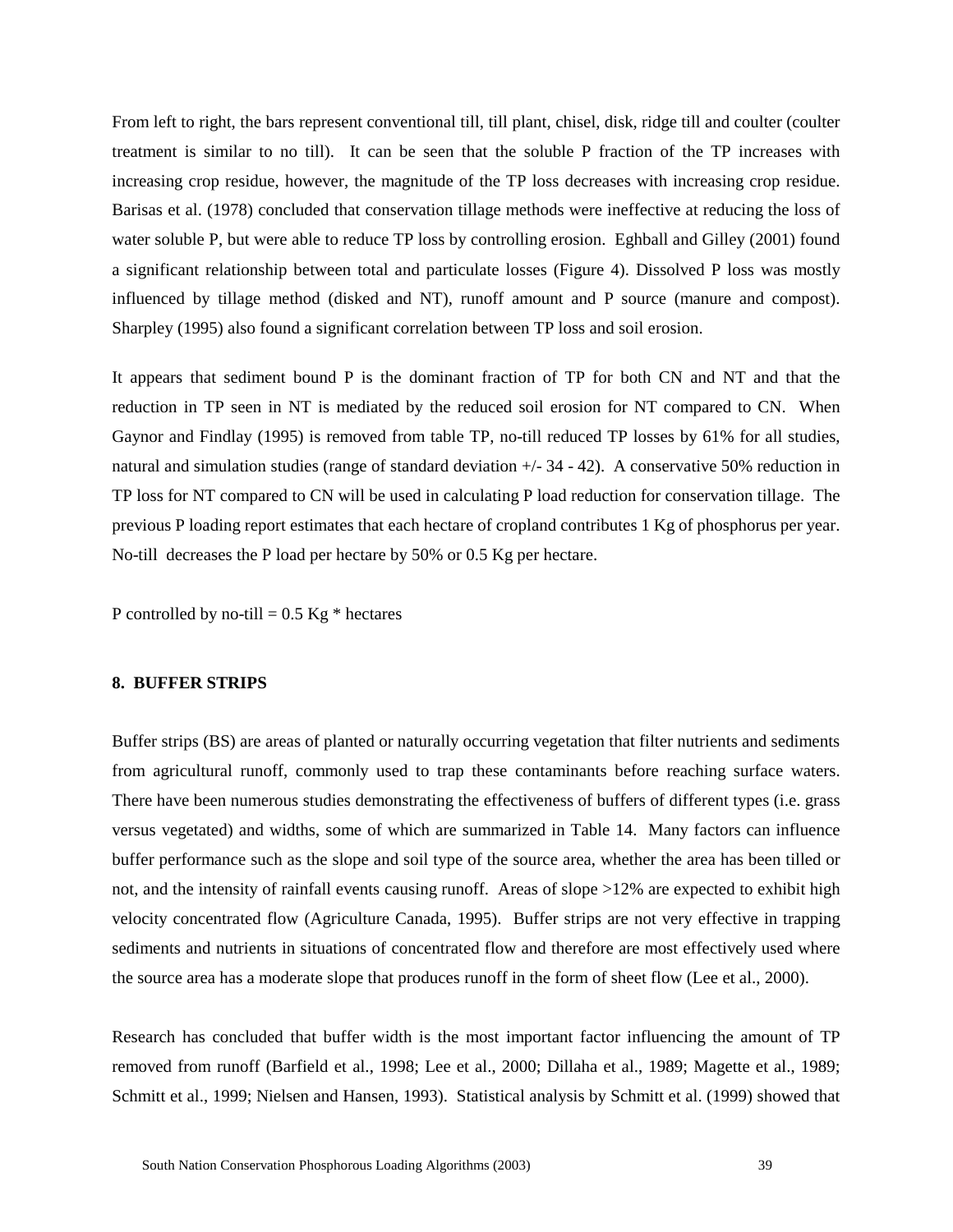width had a significant effect on reducing concentrations for both grass and vegetated buffer strips. By increasing buffer width, infiltration capacity is also increased which reduces runoff and sediment transport (Barfield et al., 1989). Also, wider buffers are able to retain more small sediment particles (such as clay) since these particles tend to be carried further with runoff than larger ones (Lee et al., 2000). The ability of a buffer to decrease sediment transport, particularly of small particles, greatly affects the amount of TP that a buffer retains from the runoff because most of the TP eroded from croplands is bound to sediment. For example, Schmitt et al., (1999) found that 87% of TP in runoff is associated with the sediment phase and smaller particles, such as clay, have more bound phosphorous than larger ones (Magette et al., 1989). The % TP trapped increased 21% when a 7.1m buffer was widened to 16.3m in Lee et al. (2000). Percent TP trapped values (averaged from source areas of three different slopes) were 69% for a 4.6m buffer and 82% for a 9.1m buffer in Dillaha et al. (1989). Uusi-Kämppä et al. (2000). Summarized buffer research previously only available in Nordic languages showing that % TP trapped increased with buffer width.

Although buffer strips are effective in trapping sediment (and it's associated phosphorous) and TP from runoff, they generally are not as efficient in trapping dissolved phosphorous (DP). This has implications when deciding buffer width to filter tilled versus no-tilled land since the latter is expected to have a greater portion of phosphorous in the dissolved (soluble) form. Eghball et al. (2000) found that although buffers removed a similar amount of TP from no-till source plots and disked source plots (40% and 38% respectively), 47% of DP was removed from the no-till plots while only 21% DP was removed from the disked plots. These data reflect the fact that runoff from the disked land had more sediment-bound phosphorous than runoff from land that was not tilled, which in turn has a greater portion of DP. Lee et al. (2000) found that more intense rainfall created runoff with more small sized particles, such as clay. Their results showed that a wider buffer (16.3 m) consisting of switchgrass and woody plants trapped more of these clay particles (and the bound phosphorous) and DP than the thinner (7.1m) switchgrass only buffers. Schmitt et al. (1999) reported that DP and TP retention by buffer strips is consistent with the degree that phosphorous was originally partitioned in the runoff.

Some researchers found that DP values were sometimes higher in the outflow than in the runoff entering the buffer strip (i.e. Magette et al., 1989). It is suggested that phosphorous previously trapped is released from the buffer in these cases, making the BS a source of phosphorous (Barfield et al., 1989, Dillaha, 1989; Magette et al., 1989). Also, DP may increase with plant residue is left in the buffer (Uusi-Kämppä et al., 2000). Studies have noted that this problem can be partially alleviated by increasing buffer width,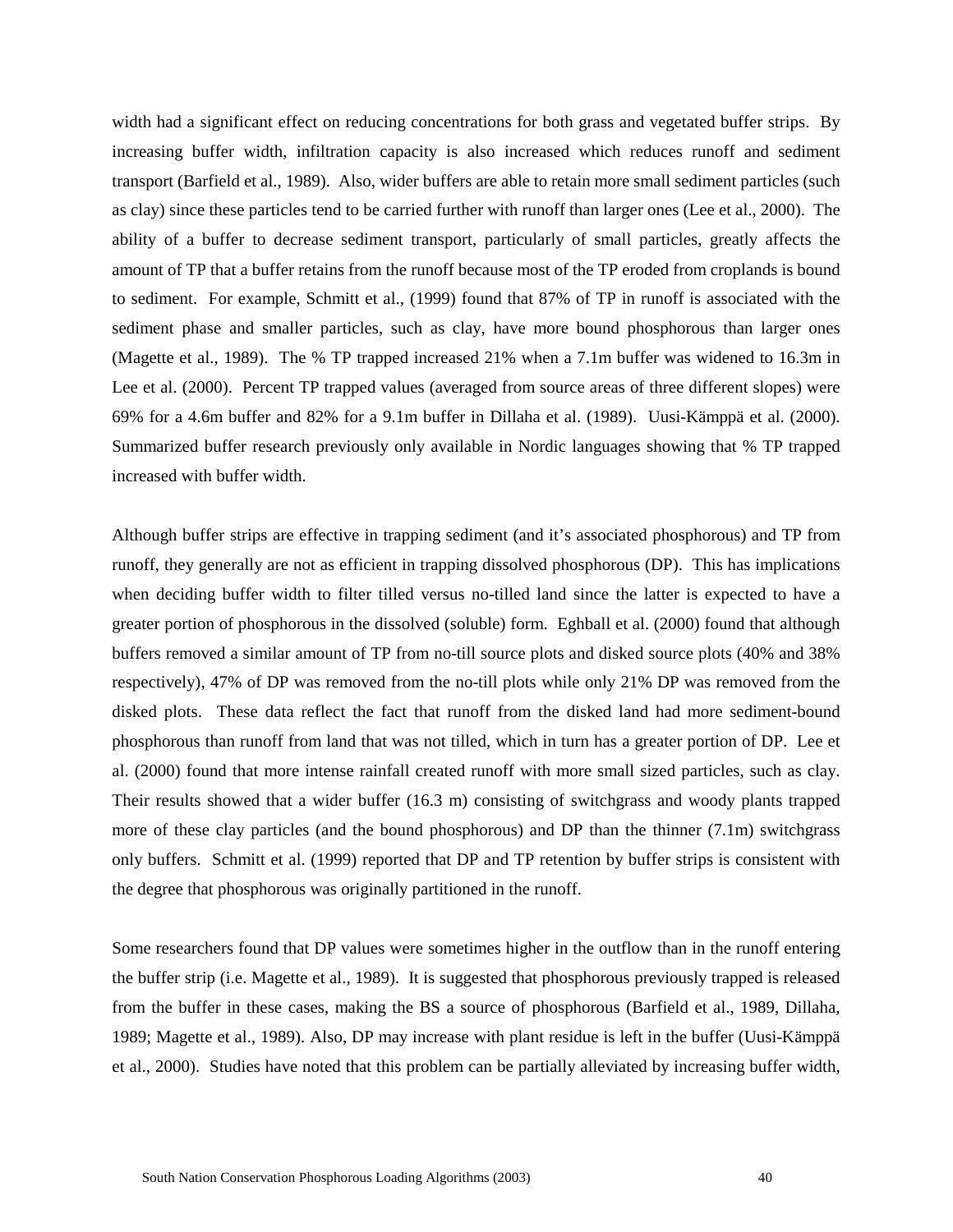removing plant residue from the buffer, and harvesting or cutting the buffer vegetation (Uusi-Kämppä et al., 2000).

Comparisons of the effectiveness of vegetated buffers composed of grass, shrubs, and woody plants versus buffers consisting of grass alone have been done with conflicting results. For example, Lee et al. (2000) concluded that vegetated buffers containing larger, woody plants trapped 21% more TP than grass buffers due to the greater infiltration capacity provided by deep-rooted woody plants. In contrast, Schmitt et al. (1999) found that the vegetated buffer didn't perform much better than the grass buffer. It should be noted that phosphorous is incorporated by vegetation during the growing season and since trees and shrubs (woody vegetation) represent a greater total biomass than grass they would likely have a higher uptake of phosphorous (Uusi-Kämppä et al., 2000). Whether a buffer is vegetated or grass, studies agree that well developed (beyond their second growing season) buffers perform better and capture more TP due to their increased infiltration capacity and ability to retain sediment in situations of heavy erosion (large sedimentation) (Uusi-Kämppä et al., 2000; Schmitt et al., 1999).

When considering the values presented here one should keep in mind that in the literature, results of BS effectiveness in trapping TP are highly variable due to the numerous influential factors (i.e. runoff sediment characteristics, type of buffer, till situation, soil type) and the potential of buffers to act as a phosphorous source. Also, since the ratio of TP to DP in runoff will change depending on the amount of fine sediment particles in the runoff (depending on the soil type and tillage situation) the amount of TP trapped in the buffer will reflect the forms of phosphorous in the original runoff.

From the data presented in Table 14, average % TP retention values were created for three categories of buffer widths. Buffers of width 5m or less trap an average of 56% TP. Buffers between 6 and 10m trap an average of 67% TP, and buffers of 11m or greater widths trap an average of 74%. In view of the data, these values appear to be quite conservative. The previous Clean Water Program report estimated P loading from cropland at 1 Kg/ha/yr. It is recommended that buffer type and width be chosen depending on the slope, tillage situation, and soil type of the cropland where well developed buffers wider than 6m will likely prove to be highly effective in removing sediment, TP, and DP from runoff in most cases.

P controlled per year by buffer strip  $= 0.67$  kg x hectares cropland buffered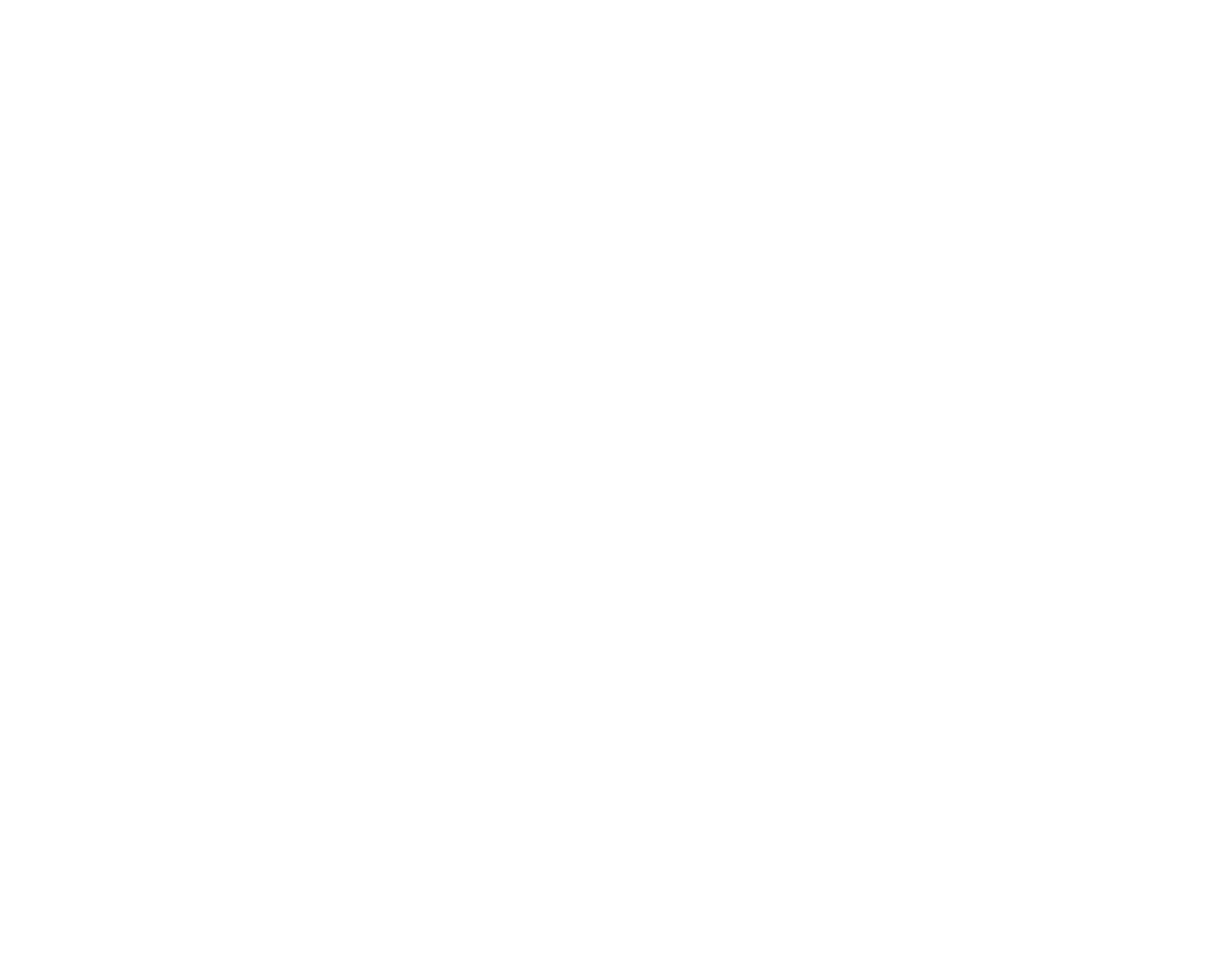## **PHOSPHOROUS ALGORITHM SUMMARY**

The following tables provides a summary of the current and proposed new phosphorus loading algorithms used in the Rural Water Quality Program.

| <b>Best Management Practice</b> | Calculation Kg of P per year controlled                           |
|---------------------------------|-------------------------------------------------------------------|
| Milkhouse                       | # of cows x 1.26 kg/year                                          |
| <b>Manure Storage Facility</b>  | $#$ of animals x animal phosphorus factor x days x 0.04           |
| <b>Clean Water Diversion</b>    | $#$ of animals x animal phosphorus factor x days x 0.02           |
| <b>Livestock Access</b>         | # of animals x animal x phosphorus factor x days $\frac{x}{0.02}$ |
| Septic systems                  | # systems x 15.33 Kg/system/yr (direct)                           |
|                                 | #systems x 0.6 Kg/system/yr (indirect)                            |
| <b>Conservation Cropping</b>    | $0.75$ kg x hectares                                              |
| Cover Cropping                  | $0.4$ kg x hectares                                               |
| <b>Buffer Strip</b>             | $0.7$ kg x hectares                                               |
| <b>Fragile Land Retirement</b>  | $0.7$ kg x hectares                                               |
| <b>Nutrient Management</b>      | $25 \text{ kg x }$ hectares x 0.1                                 |

Table 15. Current phosphorus loading algorithms used in the Rural Water Quality Program.

Table 16. Summary of the proposed new updated phosphorus loading algorithms presented in this report.

| <b>Best Management Practice</b> | Calculation Kg of P per year controlled                                                |
|---------------------------------|----------------------------------------------------------------------------------------|
| Milkhouse                       | $#$ of cows x 0.69 kg/year (excluding manure)                                          |
|                                 | $#$ of cows x 2.76 kg/year (including manure)                                          |
| <b>Manure Storage Facility</b>  | # of animals x days x phosphorus excreted x 0.30 (feedlot manure)                      |
|                                 | $#$ of animals x days x phosphorus excreted x 0.07 (dairy pile manure)                 |
| <b>Clean Water Diversion</b>    | # of animals x days x phosphorus excreted x phosphorous leached x                      |
|                                 | (reduced feedlot runoff vol. / original feedlot runoff vol.)                           |
|                                 | (phosphorous leached $=0.30$ for feedlot and 0.07 for dairy manure                     |
|                                 | stockpile)                                                                             |
| <b>Livestock Access</b>         | $\#$ of animals x days x phosphorus excreted x 0.03                                    |
|                                 | (multiply by 0.5 for animals with half day access to watercourse)                      |
| Septic systems                  | P savings = P loading (failed) – P loading (functional)                                |
|                                 | Where P loading = $0.6$ Kg TP ca <sup>-1</sup> year <sup>-1</sup> * (#persons) * (1-A) |
| <b>Conservation Cropping</b>    | $0.50$ kg/ha x hectares<br>(no-till)                                                   |
| Cover Cropping                  | $0.4$ kg x hectares<br>(not updated)                                                   |
| <b>Buffer Strip</b>             | $0.67$ kg x hectares<br>(for a $6-10$ m buffer)                                        |
| <b>Fragile Land Retirement</b>  | $0.7$ kg x hectares<br>(not updated)                                                   |
| <b>Nutrient Management</b>      | 25 kg x hectares $x$ 0.1<br>(not updated)                                              |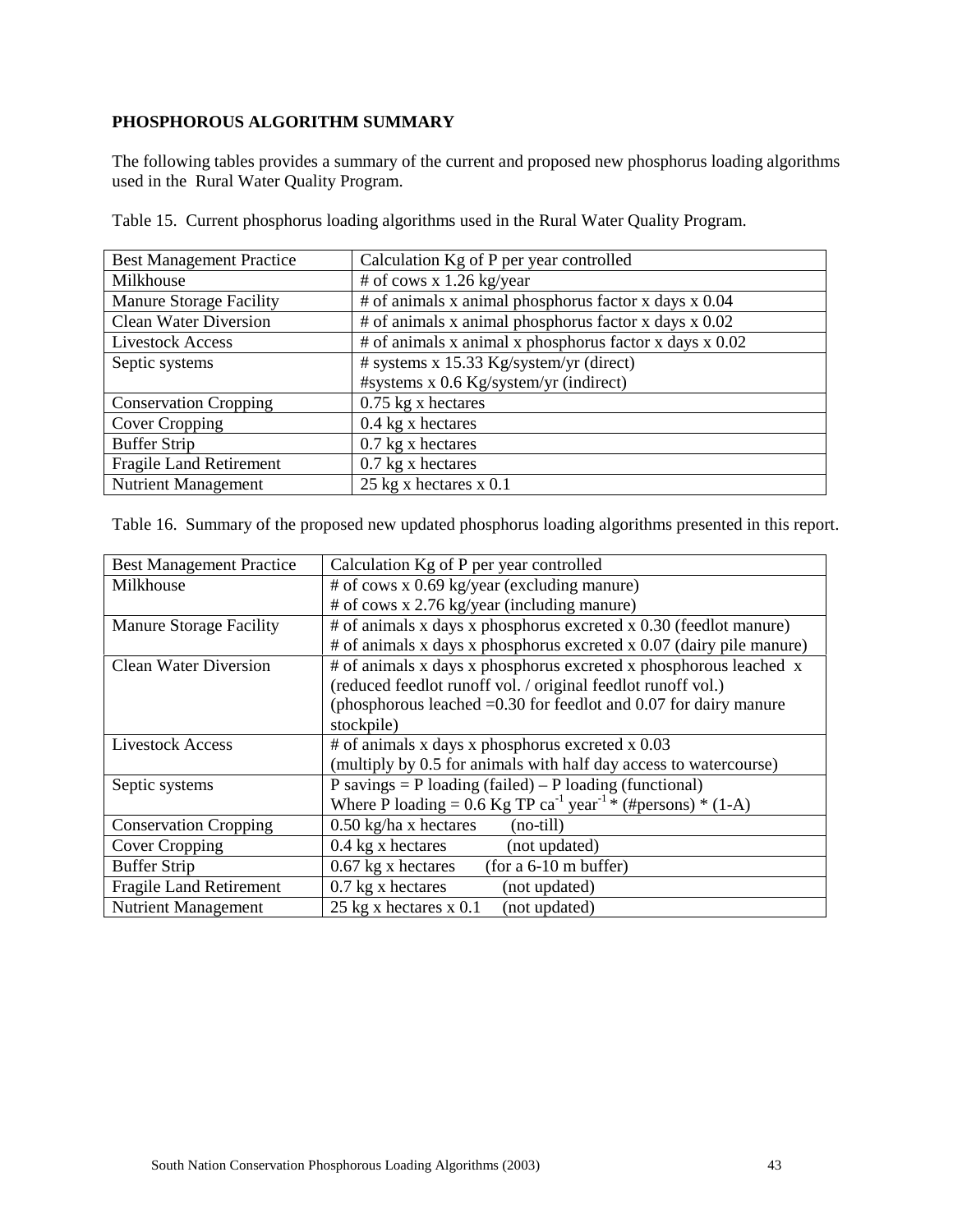## **REFERENCES**

Agriculture Canada. 1995. Buffer strips and water quality: A review of the literature. 8pp.

Andraski, B.J., D.H. Mueller, and T.C. Daniel. 1985. Phosphorus losses in runoff as affected by tillage. Soil Science Society of America J. 49:1523-1527

Arrington, R.M., and C.E. Pachek. 1980. Soil nutrient content of manures in and arid climate. *In* ; Livestock Waste: A renewable resource. Proc. of the 4th Int. Symp. on Livestock wastes. American Society of Agricultural Engineers (ASAE), April 15-17, Amarillo, Texas. St. Joseph, MI. pp. 150-152.

ASAE. 2001. ASAE Standards. American Society of Agricultural Engineers (ASAE), St. Joseph, MI.

Baker, J.L. and J.M. Laflen. 1982. Effects of corn residues and fertilizer management on soluble nutrient runoff losses. Trans. ASAE. 25:344-438.

Barfield, B.J., R.L. Blevins, A.W. Fogle, C.E. Madison, S. Inamdar, D.I. Carey, and V.P. Evangelou. 1998. Water quality impacts of natural filter strips in karst areas. Transactions of the ASAE 41(2): 371- 381.

Barisas, S.G., J.L. Baker, H.P. Johnson, and J.M. Laflen. 1978. Effect of tillage systems on runoff losses of nutrients, a rainfall simulation study. Transactions of the ASAE 21:893-897.

Barker, J.C. and B.A. Young. 1985. Vegetative Filter Treatment of Dairy Wastewater and Lot Runoff in Southern Appalachia. ASAE. Paper no. 85-13.

Barnett, G.M. 1994. Phosphorous forms in animal manure. Bioresour-technol., 49(2):139-148.

Basta, N.T., R.L. Huhnke, and J.H. Stiegler. 1997. Atrazine runoff from conservation tillage systems: a simulated rainfall study. J. Soil and Water Conservation. 52(1):44-48.

Bland, R.R., J.H. Martin Jr., and R.C. Loehr. 1980. Treatment of milking center wastewater in facultative ponds. *In*; Livestock waste: A renewable resource. Proc. of the  $4<sup>th</sup>$  International Symposium on Livestock wastes. American Society of Agricultural Engineers (ASAE), April 15-17, Amarillo Texas. pp. 221-224.

Brown, M.P., P.Longabucco, M.R. Rafferty, P.D. Robillard, M.F. Walter, and D.A. Haith. 1989. Effects of animal waste control practices on nonpoint-source phosphorous loading in the West Branch of the Delaware River watershed. J. Soil and Water Conservation 44(1):67-70.

Cantor, L.W., and R.C. Knox. 1985. Septic tank system effects on groundwater quality. Lewis Publishers, Chelsea, MI.

CES. 1994. Cooperative Extension Service. Animal waste and the environment, prepared by C. Hammond. University of Georgia College of Agricultural and Environmental Sciences. [www.ces.uga.edu/pubcd/c827-w.html](http://www.ces.uga.edu/pubcd/c827-w.html)

Chichester, F.W, and C.W. Richardson. 1992. Sediment and nutrient loss from clay soils as affected by tillage. J. Environmental Quality 21:587-590.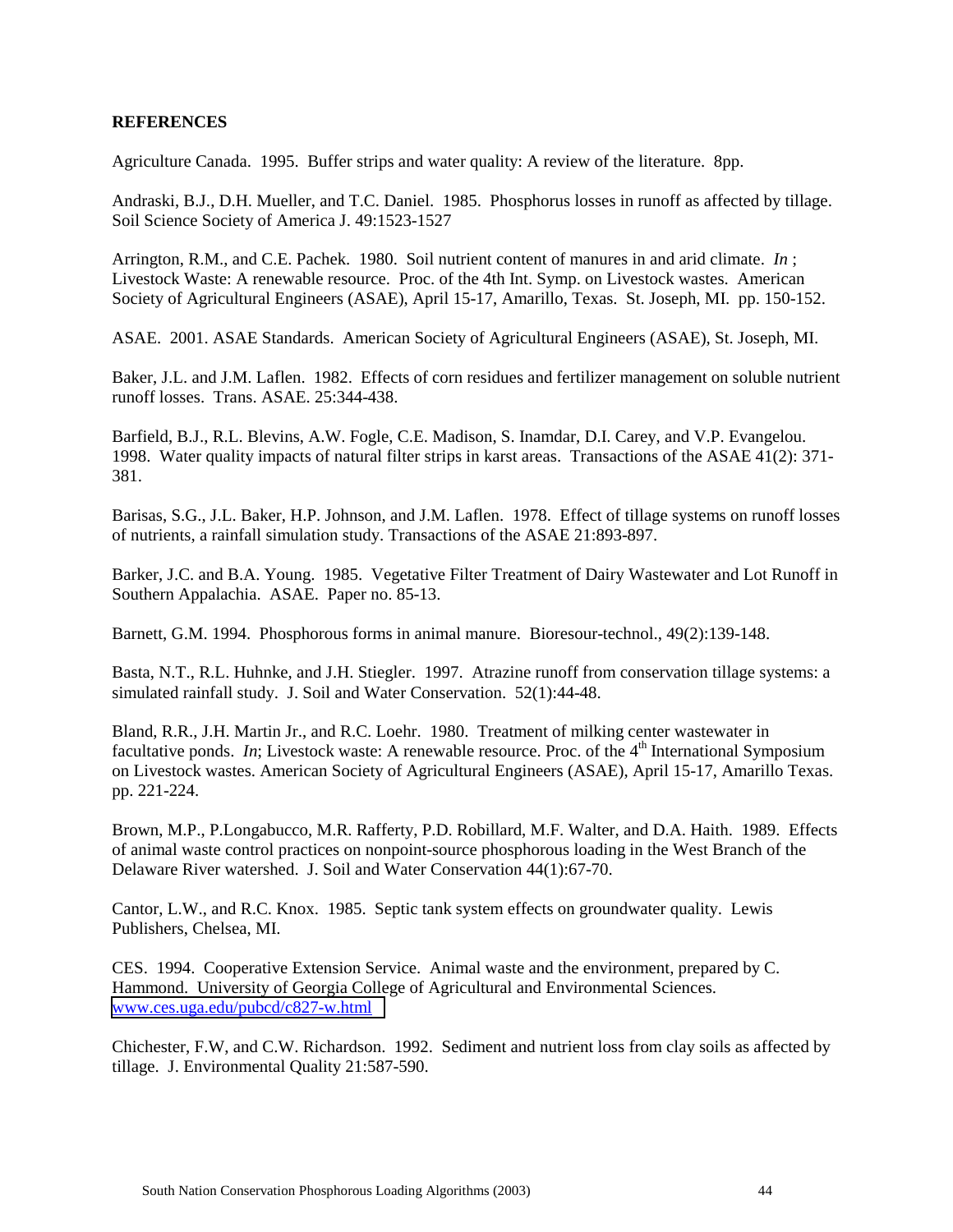Chitikela, S., and W.F. Ritter. 1999. Milking center wastewater treatment – a critical review of options in the Northeastern United States. ASAE/CSAE Annual Int. Meeting, July 19-21, Toronto, Ontario. Paper no. 994086.

Chen, S., M. Rachman, R.H. Chabreck, B.F. Jenny, and R.F. Malone. 1995. Constructed wetlands using black willow, duckweed, and water hyacinth for upgrading dairy lagoon effluent. *In* ; K.L. Campbell (ed.). Versatility of wetlands in the agricultural landscape. ASAE, St. Joseph, MI. pp. 272-282.

Clawson, J.E. 1993. The use of of-stream water developments and various water gap configurations to modify the watering behavior of grazing cattle. M.Sc. thesis. Corvallis R. Oregon state University. 80p.

Cornell University. Agricultural Environmental Management Reference Sheet. Cornell University Department of Agriculture and Biological Engineering [www.ansci.cornell.edu/prodairy/enviro/05milkwash.pdf](http://www.ansci.cornell.edu/prodairy/enviro/05milkwash.pdf)

Croft, J.C. 1989. Barnyard runoff control. In: Dairy manure management. Proc. from the Dairy manure management symp. Syracuse, NY. NRAES. Pg 57-68.

Cronk, J.K. 1995. Wetlands as a best management practice on a Dairy Farm. *In*; K.J. Campbell. (ed), Versatility of Wetlands in the agricultural landscape. ASAE, St. Joseph, MI. pp.263-271.

Cronk, J.K., V. Kodmur, and A. Shirmohammadi. 1994. An evaluation of wetlands for the treatment of dairy effluent: results from the first year of operation. Presented at the 1994 Winter meeting of the ASAE, Dec. 13-16, Atlanta, Georgia.

Cronk, J.K., and A. Shirmohammadi. 1994. Wetlands for the treatment of dairy effluent. Presented at the, June 19-22, 1994 Int. Summer meeting of the ASAE, Kansas City, Missouri. Paper No. 94-2005.

Cuthbertson, H.E., L. Senyshyn, and S.B. Koppen. 1994. Environmental issues and milk production in Ontario. In: Proc. of the 3<sup>rd</sup> Int. Dairy Housing Conference. ASAE, St. Joseph, MI. pp.690-699.

Dillaha, T.A., R.B. Reneau, S. Mostaghimi, and D. Lee. 1989. Vegetative filter strips for agricultural nonpoint source pollution control. Transactions of the ASAE 32(2): 513-519.

Dillon, P.J., K.H. Nichols, W.A. Scheider, N.D. Yan, and D.S. Jeffries. 1986. Lakeshore capacity study. Trophic status. Ontario Ministry of Municipal Affairs, Queen's Printer for Ontario.

Dao, T.H. 1999. Coamendments to modify phosphorous extractability and Nitrogen/ Phosphorous ratio in feedlot manure and composted manure. J. Environmental Quality 28:1114-1121.

Ebeling, A.M., L.G. Bundy, J.M. Powell, and T.W. Andraski. 2002. Dairy diet phosphorous effects on phosphorus losses in runoff from land-applied manure. Soil Science Society of America J. 66:284-291.

Eghball, B., and J.E. Gilley. 1999. Phosphorous and nitrogen in runoff following beef cattle manure or compost application. J. Environmental Quality 28:1201-1210.

Eghball, B., and J.E. Gilley. 2001. Phosphorus risk assessment index evaluation using runoff measurements. J. Soil and Water Conservation. 56(3):202-206.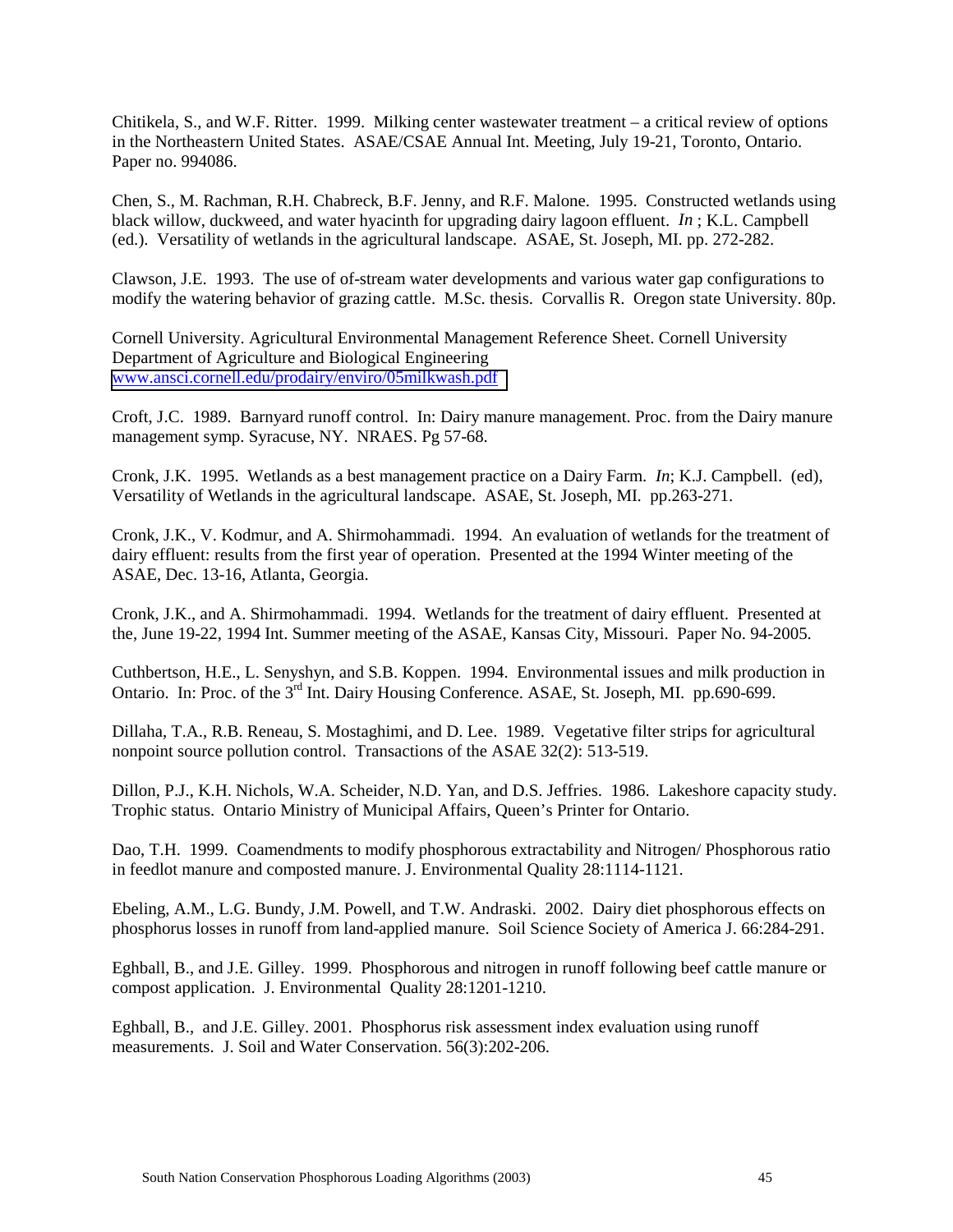Eghball, B., J.E. Gilley, L.A. Kramer, and T.B. Moorman. 2000. Narrow Grass Hedge Effects on Phosphorous and Nitrogen in runoff following manure and fertilizer application. Journal of soil and water conservation.  $2<sup>nd</sup>$  quarter: 172-176.

Eghball, B., and J.F. Power. 1994. Beef and cattle feedlot manure management. J. Soil and Water Conservation 49(2):113-122.

Eghball, B., J.F. Power, J.E. Gilley, and J.W. Doran. 1997. Nutrient, carbon, and mass loss during composting of beef cattle feedlot manure. J. Environmental Quality 26(1):189-193.

Gamroth, M.J., and J.A. Moore. 1995. Water use on Oregon dairy farms. *In*: Proc. 7<sup>th</sup> Int. Symp. Agric. And Food Processing Wastes. ASAE, St. Jodseph, MI. pp 465-473.

Gary, H.L., S.R. Johnson, and S.L. Ponce. 1983. Cattle grazing impact on surface water quality in a Colorado Front Range stream. J. Soil and Water Conservation. 38:124-128.

Gaynor, J.D., and W.I. Findlay. 1995. Soil and phosphorus loss from conservation and conventional tillage in corn production. J. Environmental Quality. 24(4):734-741.

Geary, P.M., and J.A. Moore. 1999. Suitability of a treatment wetland for dairy wastewaters. Water Science and Technology 40(3):179-185.

GEIS. 1999. Generic environmental impact statement on animal agriculture: A summary of the literature related to manure and crop nutrients (J). Prepared by Moncrief, T.F., D.J. Mulla, H.H. Cheng, N.C. Hansen et al. (16 extra authors), University on Minnesota. Prepared for the Minnesota Environmental Quality Board. [www.mnplan.state.mn.us/eqb/geis/LS\\_Manure.pdf](http://www.mnplan.state.mn.us/eqb/geis/LS_Manure.pdf)

Gilbertson, C.B., J.R. Ellis, J.A. Nienaber, T.M. McCalla, and T.J. Klopfenstein. 1975. Properties of manure accumulations from midwest beef cattle feedlots. Transactions of the ASAE 15(2):327-330.

Gilbertson, T.M. McCalla, J.R. Ellis, and W.R. Wood. 1971. Characteristics of manure accumulations removed from outdoor, unpaved beef cattle feedlot. *In* ; Livestock wastes management and pollution abatement. Proc. Int. Symp. On Livestock wastes, Columbus, OH. ASAE, St. Joseph, MI. pp. 56-59.

Gilbertson, C.B., F.A. Norstadt., A.C. Mathers, R.F. Holt, A.P. Barnett, T.M. McCalla, C.A. Onstad, R.A. Young, L.A. Christensen, and D.L. Van Dyne. 1979. Animal waste utilization on cropland and pastureland: A manual for evaluating agronomic and environmental effects. . Utilization Res. Rep. 6. USDA, Washington, D.C.

Gilliam, J.W., J.L. Baker, and K.R. Reddy. 1999. Water quality effects of drainage in humid regions. *In:* Agricultural drainage, Skaggs, R.W., and J. Van Schilfgaarde (eds). Agronomy, monongrah 38:801- 830. Academic Press, New York.

Grand River Conservation Authority (GRCA). 1999. Phosphorus Source Accounting Methodology.

Ground Water Monitoring and Assessment Program (GWMAP). 1999. Effects of septic systems on groundwater quality in Baxter, Minnesota. Minnesota Pollution Control Agency.

Hansen, N.C., S.C. Gupta, and J.F. Moncrief. 2000. Snowmelt, runoff, sediment, and phosphorus losses under three different tillage systems. Soil and Tillage Research. 57(1-2):93-100.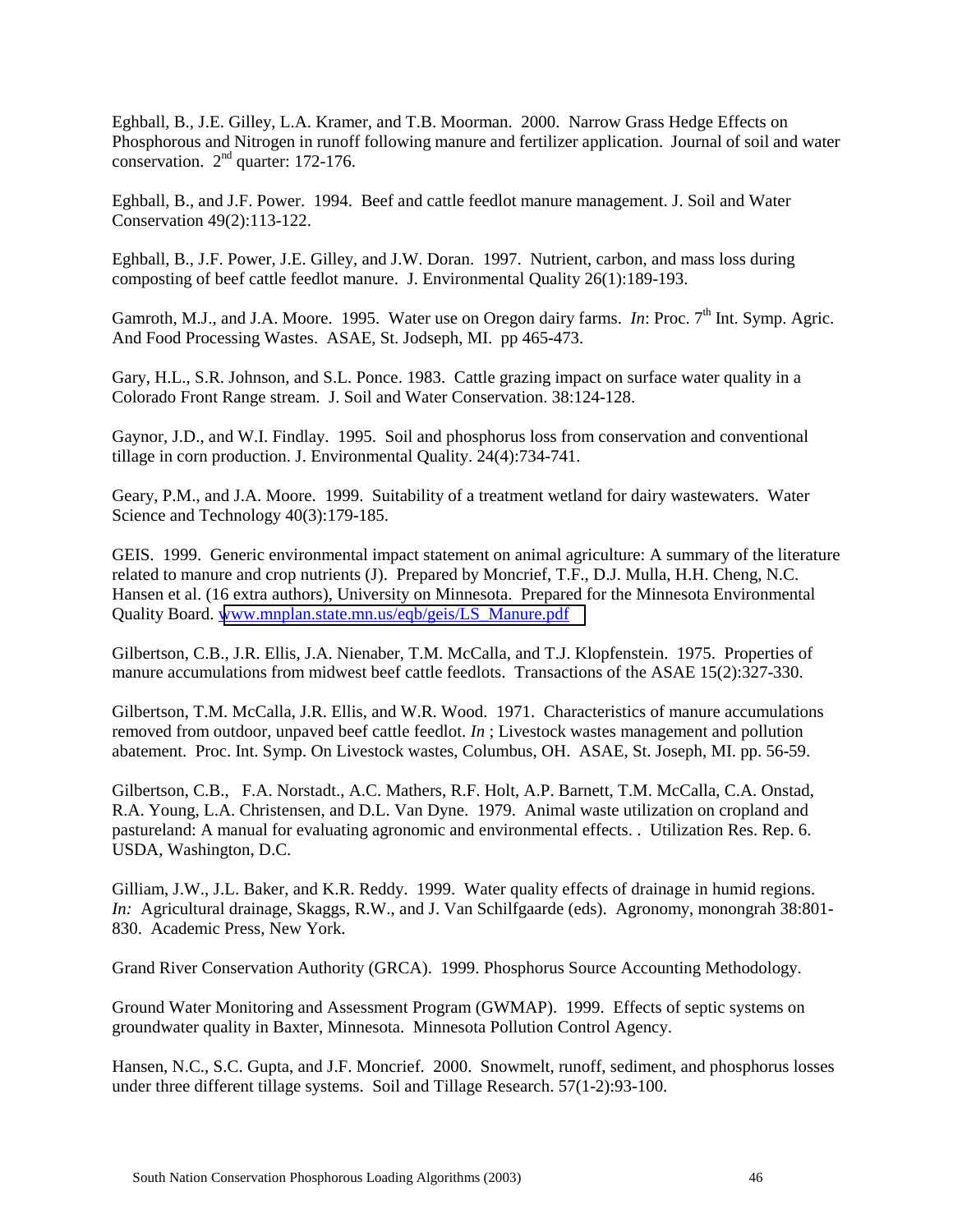Harman, J., Robertson, W.D., and Cherry J.A. 1996. Impacts on a sand aquifer from an old septic system; nitrate and phosphate. Ground Water 34: 1105-1114

Hayman, D. 1989. Subsurface drainage contamination with milkhouse wastewater: An environmental concern. Pan-American Regional Conference. pp. 209-218.

Holmes, B.J. B.J. Doll, C.A. Rock, G.D. Bubenzer, R. Kostinec and L.R. Massie. 1995. Experiences with two constructed wetlands for treating milking center waste water in a cold climate. In: Animal waste and the land water interface. pg 223-230.

Jamieson, R.C., R.J. Gordon, L.M. Cochrane and A. Madani. 2001. Long-term effects of milking centre wastewater application on soil and groundwater quality. Canadian Water Resources Journal 26(4):515-536

Jamieson, R.C., R.J. Gordon, A. Madani, L.M. Cochrane, N.A. Akhand, and C. Esau. 2000a. Treatment of milking centre wastewater with a lime flocculator. Paper presented to Agri-food 2000. A joint conference of the CSAE/SCGR with Agricultural Inst. of Canada, Canadian Inst. of Food Sci. and Tech., and Flax Council of Canada, July 15-19, Winnepeg. CSAE/SCGR Paper No. AFL195.

Johnes, P J. 1996. Evaluation and management of the impact of land use change on the nitrogen and phosphorus load delivered to surface waters: The export coefficient modelling approach. Journal of Hydrology. 183(3-4): 323-349.

Johnson, H.P, J.L Baker, W.D. Schrader, and J.M. Laflen. 1979. Tillage system effects on sediment and nutrient in runoff from small watersheds. Transactions of the ASAE 22(5):1110-1114.

Jones, O.R., W.M. Willis, S.J. Smith, and B.A. Stewart. 1995. Nutrient Cycling from Cattle Feedlot Manure and Composted Manure Applied to Southern High Plains Drylands. In; Animal waste and the land water interface. pg 265-272.

Kadlec, R.H., and R.L. Knight. 1996. Treatment wetlands. CRC Press, Boca Raton, FL. pp. 554-559.

Kimmell, R.J., G.M. Pierzynski, K.A. Janssen, and P.L. Barnes. 2001. Effects of Tillage and phosphorus placement on phosphorus runoff losses in a grain sorghum-soybean rotation. J. Environmental Quality. 30(4):1324-1330.

Krider, J.N. 1980. Milking center waste treatment lagoons in the northeastern United States. *In* ; Livestock waste: A renewable resource. Proc. of the 4<sup>th</sup> International Symposium on Livestock wastes. American Society of Agricultural Engineers (ASAE), April 15-17, Amarillo Texas. pp. 232-234.

Lee, K.H., T.M Isenhard, R.C. Schultz, and S.K. Mickelson. 2000. Multispecies riparian buffers trap sediment and nutrients during rainfall simulations. J. Environmental Quality 29: 1200-1205.

Lindley, J.A. D.W. Johnson, and C.J. Clanton. 1988. Effects of handling and storage systems on manure value. Appl. Eng. Agric. 4(3):246-252.

Line, D.E., W.A. Harman, G.D. Jennings, E.J. Thompson, and D.L. Osmond. 2000. Nonpoint-source pollutant load reductions associated with livestock exclusion. J. Environmental Quality. 29(6):1882- 1890.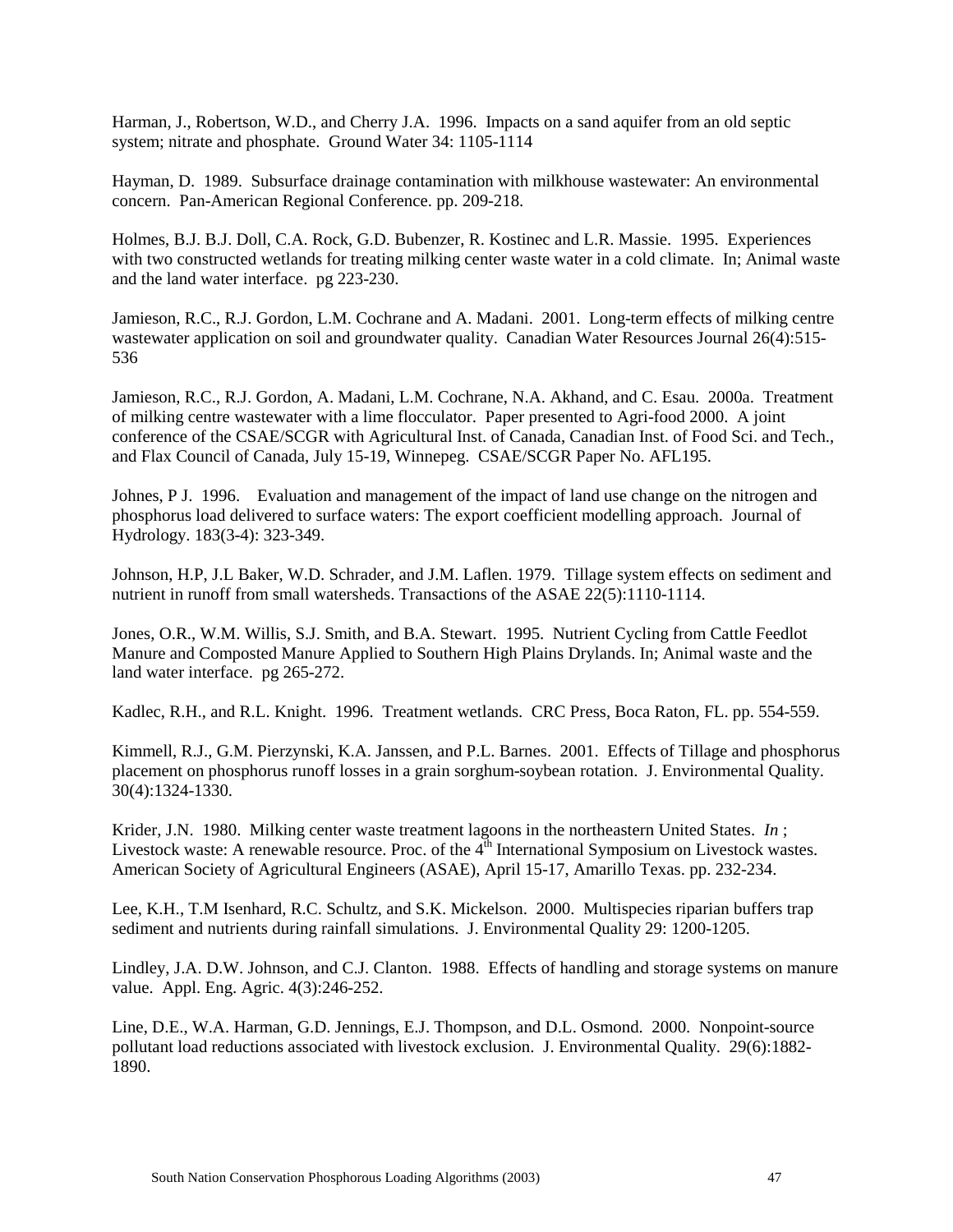Loehr, R.C. 1974. Characteristics and comparitive magnitude of non-point sources. Journal Water Pollution Control Federation 46(8):1849-1872.

Macgregar, A.N., D.G. Bowler, T.O. Tan and J.K. Syers. 1982. Removal of Nitrogen and Phosphorous from Untreated Milking-Shed Wastes After Apllication to Permanent Pasture. Agricultural Water Management, 5:181-191

Madden, J.M., and J.N. Dornbush. 1983. Measurement of runoff and runoff carried waste from commercial feedlots. *In* ; Overcash, M.R., F.J. Humenik, and J.R. Miner (eds.). Livestock waste management. vol. I. CRC Press, Boca Raton, FL. pp 44-47.

Malcolm, I.P., W. Kollard and C.M. Weil. 1998. Chemical Batch Reactors for the Treatment of Milkhouse wastewater. Proc. 4<sup>th</sup> Int. Dairy Housing Conference. Am. Soc. Agr. Eng. pp. 151-156.

Magette, W.L., R.B. Brinsfield, R.E. Palmer, and J.D. Wood. 1989. Nutrient and Sediment Removal by Vegetated Filter Strips. Transactions of the ASAE 32(2): 663-667.

Manges, H.L., L.A. Schmid, and L.S. Murphy. 1983. Land disposal of cattle feedlot wastes. *In* ;Overcash, M.R., F.J. Humenik, and J.R. Miner (eds.). Livestock waste management. vol. I. CRC Press, Boca Raton, FL. pp. 62-65.

Masek, T.J., J.S. Schepers, S.C. Mason, D.D. Francis, and J. Delgado. 2001. Use of precision farming to improve allocations of feedlot waste to increase the nutrient use efficiency and protect water quality. Communications in soil science and plant analysis. 32(7-8): 1355-1369.

Mason, I.G. Performance of a Facultative Waste Stabilization Pond Treating Dairy Shed Wastewater. Transactions of the ASAE 40(1): 211-218.

McDowell, L.L., and K.C. McGregor. 1984. Plant nutrient losses in runoff from conservation tillage corn. Soil and Tillage Research 4:79-91.

McIsaac, G.F., J.K. Mitchell, and M.C. Hirschi. 1995. Dissolved phosphorus concentrations in runoff from simulated rainfall on corn and soybean tillage systems. J. Soil and Water Conservation 50(4):383- 387.

Miner, J.R., J.C. Buckhouse, and J.A. Moore. 1992. Will a water trough reduce the amount of time hayfed livestock spend in the stream (and therefore improve water quality). Rangelands 14(1):35-38.

Miner, J.R., F.J. Humenik, and M.R. Overcash. 2000. Managing livestock wastes to preserve environmental quality. Iowa State University Press.

Moore, J.A., and M.J. Gamroth. 1993. Calculating the fertilizer value of manure from livestock operations. mimeo. National Dairy Database. Oregon State University, Cornwallis, Oregon.

Mostaghimi, S., T.A. Dillaha, and V.O. Shanholtz. 1988a. Influence of tillage systems and residue levels on runoff, sediment, and phosphorus losses. Transactions of the ASAE. 31(1):128-132.

Mostaghimi, S., J.M. Flagg, T.A. Dillaha, and V.O. Shanholtz. 1988b. Phosphorus losses from cropland as affected by tillage system and fertilizer application method. Water Resources Bulletin 24(4):735-742.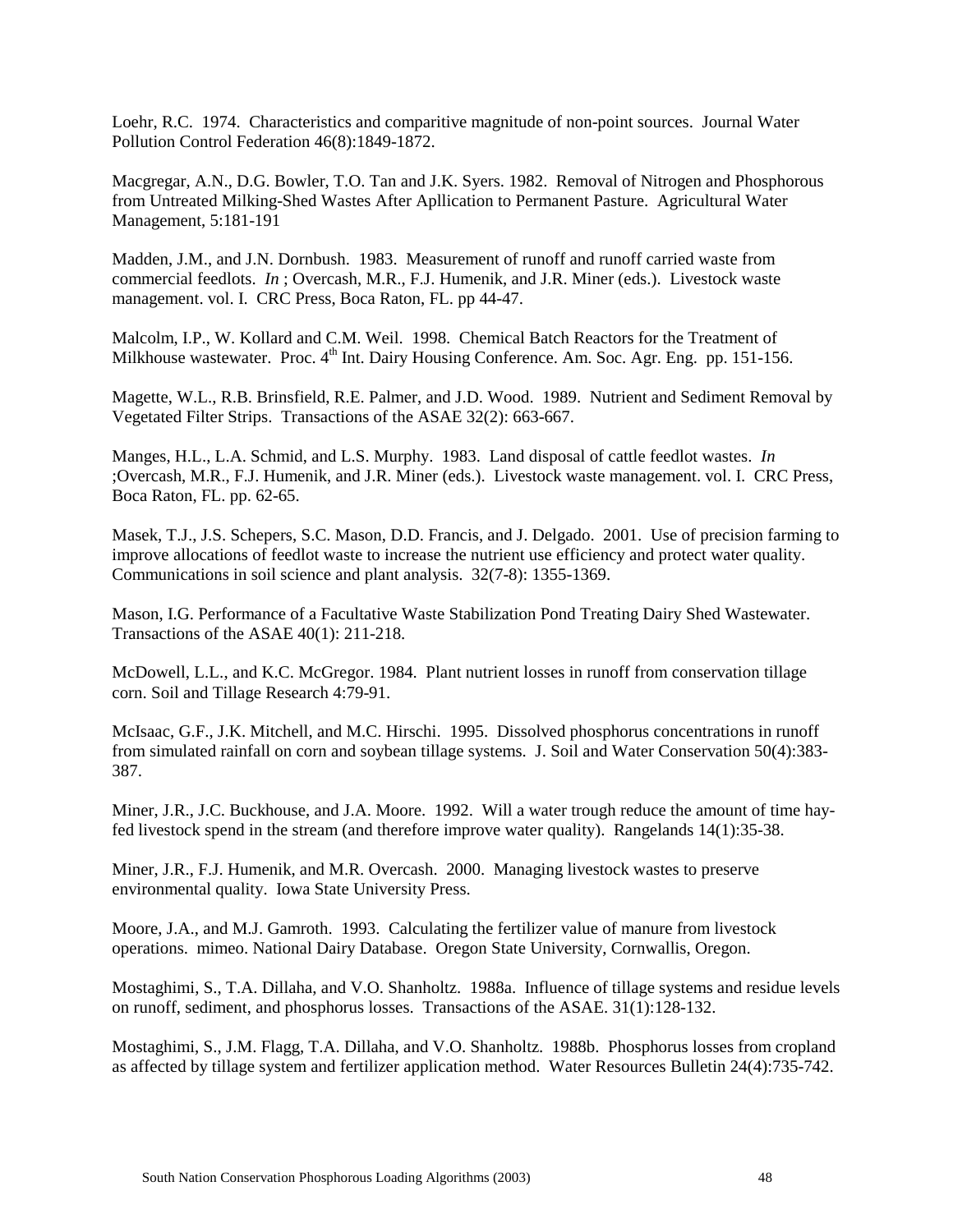Mueller, D.H., R.C. Wendt, and T.C. Daniel. 1984. Phosphorus losses as affected by tillage and manure application. Soil Science Society of America J. 48:901-905.

MWPS Midwest Plan Service-18. 1985. Livestock waste facilities handbook. 2<sup>nd</sup> ed. MWPS, Iowa State University.

Newman, J.M., J.C. Clausen and J.A. Neafsey. 2000. Seasonal performance of a wetland constructed to process dairy milkhouse wastewater in Connecticut. Ecological Engineering. 14:181-198

OMAFRA. 1999. Milking centre washwater disposal manual. Ontario Ministry of Agriculture, Food and Rural Affairs. Toronto, Ontario. Publication 28.

Overcash, M.R., F.J. Humenik, and J.R. Miner. 1983. Livestock waste management. vol. I. CRC Press, Boca Raton, FL.

Owens, L.B., W.M. Edwards, R.W. Keuran. 1996. Sediment losses from a pastured watershed before and after stream fencing. J. Soil and Water Conservation 51(1):90-94.

Parsons, J.E., R.B. Daniel, J.W. Gilliam, and T.A. Dillaha. 1991. The effect of vegetation filter strips on sediment and nutrient removal from agricultural runoff. *In* ; Proc. Environmentally Sound Agricultural Conf., Orlando, Fla.

Paterson, J.J., J.H. Jones, F.J. Olsen and G.C. McCoy. 1980. Dairy liquid waste distribution in an overland flow vegetative-soil filter system. Transactions of the ASAE. pp. 973-977.

Pesant, A.R., J.L. Dione, and J. Genest. 1987. Soil and nutrient losses in surface runoff from conventional and no till corn systems. Can. J. Soil Sci. 67:835-843.

Reckhow,K.H., and J.T.Simpson. 1980. A Procedure using Modeling and Error Analysis for the Prediction of Lake Phosphorus concentration from Land Use Information. Can. J. Fish. Aquat. Sci. 37:1439-1448.

Reaves, K.R., P.J. DuBowy, and B.K. Miller. 1994. Performance of a constructed wetland for dairy waste treatment in Lagrange County, Indiana. *In* ; P.J. DoBowy, and R.P. Reaves (eds.), Proc. of a workshop on constructed wetlands for animal waste management, 4-6 April 1994, Lafayette, IN, pp.43- 52.

Rieck-Heinz, A.M., G.A. Miller and J.W. Schafer. 1996. Nutrient content of dairy manure from three handling systems. J. Production Agriculture. 9(1):82-86.

RAP-M. Illinois NRCS Rapid Assessment- Point Method. w[ww.il.nrcs.usda.gov](http://www.il.nrcs.usda.gov/) choose Technical Resources then scroll down to RAP-M.

Robertson, W.D. 1995. Development of steady state phosphate in septic system plumes. Journal of Contaminant Hydrology 19: 289-305.

Robertson, W.D., J.A. Cherry, and E.A. Sudicky. 1991. Groundwater contamination from two small septic systems on sand aquifers. Ground Water 29: 82-92.

Robertson, W.D., and J. Harman. 1999. Phosphate plume persistence at two decommissioned septic system sites. Ground Water. 37: 228-236.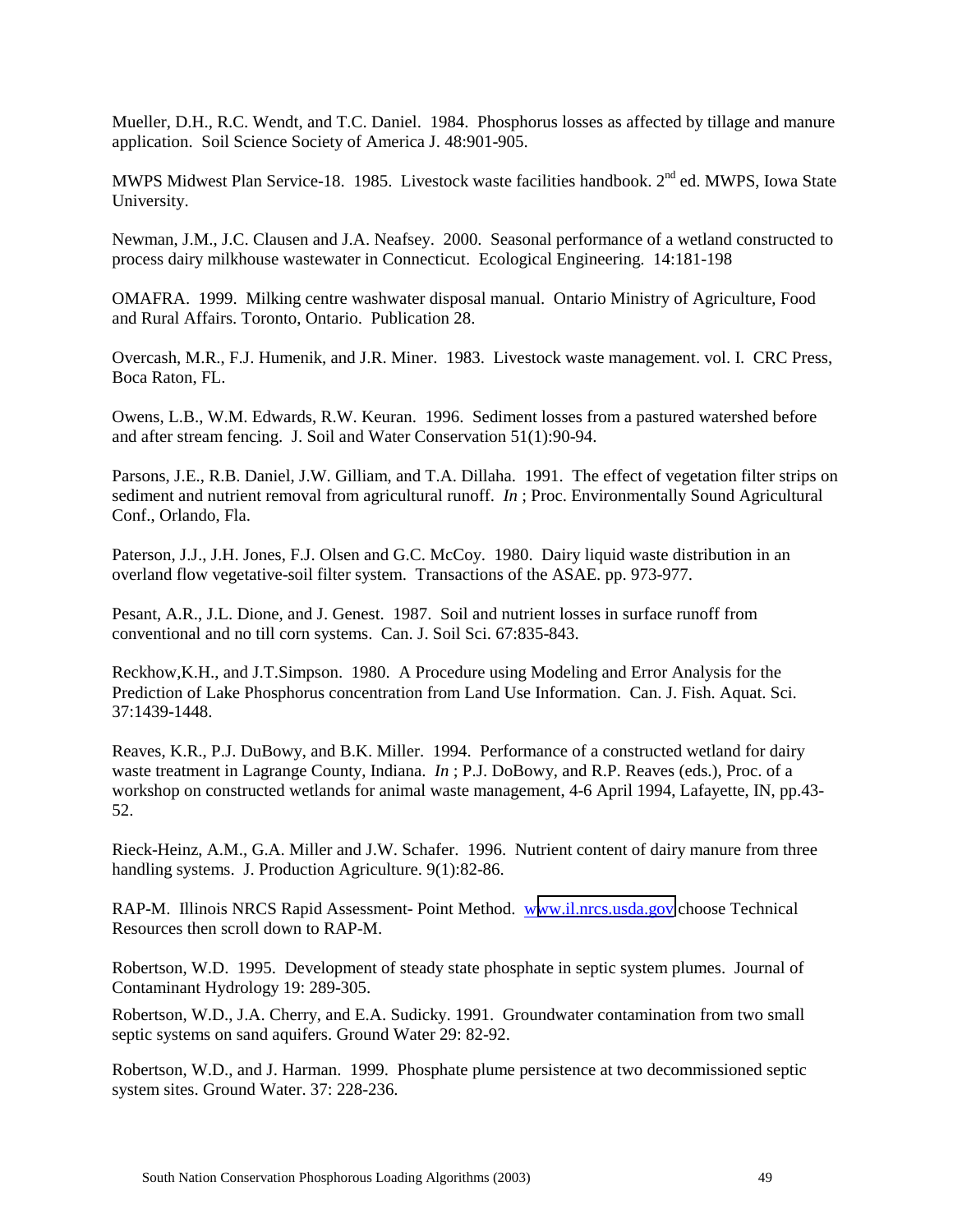Robertson, W.D., S.L. Schiff, and C.J. Ptacek. 1998. Review of phosphate mobility and persistence in 10 septic system plumes. Ground Water. 36(6):1000-1010.

Robillard P.D., M.F. Walter, and L.M. Bruckner. 1982. Planning guide for evaluating agricultural nonpoint source water quality controls. EPA-600/3-82-021. USEPA Environmental Research Laboratory. Georgia pg. 444, 466.

Robinson, C.A., M. Ghaffarzadeh, and R.M. Cruse. 1995. Vegetative filter strip effectson sediment concentration in cropland runoff. J. Soil and Water Conservation 50(3): 227-230.

Rochon, J.P., R. Gordon, A. Madani, V. Rodd, and L. Cochrane. 1999. Seasonal Influences on Constructed Wetlands For Treatment of Agricultural Wastewater in Nova Scotia, Canada. Paper presented at the 1999 ASAE Annual International Meeting, July18-20, Toronto, Ontario. Paper no. 992205.

Safely, L.M., Jr., J.C. Barker, and P.W. Westerman. 1984. Characteristics of fresh dairy manure. Transactions of the ASAE 27(4):1150-1153.

Safely, L.M., P.W. Westerman, and J.C. Barker. 1985. Fresh manure characteristics and barnlot nutrient losses. *In*; Proc. 5<sup>th</sup> Int. Symp. Agric. Wastes. Chicago, Ill., 16-17 Dec. Publication 13-85, ASAE, St. Joseph, MI.

Schaafsma, J.A., A.H. Baldwin and C.A. Streb. 2000. An evaluation of a constructed wetland to treat wastewater from a dairy farm in Maryland, USA. Ecological Engineering 14(1-2);199-206.

Schwer, C.B., and J.C. Clausen. 1989. Vegetative filter treatment of dairy milkhouse wastewater. J. Environmental Quality 18:446-451.

Seta, A.K., R.L. Blevins, W.W. Frye, and B.J. Barfield. 1993. Reducing soil erosion and agricultural chemical losses with conservation tillage. J. Environmental Quality 22:661-665.

Schmitt, T.J., M.G. Dosskey, and K.D. Hoagland. 1999. Filter strip performance and processes for different vegetation, widths, and contaminants. J. Environmental Quality 28:1479-1489.

Sharpley, A.N. 1995. Identifying sites vulnerable to phosphorus loss in agricultural runoff. J. Environmental Quality 24:947-951.

Sharpley, A.N., J.J. Meisinger, A. Breeuwsma, J.T. Sims, T.C. Daniel, and J.S. Schepers. 1998. *In* ; Animal waste utilization: effective use of manure as a soil resource. Ann Arbour Press, Chelsea MI. pp. 173-242.

Sharpley, A., and B. Moyer. 2000. Phosphorus forms in manure and compost and their release during simulated rainfall. J. Environmental Quality 29:1462-1469.

Sharpley, A.N., and S.J. Smith. 1994. Wheat tillage and water quality in the Southern Plains. Soil and Tillage Research 30:33-48.

Sheffield, R.E., S. Mostaghimi, D.H. Vaughan, E.R. Collins Jr., V.G. Allen. 1997. Off-stream water resources for grazing cattle as a streambank stabilization and water quality BMP. Transactions of the ASAE 40(3):595-604.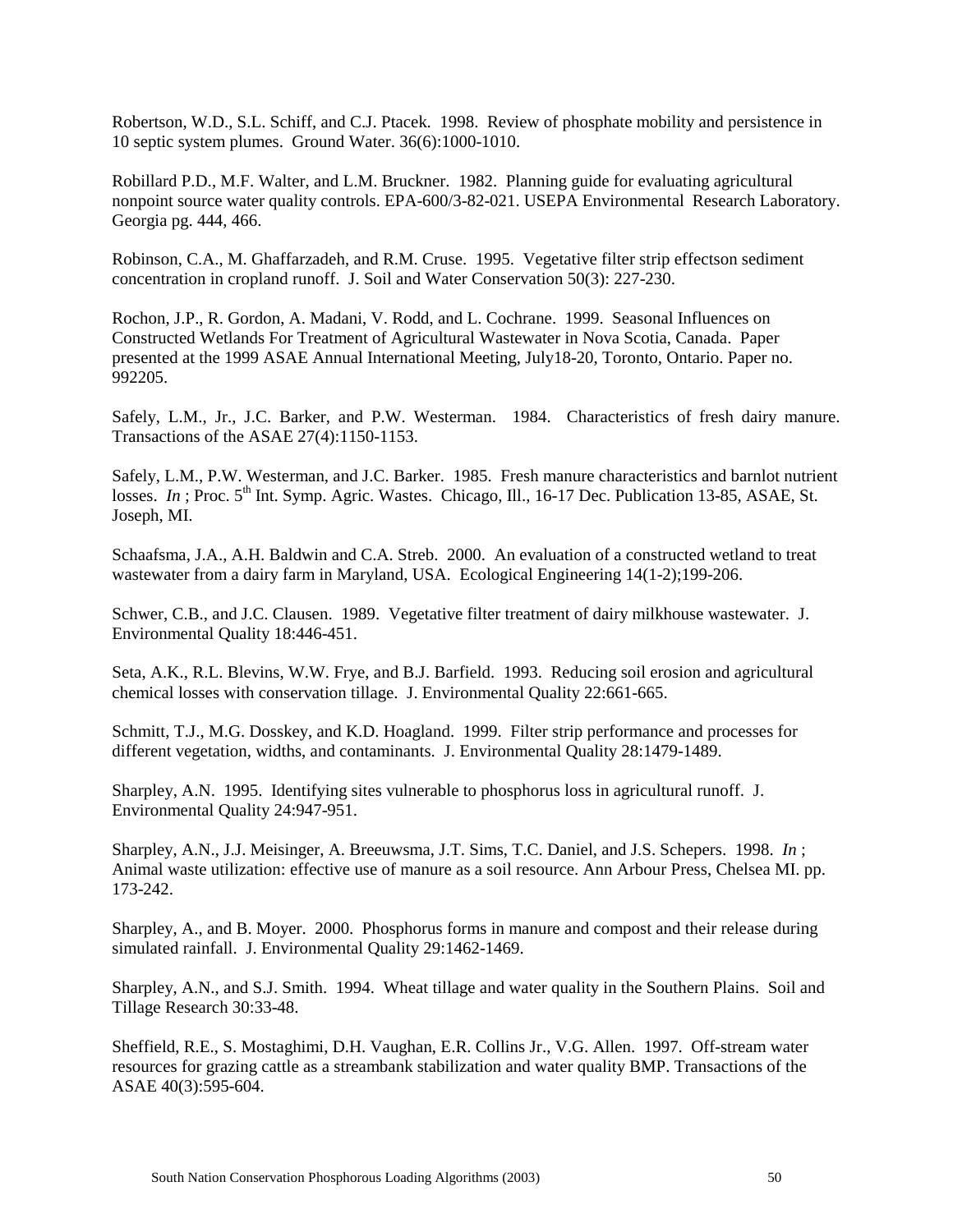Skarda, S.M., J.A. Moore, S.F. Niswander, and M.J. Gamroth. 1994. Preliminary results of wetland for treatment of dairy farm wastewater. In:P.J. DoBowy, and R.P. Reaves (Eds.), Proc. of a workshop on constructed wetlands for for animal waste management, 4-6 April 1994, Lafayette, IN, pp.34-42.

Sherman, D.F., 1981. Selection of treatment alternatives for milkhouse and milking center wastewaters. Master's thesis, Department of Agricultural Engineering, Cornell University, Ithaca, New York.

Sundahl, A.M. 1985. Planning for Non-Polluting Wastewater Treatment in Animal Production. Proceedings of the 5<sup>th</sup> National Symposium on Agricultural wastes. Am. Soc. Agr. Eng. (ASAE). pp. 393-397.

Sweeten, J.M. and M.L. Wolfe. 1994. Manure and wastewater management systems for open lot dairy operations. Transactions of the ASAE 37(4):1145-1154.

Tanner, C.C., J.S. Clayton, and M.P. Upsdell. 1995. Effect of loading rate and planting on treatment of dairy farm wastewaters in constructed wetlands-II. Removal of nitrogen and phosphorous. Water Research 29(1):27-34.

Tanner, C.C., J.P.S. Sukias, and M.P. Upsdell. 1998. Relationships between loading rates and pollutant removal during maturation of gravel-bed constructed wetlands. J. Environmental Quality 27:448-458.

Taylor, D.C. and D.H. Rickerl. 1998. Feedlot manure nutrient loadings on South Dakota farmland. American J. Alternative Agriculture 13(2):61-68.

Thompson, D.B., T.L. London, and B. Garish. 1978. Winter and spring runoff from manure application plots. ASAE Paper No. 78-2032. ASAE St. Joseph, MI.

Tunney, H., 1977. Fertilizer value of livestock wastes. Ph. D. thesis. University of California, Berkeley.

USDA Natural Resources Conservation Service. 1992. Agricultural waste management field handbook. Ch. 4. Agricultural waste characteristics (available online <http://www.ncg.nrcs.usda.gov/awmfh.html>) United States Department of Agriculture. Washington, D.C.

Uusi-Kämppä, J., B. Braskerud, H. Jansson, N. Syversen, and R. Uusitalo. 2000. Buffer Zones and Constructed Wetlands as filters for Agricultural Phosphorous. J. Environmental Quality 29: 151-158.

Viraraghavan, T. and R.G. Warnock. 1976. Efficiency of a septic tile system. J. Water Poll. Con. Fed. 48: 934-944.

Vollenweider, R.A. 1968. Scientific fundamentals of the eutrophication of lakes and flowing waters, with particular reference to nitrogen and phosphorous as factors in eutrophication, Technical Report DAS/CSI/68.27Paris: Org. for Econ. Cooperation and Dev.

Ward, G.M., T.V. Muscato, D.A. Hill, and R.W. Hansen. 1978. Chemical composition of feedlot manure. J. Environ. Qual., 7:159-164.

Warburton, D.J., H. Melcer and R.M. Clarke. 1981. An anearobic/aerobic treatment system for dairy shed wastewater: I. Design and overall system performance. J. Agric. Eng. Res. 26:499-507.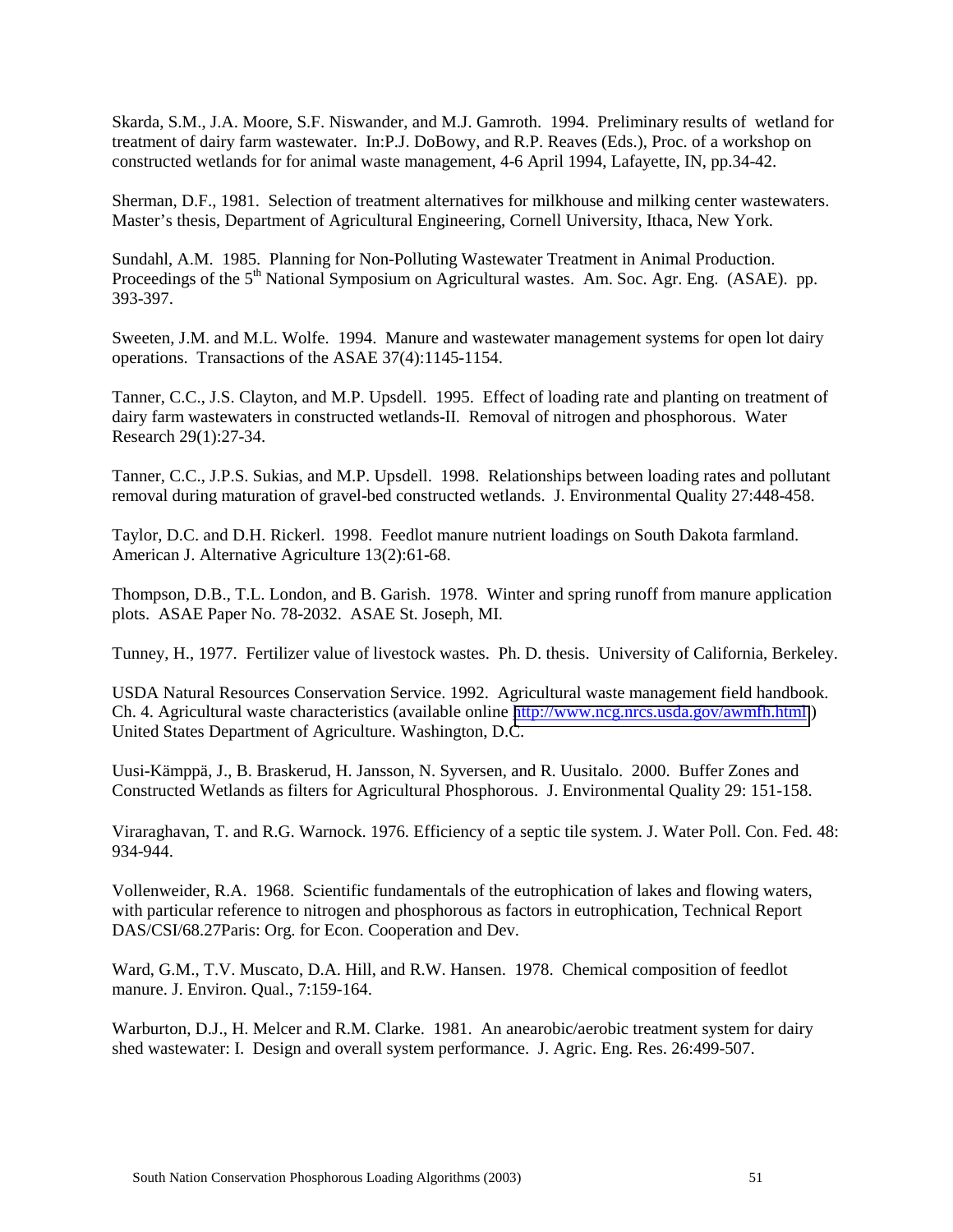Wilhelm, S.R., S.L. Schiff, and W.D. Robertson. 1994. Chemical fate and transport in a domestic septic system: Unsaturated and saturated zone geochemistry. Environ. Toxicol. Chem. 13: 193-203.

Willers, H.C., X.N. Karamanlis and D.D. Schulte. 1999. Potential of closed water systems on dairy farms. Water Science and Technology 39(5)113-119.

Yang, S., J.H. Jones, F.J. Olsen, and J.J. Patterson. 1980. Soil as a medium for dairy liquid waste disposal. J. Environmental Quality 9(3):370-372.

Zall, R.R. 1972. Characteristics of milking center waste effluent from New York state dairy forms. J. Milk Food Technology 35(1):53-55.

Zhao, S.L., S.C. Gupta, D.R. Huggins, and J.F. Moncrief. 2001. Tillage and nutrient source effects on surface and subsurface water quality at corn planting. J. Environmental Quality. 30(3):998-1008

Zimmerman, T.L. 1998. Using constructed wetlands for milkhouse wastewater disposal and treatment. American Society of Agricultural Engineers (ASAE) Paper, 98-2093.

Zimmerman, T.L., J.L Lefever and M. Warns. 1994. Using Constructed Wetlands for Milkhouse Wastewater Treatment. Presented at the June 1994 meeting ASAE, Paper 94-2006. ASAE St. Joseph, MI.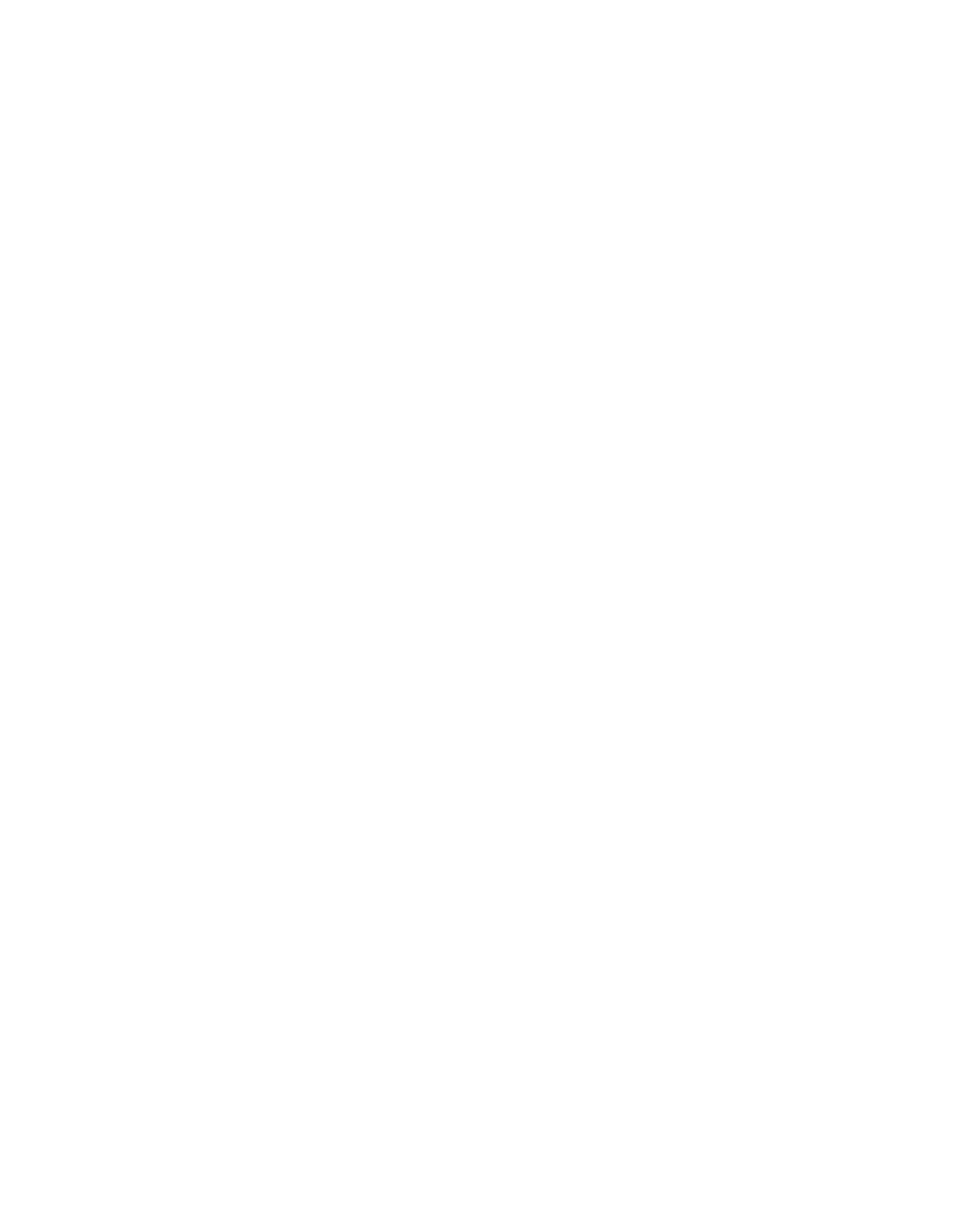## **APPENDIX A**  Milkhouse Washwater Treatment Efficiencies

|                                                                                                                  | Table 1. Reduction of Milkhouse washwater Phosphorus content using various treatments. $VFS =$ vegetated filter strip, $CW =$ constructed wetland. |
|------------------------------------------------------------------------------------------------------------------|----------------------------------------------------------------------------------------------------------------------------------------------------|
| Columns with "indicates same as above. Phosphorus reduction expressed on a concentration and mass loading basis. |                                                                                                                                                    |

| Location                       | Farm | Treatment                                                         | P form     | Input<br>(mg/L)    | Output<br>(mg/L)  | %P<br>reduction     | Inflow<br>$ g m^2 d^1$ | outflow<br>$^{\mathsf{I}}$ g m $^{\mathsf{I}}$ d $^{\mathsf{I}}$ | % P<br>retention | References                                  |
|--------------------------------|------|-------------------------------------------------------------------|------------|--------------------|-------------------|---------------------|------------------------|------------------------------------------------------------------|------------------|---------------------------------------------|
| Southwestern Quebec            |      | Flocculator                                                       | <b>TP</b>  | 89.9               | 4.5               | 95                  |                        |                                                                  |                  | Malcolm et al., 1998                        |
| Southwestern Quebec            | 2    | Flocculator                                                       | <b>TP</b>  | 84.4               | 0.5               | 99.4                |                        |                                                                  |                  | Malcolm et al., 1998                        |
| Central Nova Scotia            |      | Flocculator                                                       | <b>TP</b>  | 48                 | 2.3               | 94.7                |                        |                                                                  |                  | Jamieson et al., 2000a                      |
|                                |      |                                                                   | <b>SRP</b> | 50.8               |                   | 96.5                |                        |                                                                  |                  | Jamieson et al., 2000a                      |
| Central Nova Scotia            |      | VFS (lawn)                                                        | <b>SRP</b> | 50.7               | 0.1               | 99.8                |                        |                                                                  |                  | Jamieson et al., 2001                       |
| Pictou County, N.S.            | Eng. | VFS (no liner)                                                    | <b>TP</b>  |                    |                   | 38.2                |                        |                                                                  |                  | Jamieson et al., 2000b                      |
|                                |      |                                                                   | <b>SRP</b> | 19.1               |                   | $0.07*$ 15.6, 99.6* |                        |                                                                  |                  | Jamieson et al., 2000b                      |
| Charlotte, Vt                  |      | VFS (polyethylene<br>lined)                                       | TP         |                    | $81.5$ 11.4, 6.6* | 86, 92*             | 0.126                  | 0.003,<br>$0.012*$                                               |                  | 89 Schwer and Clausen, 1989                 |
|                                |      |                                                                   | <b>SRP</b> |                    | 54.6 10.0, 5.6*   | 81, 90*             | 0.092                  | 0.002,<br>$0.006*$                                               |                  | 92 Schwer and Clausen, 1989                 |
| Carbondale, Illinois           |      | VFS (lawn)                                                        | <b>SRP</b> | 18.4, 31.4*        | $15.5, 0.3*$      | 15.8, 99*           |                        |                                                                  |                  | Yang et al., 1980                           |
| Carbondale, Illinois           |      | <b>VFS</b>                                                        | <b>SRP</b> | 16.7               | $15.5, 0.3*$      | $7.2, 98.2*$        |                        |                                                                  |                  | Paterson et al., 1980                       |
| New Zealand                    |      | Pasture                                                           | <b>TP</b>  | 390-540<br>(Kg/ha) | 380<br>(Kg/ha)    | 90                  |                        |                                                                  |                  | Macgregor et al., 1982                      |
| Frederick Co., Maryland Cell 1 |      | Two settling basins,<br>two parallel wetland<br>cells and one VFS | <b>TP</b>  | 57                 | 62                | $-8$                |                        |                                                                  |                  | <b>Cronk</b> and<br>Shiromhammadi, 1994**** |
| Frederick Co., Maryland Cell 2 |      |                                                                   | <b>TP</b>  | 42                 | 14                | 66.6                |                        |                                                                  |                  | Cronk and<br>Shiromhammadi, 1994            |
| Frederick Co., Maryland Cell 2 |      | Settling basin and<br>wetland cell                                | <b>TP</b>  | 200                | 190               | 5 <sub>l</sub>      |                        |                                                                  |                  | Cronk et al., 1994                          |

Table continued on next page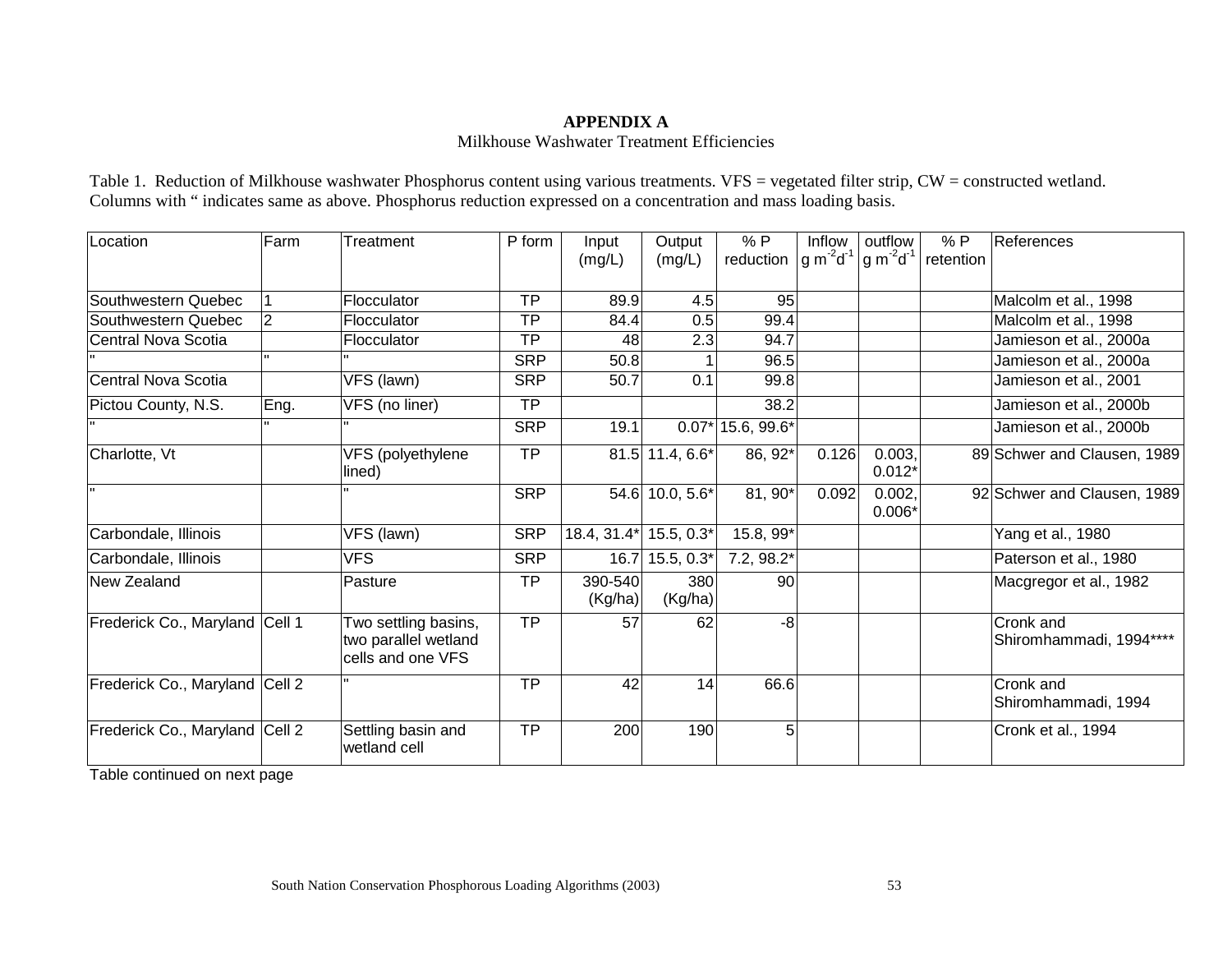## Table 1. Continued

| Frederick Co., Maryland Cell 1 |                   | Two settling basins,<br>two parallel wetland<br>cells and one VFS | TP              | 66                |       | 67              |       |      | 60 Cronk, 1995             |
|--------------------------------|-------------------|-------------------------------------------------------------------|-----------------|-------------------|-------|-----------------|-------|------|----------------------------|
|                                | Cell <sub>2</sub> |                                                                   |                 | 36                |       | 44              |       |      | 47 Cronk, 1995             |
| Frederick Co., Maryland Cell 1 |                   | Two settling basins,<br>two parallel wetland<br>cells and one VFS | <b>TP</b>       | 70                | 30    | 57              |       |      | Schaafsma et al., 2000**** |
|                                |                   |                                                                   | SRP**           | 50                | 25    | 50              |       |      | Schaafsma et al., 2000     |
| Univ. of Connecticut           |                   | CW (polyethylene<br>lined)                                        | $\overline{TP}$ | 25.7              | 14.1  | $\overline{45}$ | 0.188 | 0.06 | 68 Newman et al., 2000     |
| Lagrange Co., Indiana          | Cell1             | CW (bentonite liner)                                              | <b>TP</b>       | 56.1              | 24.4  | 56.5            |       |      | Reaves et al., 1994        |
|                                | Cell <sub>2</sub> |                                                                   | <b>TP</b>       | 74.7              | 22.5  | 69.9            |       |      | Reaves et al., 1994        |
|                                | Cell <sub>3</sub> |                                                                   | <b>TP</b>       | 62.2              | 22.6  | 63.7            |       |      | Reaves et al., 1994        |
|                                | Cell1             |                                                                   | <b>SRP</b>      | 116.1             | 33.3  | 71.3            |       |      | Reaves et al., 1994        |
|                                | Cell <sub>2</sub> |                                                                   | <b>SRP</b>      | 160.8             | 37.2  | 76.9            |       |      | Reaves et al., 1994        |
|                                | Cell <sub>3</sub> |                                                                   | <b>SRP</b>      | 137.2             | 35.2  | 74.3            |       |      | Reaves et al., 1994        |
| Oregon State Univ.             |                   | <b>CW</b>                                                         | TP              | 14.5              | 4.95  | 65.9            |       |      | Skarda et al., 1994        |
|                                |                   |                                                                   | <b>SRP</b>      | 4.86              | 1.78  | 63.4            |       |      | Skarda et al., 1994        |
| <b>New South Wales</b>         | wetland 1         | CW (synthetic liner)                                              | $\overline{TP}$ | 59.3              | 48.9  | 17.5            | 1.5   |      | 27.7 Geary and Moore, 1999 |
| Wayne Co., Ohio                | Cannon            | <b>CW</b>                                                         |                 | 49.2              | 15    | 69.5            |       |      | Zimmerman et al., 1994     |
|                                | Kauffman          | <b>CW</b>                                                         |                 | 18.3              | 1.25  | 93.2            |       |      | Zimmerman et al., 1994     |
| Wayne Co., Ohio                | Cannon            | <b>CW</b>                                                         |                 | 42.48             | 21.11 | 50.3            |       |      | Zimmerman, 1998            |
|                                | Kauffman          | <b>CW</b>                                                         |                 | 48.5              | 0.44  | 99.0            |       |      | Zimmerman, 1998            |
| Wayne County Ohio              | Kauffman          | Pond                                                              |                 | 114.6             | 48.5  | 57.7            |       |      | Zimmerman, 1998            |
| Wisconsin                      |                   | CW (3 cells in series)                                            | $\overline{TP}$ | $\overline{16.9}$ | 2.8   | 83.0            |       |      | Holmes et al., 1995        |
| Pictou Co., N.S.               | Eureka            | <b>CW</b>                                                         | $\overline{TP}$ | 28.4              | 6.4   | 77.5            |       |      | Rochon et al., 1999        |
|                                |                   |                                                                   | <b>SRP</b>      | 27.3              | 5.65  | 79.3            |       |      | Rochon et al., 1999        |
| New Zealand                    |                   | CW(butyl rubber)                                                  | TP              |                   |       |                 | 0.8   | 0.48 | 37 Tanner et al., 1995     |
|                                |                   |                                                                   | <b>TP</b>       |                   |       |                 | 0.44  | 0.24 | 45 Tanner et al., 1995     |

Table continued on next page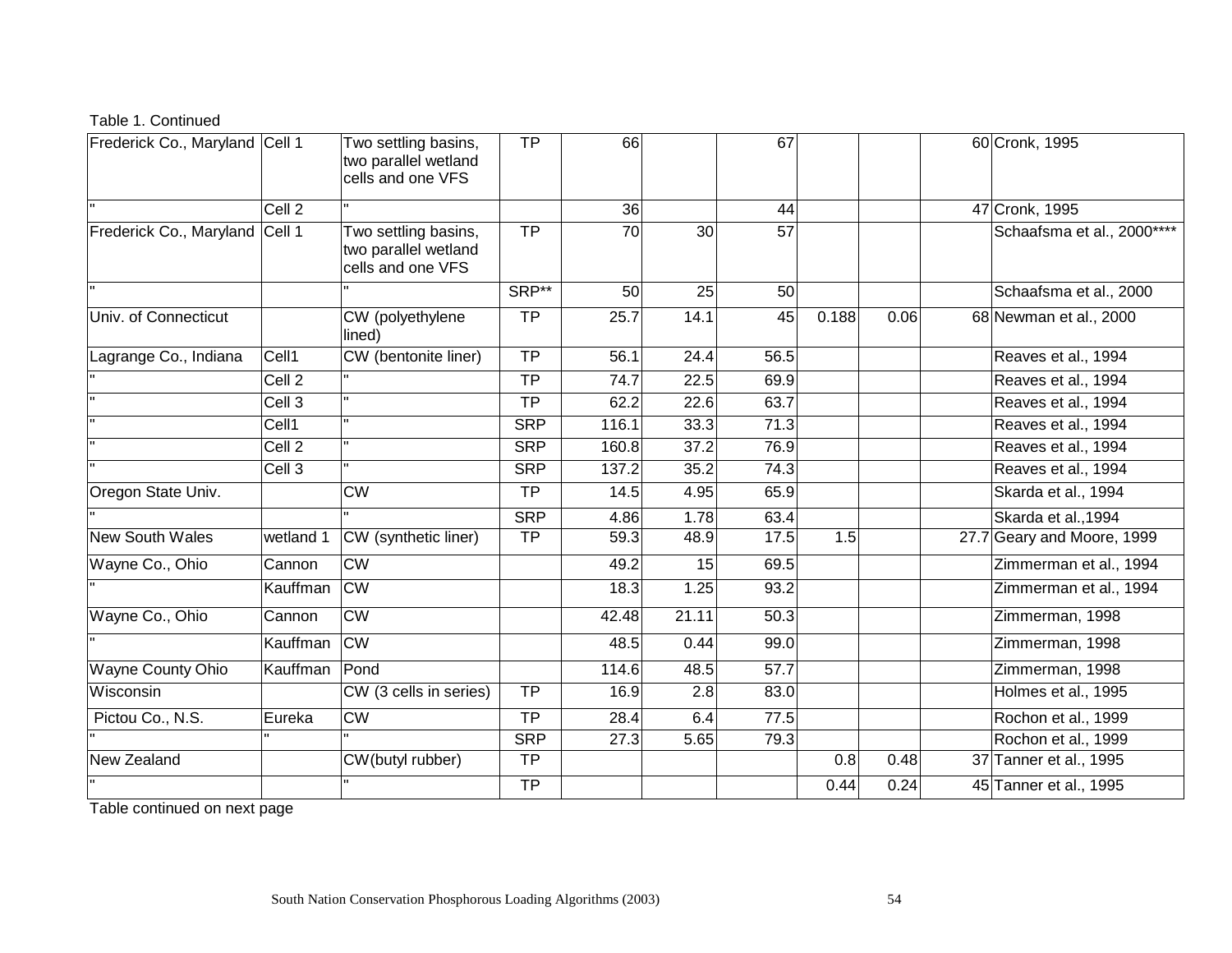## Table 1 continued

|                       |          |                                         | <b>TP</b>       |         |      |         | 0.29 | 0.09 | 67 Tanner et al., 1995  |
|-----------------------|----------|-----------------------------------------|-----------------|---------|------|---------|------|------|-------------------------|
|                       |          |                                         | <b>TP</b>       |         |      |         | 0.18 | 0.05 | 74 Tanner et al., 1995  |
| New Zealand           |          | CW(butyl rubber)                        | <b>TP</b>       |         |      |         | 1.22 | 0.94 | 19 Tanner et al., 1998  |
|                       |          |                                         | $\overline{TP}$ |         |      |         | 0.86 | 0.7  | 15 Tanner et al., 1998  |
|                       |          |                                         | <b>TP</b>       |         |      |         | 0.57 | 0.39 | 39 Tanner et al., 1998  |
|                       |          |                                         | <b>TP</b>       |         |      |         | 0.43 | 0.26 | 35 Tanner et al., 1998  |
|                       |          |                                         | <b>TP</b>       |         |      |         | 0.26 | 0.15 | 38 Tanner et al., 1998  |
| Erath Co., Texas      | Α        | Anaerobic lagoon (2)                    | <b>TP</b>       | 85      | 39   | 54.1    |      |      | Sweeten and Wolfe, 1994 |
|                       | B        | Anaerobic lagoon (2)                    |                 | 54      | 55   | $-1.9$  |      |      | Sweeten and Wolfe, 1994 |
|                       |          | Anaerobic lagoon (2)                    |                 | 38      | 3    | 91.0    |      |      | Sweeten and Wolfe, 1994 |
| New Zealand           |          | Anaerobic tank and<br>aerobic trickling | <b>TP</b>       | 35.2    | 23.8 | 32.4    |      |      | Warburton et al., 1981  |
| Palmerston North, NZ  |          | Facultative pond                        | <b>TP</b>       | 25.3    | 23.9 | 5.5     |      |      | Mason, 1996             |
|                       |          |                                         | <b>SRP</b>      | 16.8    | 12.7 | 24.4    |      |      | Mason, 1996             |
| Ithaca, New York      | Hatfield | Facultative pond                        | TP              | 123-146 | 16   | 87-89   |      |      | Bland et al., 1980      |
|                       | Wright   | Facultative pond                        | <b>TP</b>       | 81-95   | 9    | 89-91   |      |      | Bland et al., 1980      |
| $\mathbf{u}$          | Dow      | Facultative pond                        | TP              | 39-49   |      | 82-86   |      |      | Bland et al., 1980      |
| Louisiana State Univ. |          | Water hyacinth                          | <b>TP</b>       | 39      | 26.1 | 33.1    |      |      | Chen et al., 1995       |
|                       |          | <b>Duckweed</b>                         | <b>TP</b>       | 39      | 21.9 | 43.8    |      |      | Chen et al., 1995       |
| Pennsylvania          |          | Aerobic lagoon                          | <b>TP</b>       |         |      | $30***$ |      |      | <b>Krider, 1980</b>     |
| New York              |          | Aerobic lagoon                          | <b>TP</b>       |         |      | $33***$ |      |      | <b>Krider, 1980</b>     |
| Connecticut           |          | Aerobic lagoon                          | <b>TP</b>       |         |      | 42***   |      |      | Krider, 1980            |
| Vermont               |          | Aerobic lagoon                          | <b>TP</b>       |         |      | 47***   |      |      | <b>Krider, 1980</b>     |

\* Subsurface, all other values are for surface flow.

\*\* Ortho-phosphate was a large percent of TP and exceeded TP at the VFS effluent when concentrations are very low. This may be because samples for the ortho-phosphate analysis were frozen and homogenized before analysis but samples for TP analysis were stored liquid; particulate phosphorous may have settled out before analysis.

\*\*\* Percent reduction is a comparison between inflow to lagoon and lagoon standing concentration, not lagoon outflow.

\*\*\*\* For all J.K. Cronk studies and Schaafsma et al., 2000, the % P reduction refers to the wetland cell referred to in farm name and not the efficiency of the whole system, i.e. settling basin, CW, and VFS.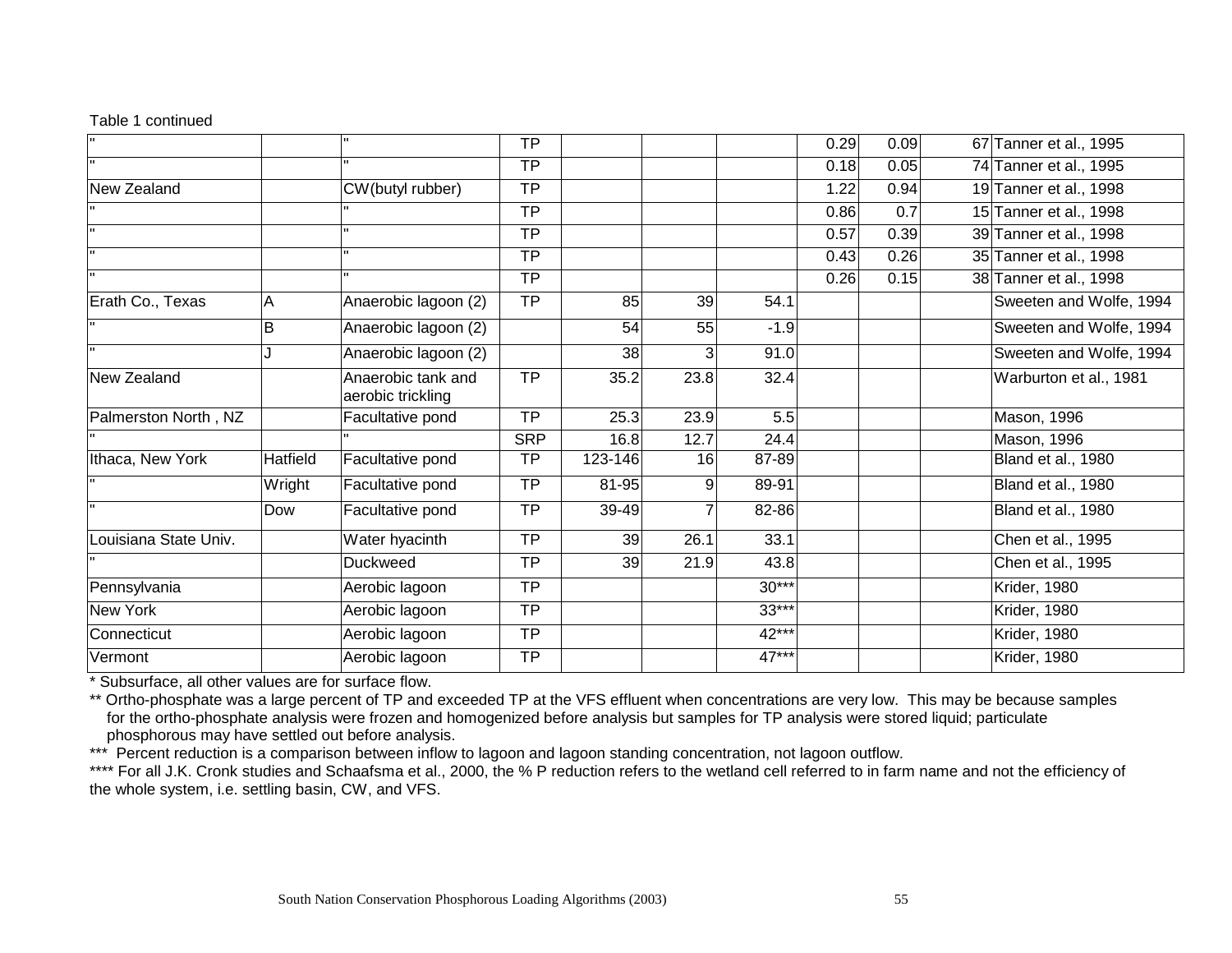## **APPENDIX B.**  Excerpt from ASAE (2001)

Table 1 - Fresh manure production and characteristics per 1 000 kg live animal mass per day

|                                        |                   |                                     |                  | Animal Type <sup>1</sup> |                  |                  |                |                        |                  |                |                   |                 |                     |  |  |
|----------------------------------------|-------------------|-------------------------------------|------------------|--------------------------|------------------|------------------|----------------|------------------------|------------------|----------------|-------------------|-----------------|---------------------|--|--|
| Parameter                              | Units*            |                                     | Dairy            | Boot                     | Visal            | Swine            | Sheep          | Goat                   | Horse            | Layer          | Broller           | Turkey          | <b>Duck</b>         |  |  |
| Total manure <sup>s</sup>              | kg                | mean <sup>b</sup><br>std. deviation | B6<br>17         | 蛄<br>17                  | 控<br>34          | 84<br>24         | 40<br>11       | 41<br>日后               | 51<br>7.2        | 64<br>19       | 赿<br>13           | 47<br>13        | 110<br>$\cdots$     |  |  |
| Unne                                   | kg                | mean<br>std. deviation              | 冨<br>4.3         | 缰<br>4.2                 | 48<br>           | 39<br>4.8        | 15<br>3.6      | **<br>                 | 10<br>0.74       | **<br>**       | $^{4+}$<br>**     | <br>**          | $^{**}$<br>**       |  |  |
| Density                                | kg/m <sup>3</sup> | mean<br>std. deviation              | 990<br>63        | 1.000<br>75              | 1 000<br>        | 990<br>24        | 1000<br>64     | 1 0 0 0<br>**          | 1 000<br>93      | 970<br>39      | 1 000<br>**       | 1 000<br>**     | **<br>**            |  |  |
| Total solids                           | 梅                 | mean<br>std. deviation              | 12<br>27         | 8.5<br>2.6               | 52<br>21         | 11<br>63         | 11<br>3.5      | 13<br>1.0              | 15<br>4.4        | 16<br>4.3      | 22<br>1.4         | 12<br>3.4       | 31<br>15            |  |  |
| Volatile solids                        | kg                | mean<br>std. deviation              | 10<br>0.79       | 7.2<br>弘記                | 23<br>$^{***}$   | 0.5<br>0.66      | 9.2<br>0.31    | **<br>$^{++}$          | 10<br>37         | 12<br>0.84     | 17<br>1.2         | 9.1<br>1.3      | 19<br>$^{**}$       |  |  |
| Blochemical coygen<br>demand, 5-day    | kg-               | 11081<br>std. deviation             | 1.6<br>0.48      | 1.6<br>0.75              | 1.7<br>**        | 33<br>0.72       | 1.2<br>0.47    | **<br>**               | 17<br>0.23       | 33<br>0.91     | $^{+}$<br>$^{**}$ | 2.1<br>0.46     | 4.5<br>             |  |  |
| Chemical coygen<br>demand              | kg                | mean<br>atd. deviation              | 11<br>24         | 7.8<br>2.7               | 53<br>           | 8.4<br>3.7       | 11<br>25       | **<br>$^{**}$          | **<br>$\cdots$   | 11<br>2.7      | 诘<br>18           | 9.3<br>12       | 27<br>$+ +$         |  |  |
| pН                                     |                   | mean<br>std. deviation              | 7.0<br>0.45      | 7.0<br>0.34              | 83<br>$^{**}$    | 7.5<br>0.57      | <br>$^{**}$    | **<br>**               | 72<br>$\cdots$   | 6.9<br>0.56    | 66<br>**          | <br>            | **<br>$\frac{1}{2}$ |  |  |
| Total Kieldahl<br>ntrogen <sup>3</sup> | kg                | mean.<br>std. deviation             | 0.45<br>0.096    | 0.34<br>0.072            | 0.27<br>0.045    | 0.52<br>0.21     | 0.42<br>0.11   | 0.45<br>0.12           | 0.30<br>0.063    | 0.84<br>0.22   | 1.1<br>0.24       | 0.62<br>0.13    | 1.5<br>0.54         |  |  |
| Ammonia nimoan                         | 短                 | mean<br>std. deviation              | 0.079<br>0.083   | 0.006<br>0.052           | 0.12<br>0.015    | 0.29<br>0.10     | e a<br>**      | **<br>**               | $^{**}$<br>88    | 0.21<br>0.18   | $^{**}$<br>÷÷     | 0.060<br>0.018  | $^{**}$<br>$\cdots$ |  |  |
| Total phosphorus                       | kig               | mean<br>std. deviation              | 0.094<br>0.024   | 0.092<br>0.027           | 0.066<br>0.011   | 0.18<br>0.10     | 0.087<br>0.030 | 0.11<br>840.0          | 0.075<br>0.026   | 0.30<br>0.081  | 0.30<br>0.053     | 0.23<br>0.069   | 0.54<br>0.21        |  |  |
| Orthophosphorus                        | kg                | mean<br>and. deviation.             | 0.061<br>0.005.0 | 0.030<br>$^{**}$         | 88<br>           | 0.12<br>$\cdots$ | 0.032<br>0.014 | $\cdots$<br>**         | 0.019<br>0.007.1 | 0.092<br>0.016 | 4.4<br>$\cdots$   | **<br>**        | 0.25<br>4.8         |  |  |
| Potassium                              | 短                 | mean<br>(itd. deviation)            | 0.29<br>0.094    | 0.21<br>0.061            | 0.28<br>0.10     | 0.29<br>0.16     | 0.32<br>0.11   | 0.31<br>0.14           | 0.25<br>0.093    | 0.30<br>0.072  | 0.40<br>0.064     | 0.24<br>0.060   | 0.71<br>0.34        |  |  |
| Calcium                                | kg                | mean<br>and. deviation              | 0.16<br>0.059    | 0.14<br>0.11             | 0.059<br>0.049   | 0.33<br>0.18     | 0.28<br>0.15   | **<br>**               | 0.29<br>0.11     | 13<br>0.57     | 0.41<br>          | 0.63<br>0.34    | $^{**}$<br>$^{**}$  |  |  |
| Magnesium                              | kg                | mean<br>std. deviation              | 0.071<br>0.016   | 0.049<br>0.015           | 0.033<br>0.023   | 0.070<br>0.035   | 0.072<br>0.047 | 88<br>$\frac{1}{2}$    | 0.057<br>0.016   | 0.14<br>0.042  | 0.15<br>44        | 0.073<br>0.0071 | <br>tr a            |  |  |
| Sulfur                                 | kg                | mean<br>std. deviation              | 0.051<br>0.010   | 0.045<br>0.0062          | **<br>**         | 0.076<br>0.040   | 0.055<br>0.043 | $\pm$<br>**            | 0.044<br>0.022   | 0.14<br>0.066  | 0.085<br>48       | 68<br>**        | **<br>**            |  |  |
| 500ium                                 | kg                | mean<br>std. deviation              | 0.052<br>0.026   | 0.030<br>0.023           | 0.086<br>0.063   | 0.067<br>0.052   | 0.078<br>0.027 | $+ +$<br>**            | 0.036<br>$\pm$   | 0.10<br>0.051  | 0.15<br>$^{+6}$   | 0.066<br>0.012  | **<br>**            |  |  |
| Chloride                               | Хg                | (79881)<br>atd. deviation           | 0.13<br>0.039    | $***$<br>$\cdots$        | $***$<br>88      | 0.26<br>0.052    | 0.089<br>111   | **<br>$+ +$            | $***$<br>$+ +$   | 0.56<br>0.44   | $+ +$<br>4.4      | **<br>$\cdots$  | <br>$+1$            |  |  |
| trge                                   | 9                 | mean<br>std. deviation              | tż<br>哲症         | 7.8<br>5.9               | 0.33<br><b>W</b> | 16<br>9.7        | EX<br>3.2      | $\frac{1}{2}$<br>$8 +$ | 16<br>且1         | 60<br>49       | $^{**}$<br>48     | 75<br>28        | $^{**}$<br>**       |  |  |
| Mangarese                              | ū                 | mean<br>std. deviation              | 1.9<br>0.75      | 1.2<br>0.51              | 68<br>88         | 1.9<br>0.74      | 1.4<br>1.5     | **<br>$\cdots$         | 2.8<br>2.1       | 五生<br>22       | $4 +$<br>4.8      | 2.4<br>0.33     | **<br>**            |  |  |